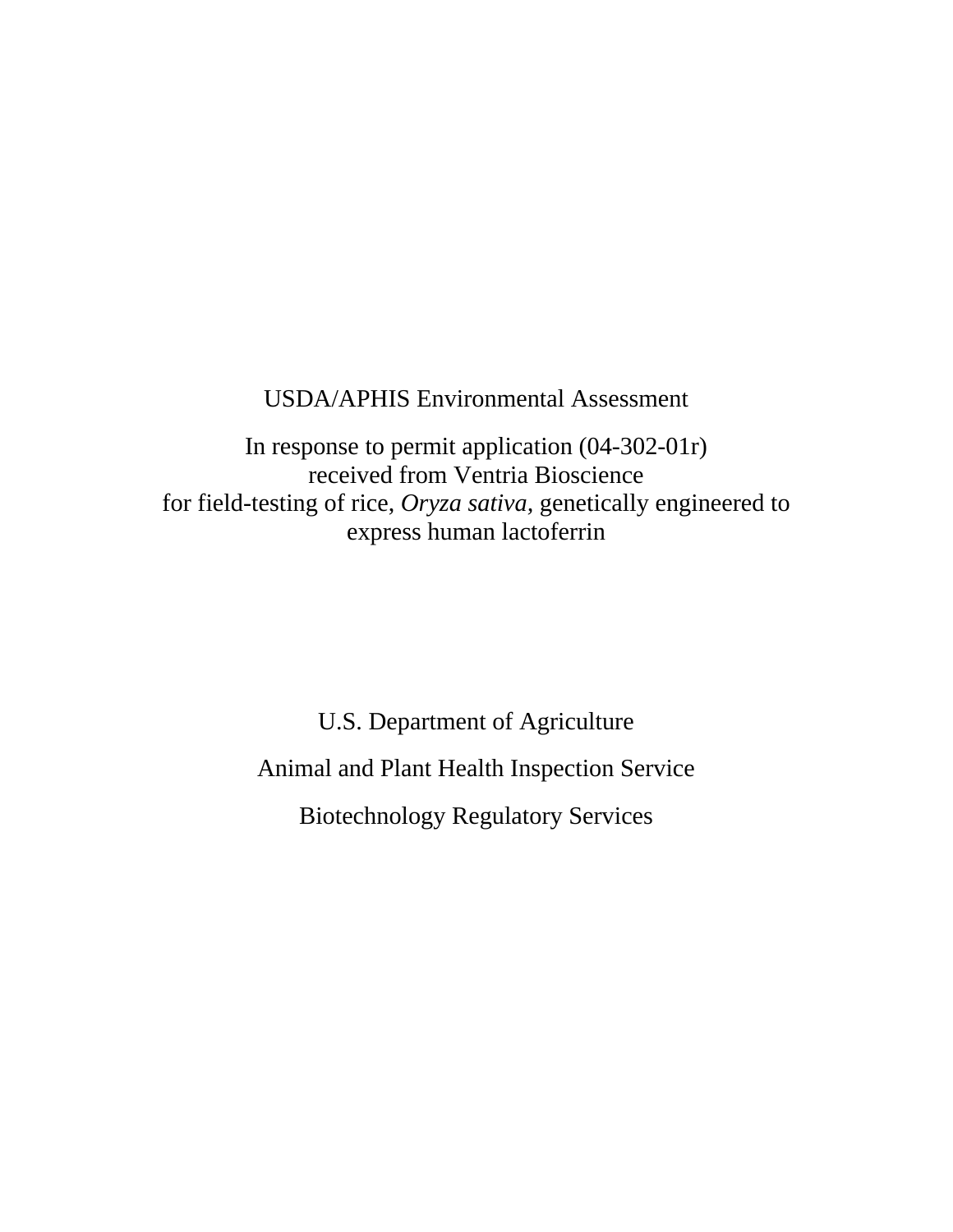# **TABLE OF CONTENTS**

| Ι.    |                                                                         |  |
|-------|-------------------------------------------------------------------------|--|
| Н.    |                                                                         |  |
| III.  |                                                                         |  |
| IV.   |                                                                         |  |
|       |                                                                         |  |
| V.    |                                                                         |  |
|       |                                                                         |  |
|       |                                                                         |  |
|       |                                                                         |  |
|       |                                                                         |  |
|       |                                                                         |  |
|       |                                                                         |  |
|       |                                                                         |  |
| VI.   |                                                                         |  |
|       |                                                                         |  |
|       |                                                                         |  |
|       |                                                                         |  |
|       |                                                                         |  |
|       |                                                                         |  |
|       |                                                                         |  |
|       |                                                                         |  |
|       |                                                                         |  |
| VII.  | <b>DESCRIPTION OF THE FIELD TEST/AFFECTED ENVIRONMENT  13</b>           |  |
|       |                                                                         |  |
|       | FIELD PLOT DESIGN, BREEDING PROCEDURES AND AGRICULTURAL PRACTICES 13    |  |
|       |                                                                         |  |
|       |                                                                         |  |
|       |                                                                         |  |
|       |                                                                         |  |
|       |                                                                         |  |
|       |                                                                         |  |
| VIII. |                                                                         |  |
|       | POTENTIAL FOR PERSISTENCE OF THE MODIFIED PLANTS IN THE ENVIRONMENT  16 |  |
|       |                                                                         |  |
|       |                                                                         |  |
|       |                                                                         |  |
|       |                                                                         |  |
|       |                                                                         |  |
|       |                                                                         |  |
|       |                                                                         |  |
|       |                                                                         |  |
|       |                                                                         |  |
|       |                                                                         |  |
|       |                                                                         |  |
|       |                                                                         |  |
|       |                                                                         |  |
|       |                                                                         |  |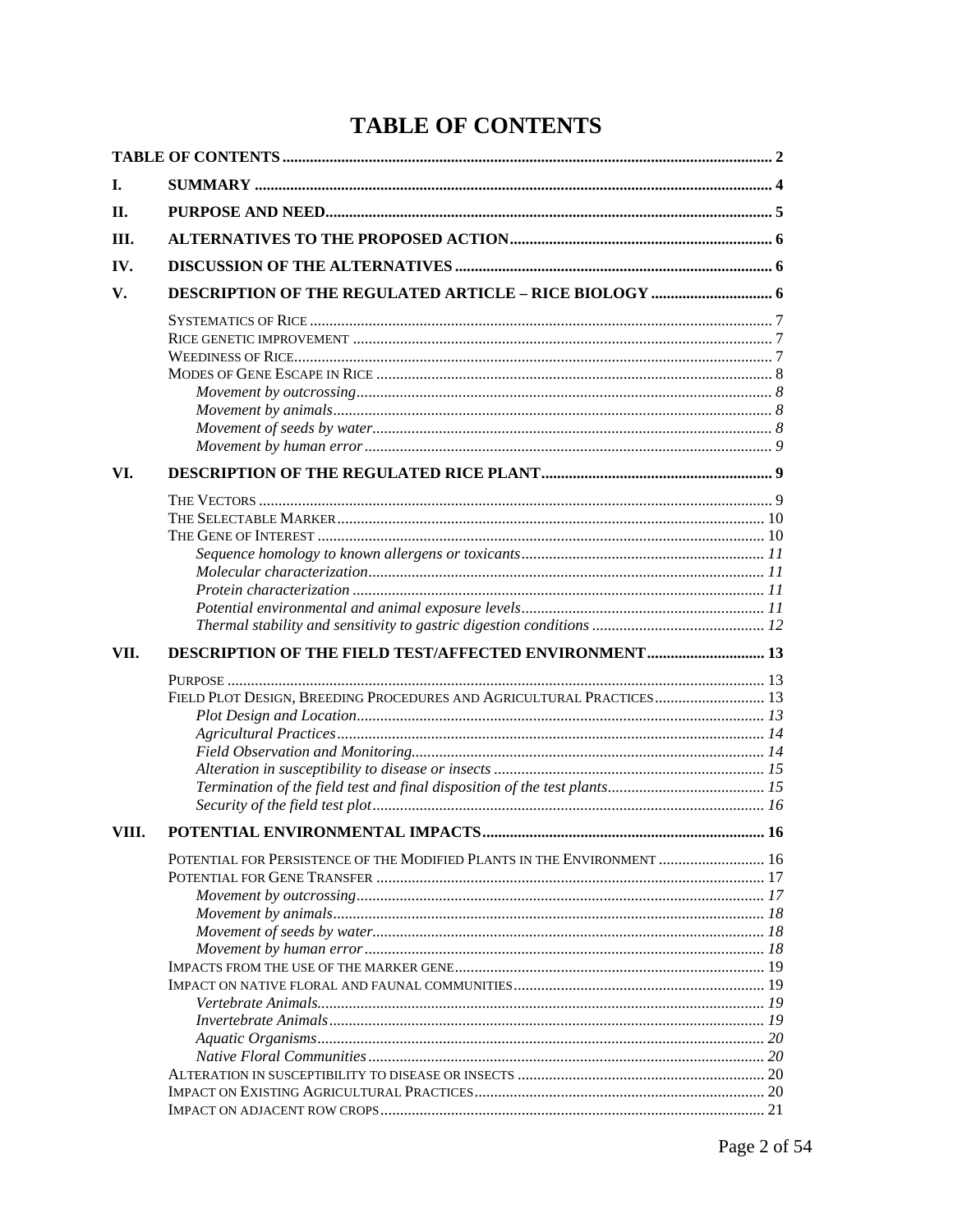|     | SPECIAL CONSIDERATIONS: OTHER ENVIRONMENTAL STATUTES AND CONSIDERATIONS  23 |  |
|-----|-----------------------------------------------------------------------------|--|
| IX. |                                                                             |  |
|     |                                                                             |  |
| X.  |                                                                             |  |
| XI. |                                                                             |  |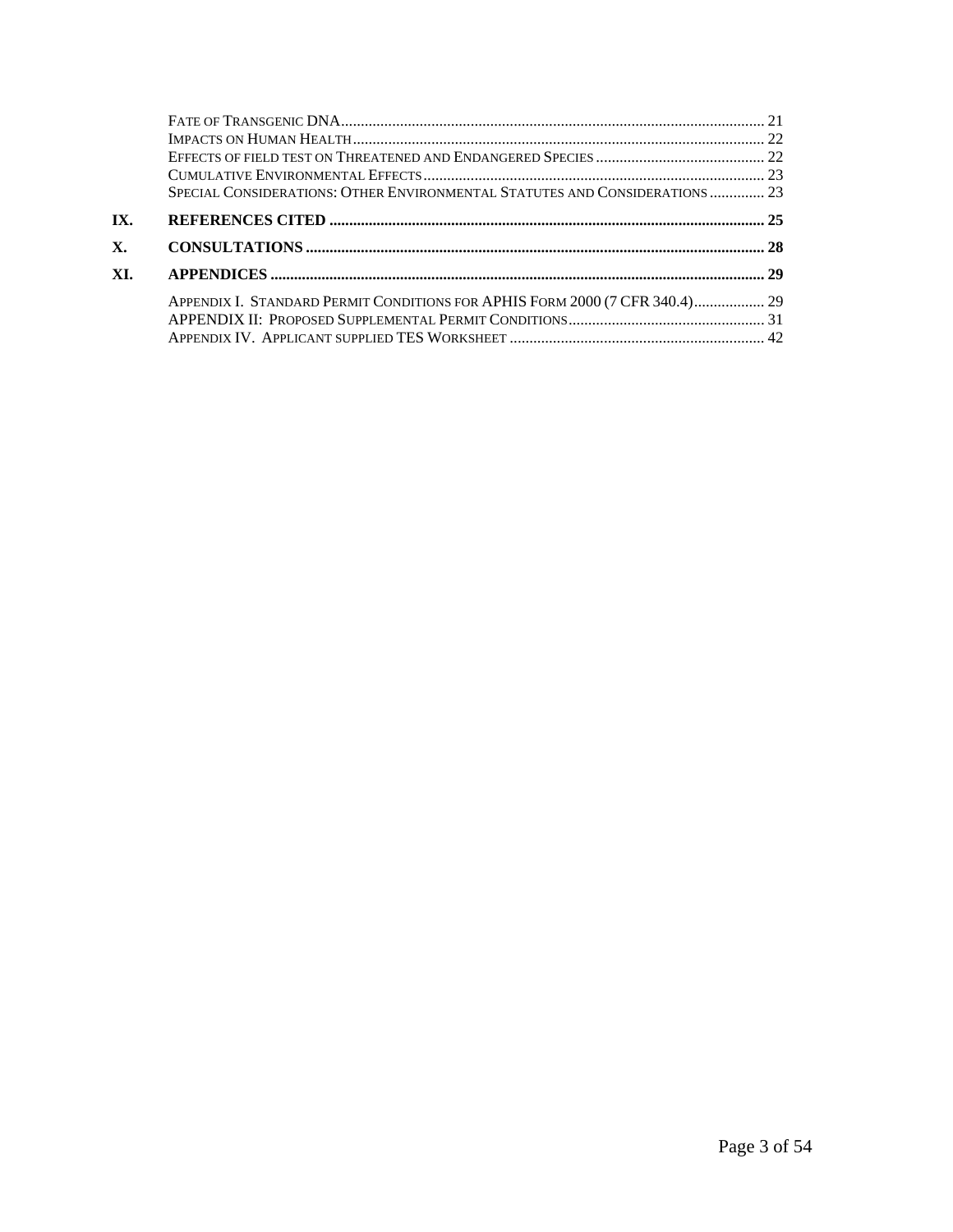# **I. Summary**

 $\overline{a}$ 

The U.S. Department of Agriculture's (USDA) Animal and Plant Health Inspection Service, Biotechnology Regulatory Services (APHIS/BRS) has prepared an environmental assessment (EA) in response to a permit application (APHIS number 04-302-01r) received from Ventria Bioscience, Sacramento, California, to grow genetically engineered rice (*Oryza sativa* L.) plants in Scott County, Missouri. These transgenic plants have been modified to express the human (*Homo sapiens*) glycoprotein lactoferrin. These plants have also been engineered with the selectable marker gene  $hpt<sup>1</sup>$  which encodes for the enzyme hygromycin B phosphotransferase, Hpt. Hpt inactivates the antibiotic hygromycin. This gene is not expressed in the mature plant due to the nature of the promoter that drives this gene. Some of the details of the field site have been claimed as confidential business information (CBI) by the applicant (FR 50 38561-63). The transgenic line to be planted for the production of lactoferrin has been designated by the company as LF164-12.

This environmental assessment was prepared in accordance with: (1) The National Environmental Policy Act of 1969 (NEPA), as amended (42 U.C § 4321 et seq.); (2) regulations of the Council on Environmental Quality for implementing the procedural provisions of NEPA (40 CFR §§ 1500-1508); (3) USDA regulations and implementing NEPA (7 CFR § 1b); and (4) APHIS NEPA Implementing Procedures (7 CFR § 372).

These field tests are scheduled to begin in March/April 2005, on a site in Scott County, Missouri. These tests should be completed in the fall of 2005. Similar plantings are planned in future years with an increase in acreage over time.

The bases of confinement for these field tests are:

- The field test site is located on private land in Scott County. Scott County is not a major producer of rice.
- In nature, chromosomal genetic material of rice can only be transferred to other sexually compatible plants by cross-pollination. Rice is highly inbred and outcrosses at a very low frequency. The field test plot will be at least 1/4 mile from any other rice plant with which it might cross-pollinate.
- To prevent intermingling of seeds with other crop plants Ventria will use dedicated equipment, storage and processing facilities on site. The harvested seeds will be milled on site and will not be shipped to any outside milling facilities.
- Neither of the introduced genes provides the engineered rice plants with any selective advantage over nonengineered rice in the ability to be disseminated or to become established in the environment.

<sup>1</sup> By convention, the gene is designated by small italic letters, and the protein produced by that gene is designated by non-italicized letters, first letter capitalized.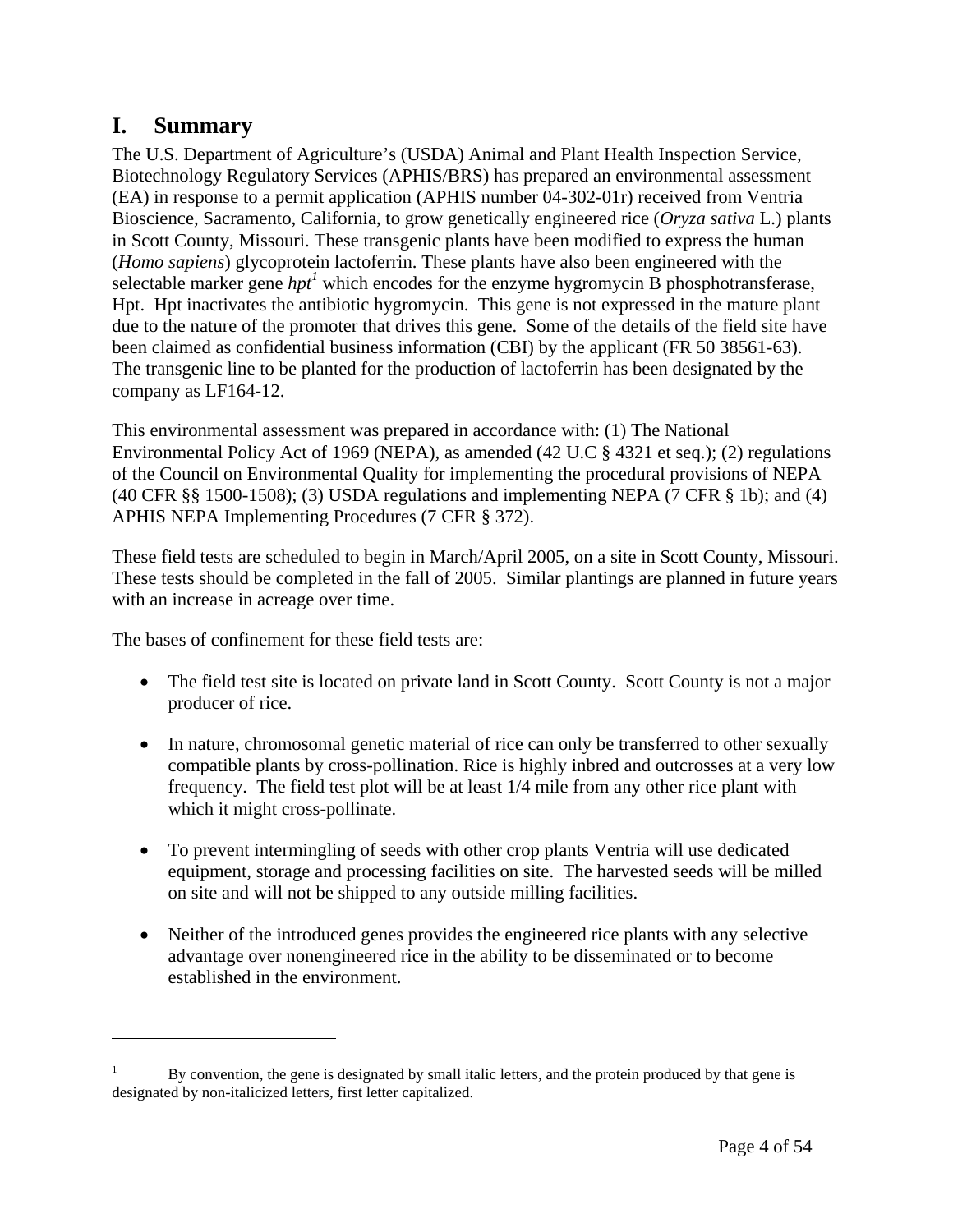• Horizontal movement of the introduced genes is extremely unlikely. The foreign DNA is stably integrated into the plant genome.

The proposed field planting is a controlled release of the regulated article into the environment. The experimental protocols and field plot design as well as the procedures for termination of the field tests have been deemed sufficient to ensure that none of the modified rice plants persist in the environment beyond the termination of the experiments. The proposed field tests do not present a significant impact on populations of non-target animal species, including any threatened or endangered species in the County of the proposed test site. The APHIS review and analyses of the data package presented by the applicant indicate that the proposed field planting does not present a risk of introduction and dissemination of a plant pest and should not have a significant impact, either individually or cumulatively, on the quality of the human environment.

# **II. Purpose and Need**

USDA/APHIS is considering the issuance a permit for confined field release of genetically engineered rice (*Oryza sativa* L.) plants in Scott County, Missouri. The purpose of this proposed introduction is to produce grain to be milled into flour from which lactoferrin will be extracted.

A permit application was submitted by Ventria Bioscience to USDA/APHIS pursuant to regulations codified in 7 CFR § 340 which are titled "Introduction of Organisms and Products Altered or Produced through Genetic Engineering Which Are Plant Pests or Which There is Reason to Believe Are Plant Pests." The regulations govern the introduction (importation, interstate movement, or release into the environment) of certain genetically engineered organisms and products. A permit must be obtained or a notification acknowledged before a regulated article may be introduced into the United States. A genetically engineered organism is considered a regulated article if it is being introduced and if the donor organism, recipient organism, vector or vector agent used in engineering the organism belongs to one of the taxa listed in the 7 CFR § 340 and is also a plant pest, or if there is reason to believe that it is a plant pest. In this submission, the plants have been genetically engineered using recombinant DNA techniques, and *Agrobacterium tumefaciens* is the donor of the *nos* DNA regulatory sequence that facilitates the expression of the introduced gene in the engineered plants. The *nos* sequence is from the soil-inhabiting bacterial plant pathogen, *Agrobacterium*, which is one of the listed taxa in the 7 CFR § 340. Thus, the genetically engineered organism in this Ventria submission is deemed a regulated article.

Generally issuance of a permit for field trials of regulated articles is categorically excluded from requirements for an environmental assessment (EA) under APHIS NEPA implementing procedures (7 C.F.R. Section 372.5(c)(3)(i). However, when APHIS determines that a confined field release of genetically engineered organisms has the potential to affect significantly the quality of the human environment, as those terms are defined in 40 C.F.R. 1508.27 and 1509.14, an environmental assessment or environmental impact statement will be prepared, pursuant to 7 C.F.R. 372.5(d). This EA was prepared because the applicant intends to have repeated plantings of this engineered plant in Scott County, Missouri, for the next several years. The potential for cumulative impacts of repeated plantings in the same area raises new issues that this EA addresses. Future plantings are anticipated to increase in size and will be required to meet all the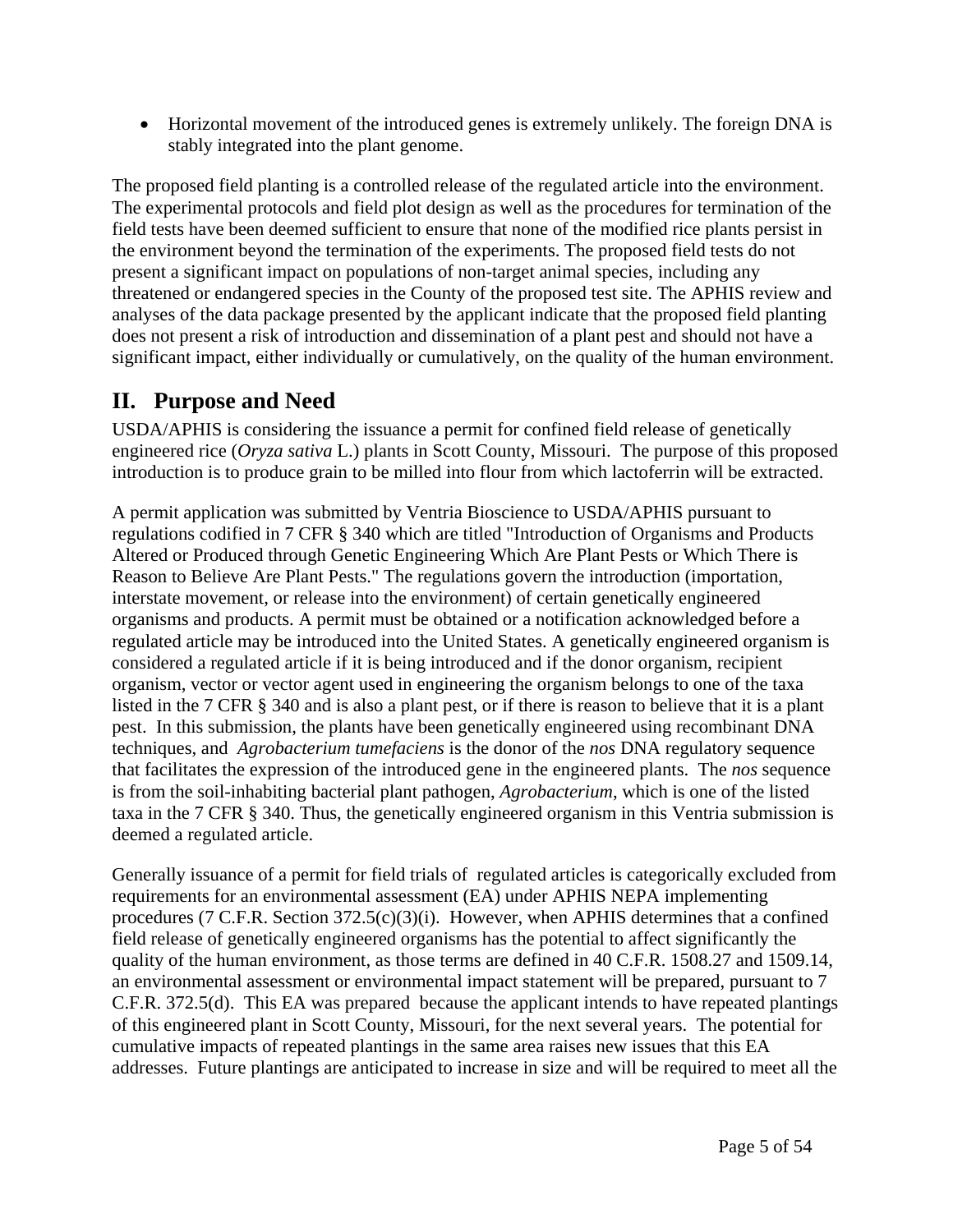performance and mitigation measures described in this EA, standard and supplemental permit conditions, and the permit application.

# **III. Alternatives to the Proposed Action**

APHIS has considered the following three alternatives in response to the applicant's request for a permit:

- **Alternative 1:** Deny the permit. Release of the regulated organism would not be authorized.
- **Alternative 2:** Issue the permit. The planting and growing conditions proposed by the applicant would be authorized.
- **Alternative 3:** Issue the permit with additional conditions required by APHIS for conducting the field planting.

APHIS field test permits typically include supplemental permit conditions that may reflect input from the relevant State regulatory officials. The supplemental permit conditions also include additional post-planting and post-harvest volunteer monitoring reports following completion of the field tests. These post-planting and monitoring reports assist APHIS in evaluating the specific field test under permit and also provide guidance for evaluating future proposed field tests.

# **IV. Discussion of the Alternatives**

- **Alternative 1:** No Action/denial of the permit application. Under this alternative, field release of the genetically engineered rice plants would not be authorized.
- **Alternative 2:** Issue the permit for growing under the conditions proposed by the applicant. Under this alternative, field release of the genetically engineered rice plants would be authorized at the specified locations with no additional conditions outside of those the applicant provided in the request. Standard permit conditions under 7 CFR § 340.4 would be required (see Appendix I). Standard management practices, including use of some pesticidal and herbicidal sprays, will be included as part of the planting design.
- **Alternative 3:** Issue the permit with additional conditions for carrying out the field planting. Supplemental permit conditions, based on APHIS analysis, comments from U.S. Fish and Wildlife Service, the State of Missouri and public comment from this environmental assessment, would be required. If warranted, based on environmental risk of escape of the engineered organism, APHIS will require mitigating measures to prevent spread of the organism outside the field production area.

# **V. Description of the Regulated Article – Rice Biology**

In this section of the environmental assessment, the biology of rice and plants related to rice are considered along with potential routes of gene escape. Because the mechanism by which genes are moved from one flowering plant to another is through cross-pollination of sexually compatible plants, the plants with which rice can cross-pollinate are described. Below is an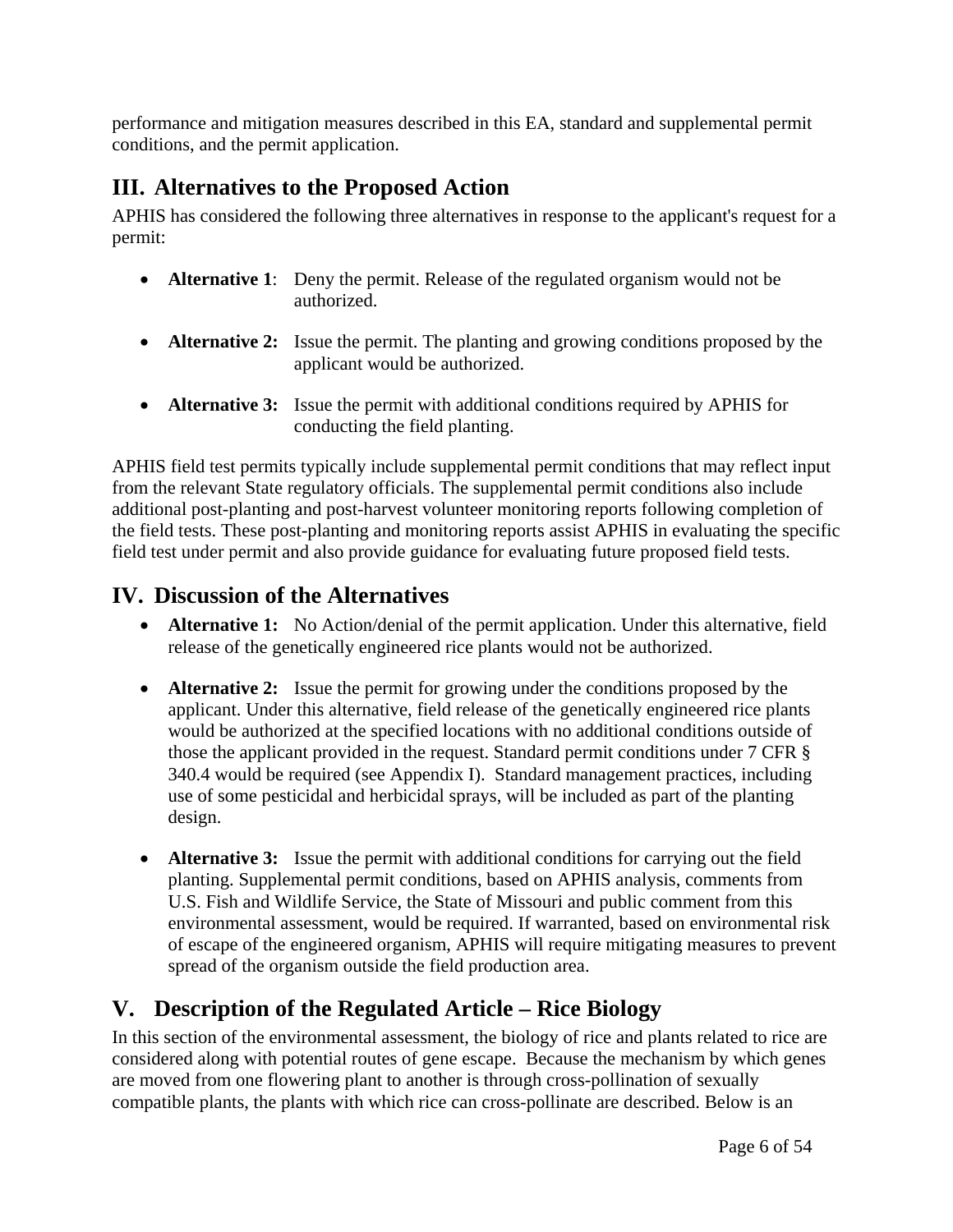analysis of the biology of rice. This review focuses solely on rice in the United States. Other sources of information include a review prepared by the Organization for Economic Cooperation and Development (OECD), "Consensus Document on the Biology of Oryza sativa (Rice)" found at: http://www.olis.oecd.org/olis/1999doc.nsf/LinkTo/env-jm-mono(99)26 and the "Biology and Ecology of Rice (*Orzya sativa* L.) In Australia" found at http://www.ogtr.gov.au/pdf/ir/biologyrice.pdf

# **Systematics of Rice**

Cultivated rice is included in the genus *Oryza* of the grass family (Poaceae). The genus *Oryza* contains twenty two species distributed through the tropical and subtropical regions of Asia, Africa, Central and South America, and Australia. Two species are cultivated and twenty are wild (Morishima, 1984; Vaughan et al., 2003). *O. sativa* is commonly referred to as Asian rice and is cultivated worldwide. The word "rice" generally indicates a plant and a crop of this species. *O. glaberrima* is commonly referred to as African rice and is cultivated in West and Central Africa. The genus *Oryza* is not native to the continental United States. One species, *Oryza latifolia* Desv., Broadleaf rice, is native to Puerto Rico. Only the single species, *Oryza sativa* is cultivated in the United States. The only recorded instance of the introduction of wild rice in the United States was the introduction of *O. rufipogon*, which was introduced to a single area within the Everglades of Florida. It was removed, and monitored without reoccurrence (Vandriver et al., 1992). No other species of *Orzya* are known to occur wild in the United States.

Red rice (*O. sativa*) is a weedy rice associated with cultivated rice grown in the southern United States. It is a weedy biotype of the crop plant. Red rice has a red pericarp or seed coat, pubescent light-green leaves, pubescent seeds that are shed easily (shatter) and a dormancy mechanism that enables seed survival for extended periods under unfavorable soil and environmental conditions (Eastin, 1979; Diarra et al., 1985; Ladinsky, 1985). These characteristics are different from most cultivated rice which has a tan pericarp, does not shatter readily and has little if any seed dormancy. Red rice is also taller at maturity than most of the cultivars grown today. It can be a troublesome weed in rice growing operations in the southern U.S.

# **Rice genetic improvement**

Rice is a highly inbred crop and most rice growers in the United States use pure-line cultivars. Hybrid rice is currently under experimental evaluation in the United States but a large majority of the rice grown is from pure lines (McKenzie et al., 1987). There is no hybrid rice under development in Scott County where this rice will be grown.

# **Weediness of Rice**

Rice plants (*Oryza sativa*) growing unintentionally around rice growing areas are regarded as weeds (Vaughan and Morishima, 2003). Weedy rice can result from the escape of cultivated varieties into surrounding areas if conditions are suitable for establishment. It appears that weedy rice commonly evolves through the degeneration of domesticated rice (Vaughan et al., 2003). Weedy rice may be derived from hybridization between different cultivars, selection of weedy traits present in cultivars, relics of abandoned cultivars, or may have been brought into the growing region through contaminated seed stocks (Vaughan and Morishima, 2003). Weedy rice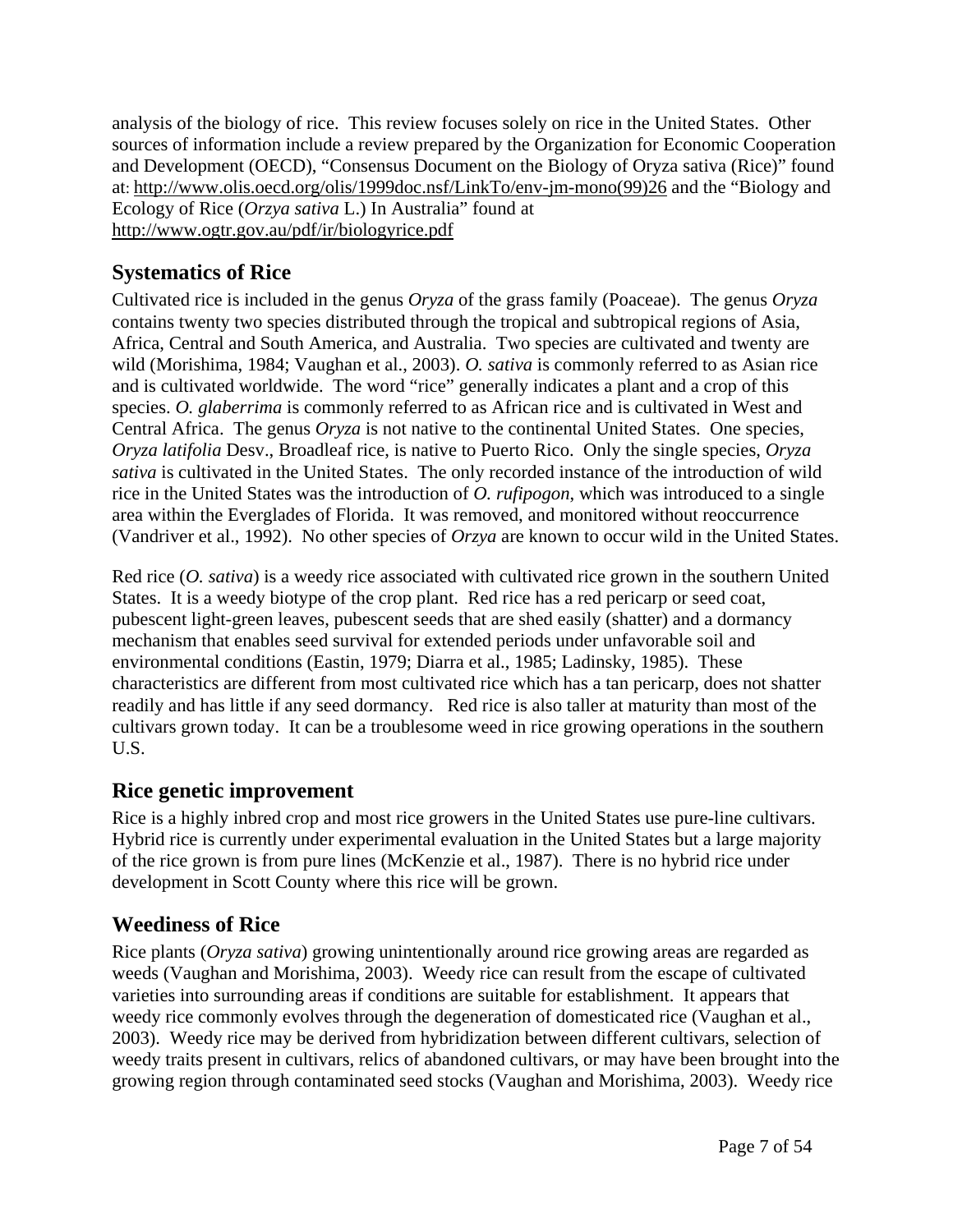typically grows only as a component of agro-ecosystems where rice is grown or has been grown. It does not persist in environments inhospitable to rice cultivation.

Weedy red rice can be a major economic problem when it occurs in rice fields because it can lead to a loss in yield through competition with the desired cultivar as well as decreasing the value of the harvested grain. It is for this reason that many seed certification standards have a zero tolerance for red rice contamination in fields established for certified seed increases. For example see www.moseed.org/rice.htm.

### **Modes of Gene Escape in Rice**

Genes of rice may escape from the test plot in two ways. The first pathway of escape is by pollen transfer. The second is by movement of propagative material, *i.e*., the whole seeds.

### **Movement by outcrossing**

Rice is not sexually compatible with plant species outside of the *Oryza* genus. There are no sexually compatible species of *Oryza* other than *Oryza sativa* growing in the United States. Rice is primarily self-pollinating and outcrossing rates usually occur at a very low rate (generally less than 1%) (OECD, 1999). The floral structure of *O. sativa* and the short viability of its pollen present biological barriers to cross-pollination (Gealy et al., 2003). A rice floret opens only once for a short period of time, usually for a little over an hour or less, during which fertilization can occur. Pollen viability is for no longer than five to ten minutes, but the stigma can remain viable for two to four days and can be fertilized by foreign pollen if for some reason it is not fertilized by its own pollen (Gealy et al., 2003). Due to the high selfing characteristic of rice, the Association of Official Seed Certifying Agencies (AOSCA) certified seed regulations for foundation seed require a minimum isolation distance from other rice varieties of at least ten feet when ground drilled and 50 feet if ground broadcast (AOSCA, 2003). With proper isolation distances maintained between Ventria's rice and other cultivars of rice, gene escape via crosspollination would be highly unlikely. Temporal isolation can further reduce the likelihood of effective pollination and fertilization.

In addition, another mechanism for gene escape would be outcrossing with weedy/red rice. The establishment of a weedy rice population next to the field site could offer a means of escape of the gene from the production area. Since red rice seeds often have dormancy and shatter easily, the gene could be harbored in a weedy population for a number of years.

### **Movement by animals**

A certain percentage of rice seeds (approximately 1 to 5 %) fall to the ground during harvesting. Although rice seeds that remain on the ground after harvesting can be consumed by animals, the lack of rice volunteers observed outside the proximity of the fields strongly supports that rice seeds are not widely dispersed by animals or birds. Rice seeds that are plowed under after fields are disked and burned are quickly decomposed under anaerobic conditions.

### **Movement of seeds by water**

Rice seeds are first planted in dry fields after which the fields are flooded. The time of year when rice seeds or seedlings are most likely to move about are in the first 2 weeks of planting,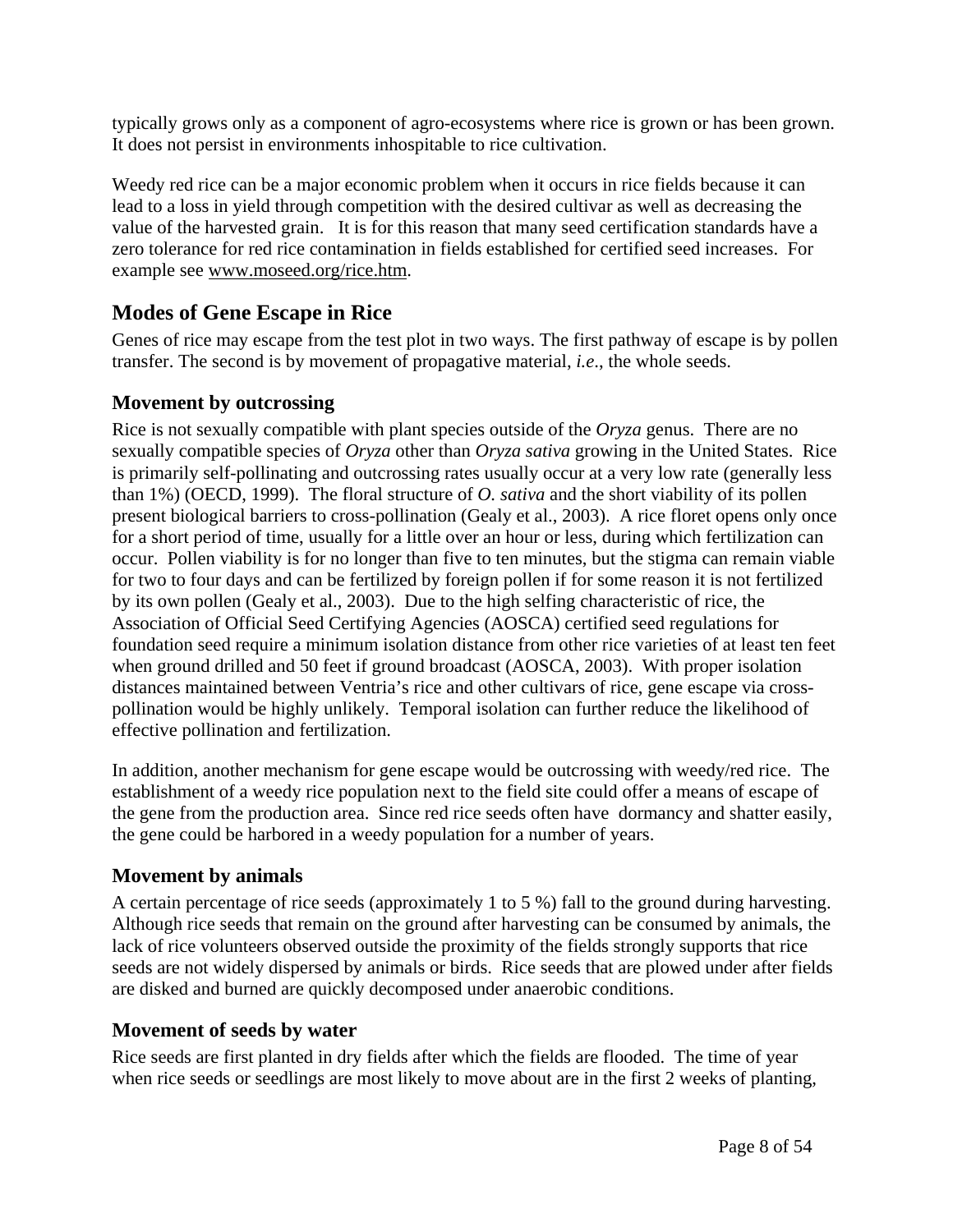when the field is first flushed. After that period, seeds or seedlings will have sunk to the soil surface or be desiccated.

# **Movement by human error**

In a recent workshop hosted by APHIS dealing with gene confinement issues in genetically engineered crops (http://www.aphis.usda.gov/brs/confine\_workshop\_2004.html), one of the more likely mechanisms contributing to the breakdown of confinement and movement of seed was identified as human error, and the most reliable means of preventing this is to maintain and reinforce stringent standard operating procedures.

# **VI. Description of the Regulated Rice Plant**

Ventria has engineered the rice plant to produce human lactoferrin in the seeds. The starting background of this engineered plant was Taipei 309, which is a *Japonica* type variety. This variety is not grown commercially in the United States. The company has designated the transgenic line to be planted for the production of lactoferrin as LF164-12. Gene expression is targeted to the developing seed so lactoferrin is not produced in other parts of the plant. Lactoferrin is ubiquitous in the human body and occurs in breast milk, tears, nasal secretions, saliva and other fluids. Studies have been conducted in vitro and in vivo and in both experimental animals and humans in an attempt to determine the functions of lactoferrin since its discovery by Sorensen in humans more than 60 years ago (Sorensen and Sornesen, 1939). Since then, lactoferrin has been shown to exhibit antibacterial, antiviral, antifungal, and antiparasitic activities (Naidu, 2000), (Shimazaki, 2000). Some of the beneficial properties of lactoferrin are related to its iron binding capacity. As an iron-binding protein it inhibits pathogenic bacteria by depriving them of iron.

# **The Vectors**

The genes were transferred into rice plants via a two vector system using microprojectile bombardment. This is a well characterized transformation system which integrates the donor genes into the chromosome of the recipient plant cell (Batty and Evans, 1992). The system does not require the use of the plant pathogen, *Agrobacterium tumefaciens*, or other transformation vectors. The donor DNA sequences are stably and irreversibly integrated into the plant's chromosomal or organellar DNA, where they are maintained and inherited as any other genes of the plant cell. Ventria estimate by Southern blots that there are 6 copies of the expression cassette for these genes in line LF164-12.

*Agrobacterium tumefaciens* and *Orzya sativa* (rice) are donors for non-coding DNA regulatory sequences that are associated with the introduced genes to facilitate expression in plants. The *nos* sequence is from the soil-inhabiting bacterial plant pathogen, *Agrobacterium* sp. and does not encode a protein. It does not cause plant disease and has a history of safe use in a number of genetically engineered plants (e.g., rice, corn, cotton and soybean varieties). The regulatory sequences from rice are the Gns9 promoter Gt1 promoter, gt1 signal peptide, and the RAmyl 1A terminator (see details below). None of the DNA regulatory sequences can cause plant disease by themselves or in conjunction with the genes that were introduced into the transgenic rice lines.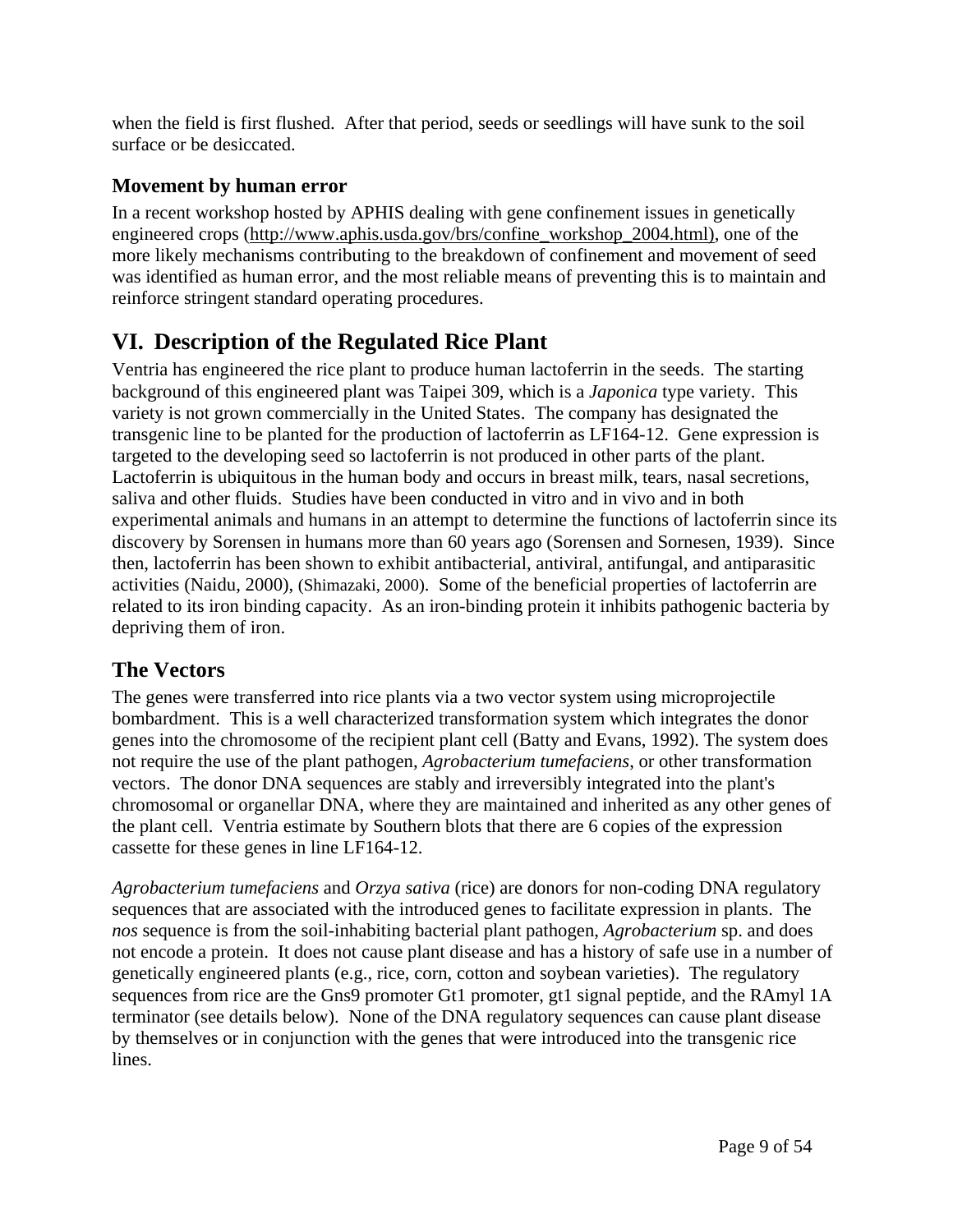# **The Selectable Marker**

To facilitate the selection of transformed plants, the rice plants were engineered with the *hpt* gene which encodes for hygromycin phosphotransferase, an enzyme which confers tolerance to the antibiotic hygromycin. The selectable marker gene expression cassette consists of the rice glucanase 9 (Gns 9) promoter, fused to the *hpt* gene coding region, terminated by the Rice Alpha Amylase 1A (RAmy1A) terminator.

The *hpt gene* (Kaster et al., 1983; Waldron, 1997) was isolated from the donor organism *E. coli,* and encodes the 341-amino acid enzyme, hygromycin B phosphotransferase (Hpt). Hpt inactivates the antibiotic hygromycin by adding a phosphate, which allows cells containing this gene to grow on medium containing hygromycin. The *hpt* gene is devoid of inherent plant pest characteristics. The gene is driven by the Glucanase 9 (Gns9) promoter derived from rice, a tissue specific promoter that is only expressed during the plant cell culture phase of the transformation process (Huang et al., 2001). Since the promoter is only expressed during the cell culture regeneration process, it is not active in any tissue of the mature plant and therefore no *hpt* is expressed in the tissues of the plant. The *hpt* gene is terminated by the rice Alpha amylase 1A (RAmyl 1A) terminator. Because both the promoter and terminator are regulatory sequences from rice, they should pose no environmental risks.

# **The Gene of Interest**

The rice plants were engineered to express the gene for human lactoferrin. The gene of interest consists of the Glutelin 1 (Gt1) promoter and glutelin 1 (gt1) signal peptide, the coding sequence for human lactoferrin, and is terminated by the nopaline synthase (nos) 3' terminator from *Agrobacterium tumefaciens*.

The Glutelin 1 (Gt1) promoter from rice is used to drive the production of the human lactoferrin gene, but the promoter sequence itself does not encode a protein. This promoter normally drives expression of the glutelin seed storage protein, and in this gene expression cassette it preferentially directs expression of lactoferrin in seeds and is active in the endosperm cells of the seed while the seeds are maturing on the plant. It is active between seven to thirty days after pollination (Okita et al., 1989). The gt1 signal peptide, also from the rice Gt1 gene, is used to target the lactoferrin protein to Type II protein bodies within the cells of the endosperm (Nandi et al., 2002). Both of these regulatory elements ensure that the lactoferrin protein is produced only in the mature seeds and not in other parts of the plant. The *nos* sequence from *Agrobacterium* sp. terminates the gene and does not encode a protein.

# **Characterization of the Engineered Plant and the Expressed Lactoferrin**

The applicant submitted a Safety Assessment consisting of a detailed analysis addressing all of APHIS's requested permit application information. The applicants studies conclude: 1) no sequence homology of the recombinant lactorferrin to known toxicants, allergens, or proteins likely to harm non-target organisms, 2) there are approximately 6 copies of the lactoferrin gene in the engineered rice lines and they are stably inherited over multiple generations, 3) the physical and molecular properties of the recombinant lactoferrin are similar to those of human lactoferrin, 4) like most proteins, the recombinant lactoferrin is denatured by cooking and its digestive properties are similar to human lactoferrin, 6) there are no anticipated impacts on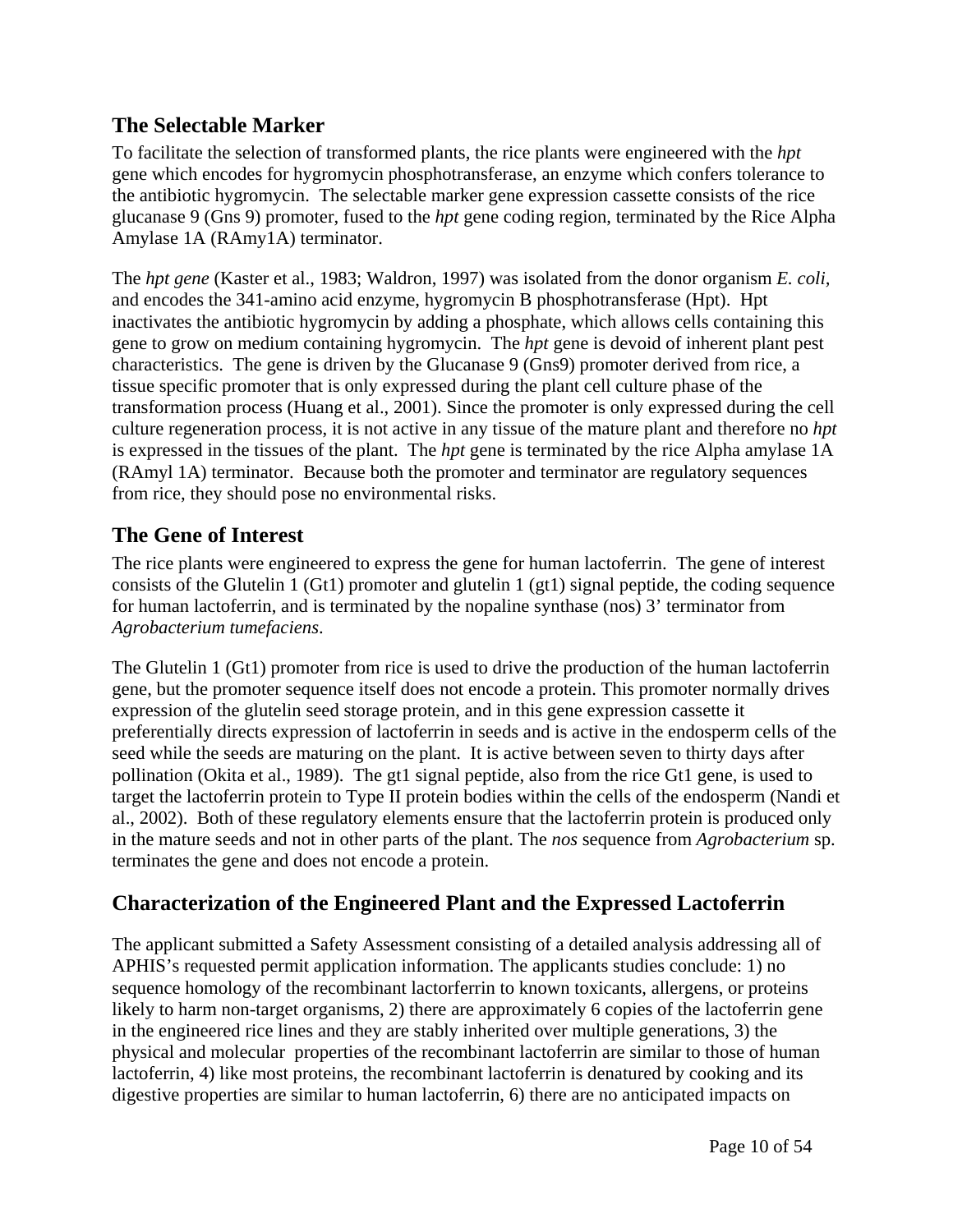threatened and endangered species by the transformed rice plants. The information the applicant supplied is summarized below.

### **Sequence homology to known allergens or toxicants**

Ventria's results demonstrate that the human lactoferrin gene shares no nucleotide sequence homology with known allergens or toxins based on a computerized search of public databases. The SWISS-PROT and TrEMBL databases were utilized and no amino acid sequence homology was found between lactoferrin and known allergens. Ventria indicated that the search algorithms were consistent with CODEX Alimentarius guidelines for such homology searches.

#### **Molecular characterization**

Ventria submitted Southern blot analysis data demonstrating that there are approximately 6 copies of the lactoferrin coding sequence integrated into the rice genome for line LF164-12. This line (LF164-12) to be planted is in the  $8<sup>th</sup>$  generation and the Southern blot analysis showed that all the bands from the  $R_0$  generation have been inherited as a single linkage unit. Thus stable inheritance of the lactoferrin gene has been observed over multiple generations.

The human milk lactoferrin gene sequence was based on the DNA sequence from GenBank accession number U07643 but the coding sequence was re-synthesized with rice preferred codons to enhance its expression in the rice plants. Ventria submitted data demonstrating that the amino acid sequence remained identical to the non-recombinant human form of lactoferrin.

### **Protein characterization**

Ventria analyzed the chemical and physical properties of the recombinant lactoferrin (rhLF) compared to purified human lactoferrin (hLf). Molecular mass, isoelectric focusing point, solubility, physical appearance, sensitivity to pepsin and pancreatic digestion, iron binding and release capacity, receptor binding affinity, immunogenicity, binding to Porins, bacteriostatic effect, HPLC profile, peptide mapping, and N-terminal sequence were found to be identical. The only biochemical difference detected between the recombinant lactoferrin and the purified human lactoferrin were differences in the glycosylation patterns. Even though the recombinant protein has been glycosylated, Ventria has demonstrated that the digestibility between rhLF and hLf are similar, showing that the stability of the protein has not been affected by glycosylation.

#### **Potential environmental and animal exposure levels**

The gene intended for protein expression in these field plantings codes for human (*Homo sapiens*) lactoferrin. Lactoferrin is an iron-binding glycoprotein (~80 kDa) consisting of approximately 700 amino acids and is found in milk, tears, saliva and other mammalian body secretions (Ekstrand, 1994). In human milk, it is a major component of whey protein with 6-8 grams/liter in colostrum (foremilk) and 2-4 grams/liter in "mature" milk (Harper, accessed 2005). Bovine (cow) milk contains 5-20 times less by weight. Lactoferrin is reported to have broad antimicrobial properties (against bacteria, fungi and viruses), an immune system regulatory function, anti-inflammatory properties, antioxidant activity, toxin binding properties and anti-cancer activity (Harper, accessed 2005).

Lactoferrin may exist in several forms: iron deficient (apo-form), iron sufficient (holo- form), and an "activated" form (Naidu, 2002). Which form it takes depends primarily upon pH, the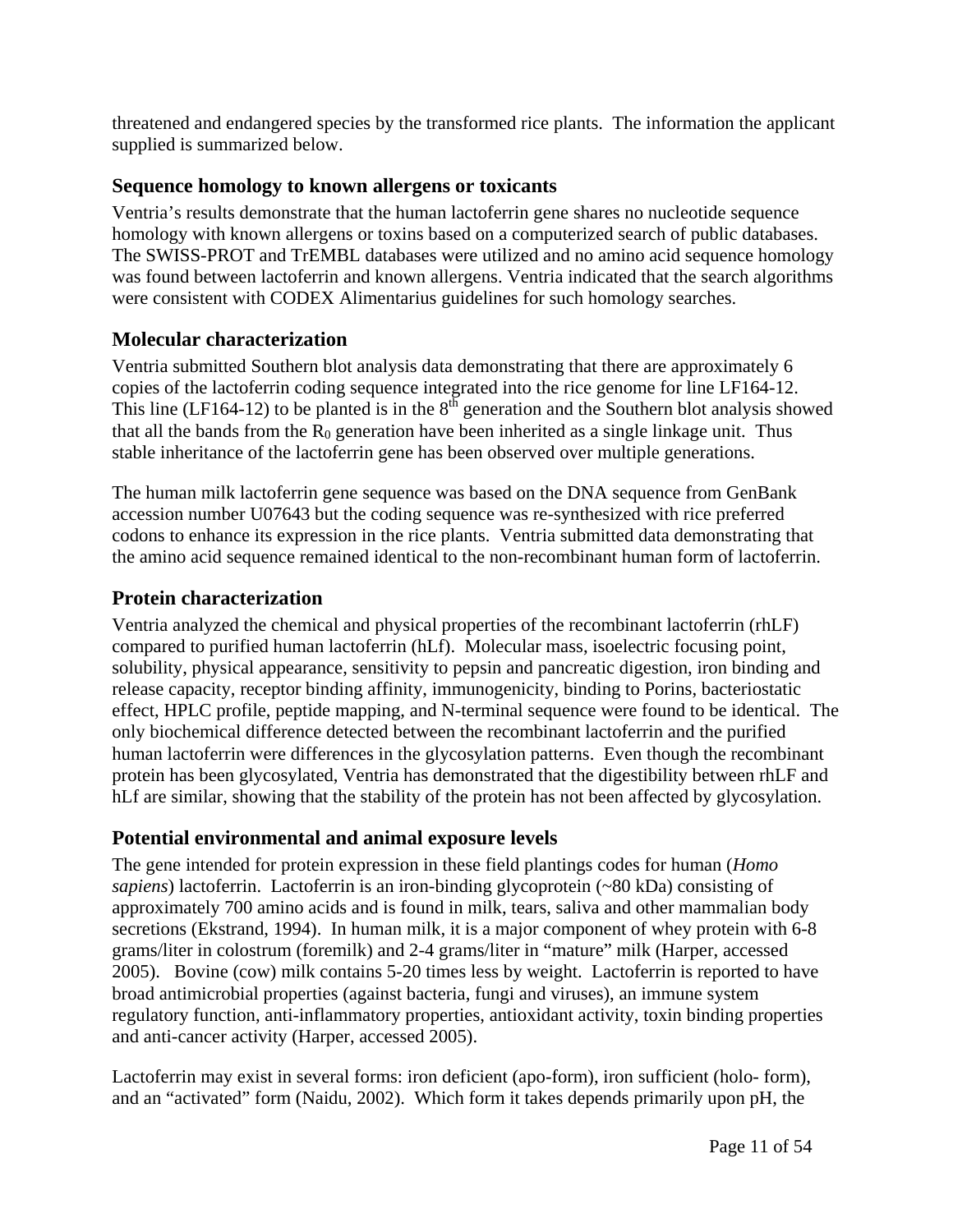citrate/bicarbonate ion ratios and the iron content of the medium. Treatment of lactoferrin under specific chemical conditions results in "activation" of lactoferrin. The iron deficient (apo-) and activated forms, due primarily to their ability to sequester iron, are most active in their antimicrobial properties (Naidu, 2002).

Ventria submitted and APHIS reviewed lactoferrin protein expression data from roots, stems, leaves, pollen, booting panicle, peduncle, immature seed, mature seed, and husks for LF164-12. There was no detectable expression in any tissues except immature seed, mature seed and husks. The levels of expression were 1094  $\mu$ g/g in immature seed, 5262  $\mu$ g/g in mature seed, and 63  $\mu$ g/g in husks. The expression level in mature seeds is approximately 4 mg/g on a fresh weight basis in whole seeds (with husks). When the seeds are dehusked (moisture level of about 12- 14%) and the material is ground into flour, the expression level is approximately 5 mg/g. Assuming human milk contains 2-4 mg of lactoferrin per gram, this is on the same order of magnitude as the amount expressed in the transgenic rice seed. The expression from isolated husks is due to the carryover of the endosperm tissues during the dehusking process. It is very difficult to eliminate all of the endosperm tissues when the seeds are mechanically dehusked, thus there is a slight carryover that is detectable  $\langle 1\% \rangle$ . When the husk is removed carefully by hand there is no detectable amount of lactoferrin found.

### **Thermal stability and sensitivity to gastric digestion conditions**

It is the intention of Ventria to purify the lactoferrin from the rice grain to use in various products, not to sell the rice grain itself. Any potential consumption of the lactoferrin rice grain is unlikely given the conditions of the test.

Rice is normally consumed cooked by humans, so potential consumption of lactoferrin from the transgenic rice would normally involve cooking the rice grain. According to (Juliano, 1985) when rice is parboiled (10 min at 121<sup>o</sup>C) its starch, protein and fat are disrupted. Ventria conducted laboratory tests on the thermal stability of plant derived lactoferrin under more appropriate cooking conditions (using commercial rice cookers which cook rice for  $\sim 20$ ) minutes). After cooking for 20 minutes, lactoferrin protein could no longer be detected by Western blots.

Ventria has supplied data demonstrating the similarity between the recombinant lactoferrin and purified human lactoferrin so no unanticipated effects due to digestion of the recombinant lactoferrin are anticipated. In gastric digestion studies, Ventria examined susceptibility of lactoferrin to pepsin digestion using the ILSI Health and Environmental Sciences Institute protocol (Thomas et al., 2004). This method monitors the digestion of a protein in simulated extric fluid at 37<sup>o</sup>C over time. Using this *in vitro* protocol, Ventria's rice-derived lactoferrin (rhLF) is equivalent to native human lactoferrin (hLF) which is rapidly degraded  $\langle$  <30 sec) in gastric fluid. This study demonstrated that the plant-derived form of human lactoferrin degrades with the same kinetics as human-derived lactoferrin.

The effects of Ventria's recombinant lactoferrin on the health and intestinal flora of chicks were analyzed (Humphrey et al., 2002). In this study the growth rate and intestinal structure of broiler chicks fed varying amounts of Ventria rice for 21 days after hatching were analyzed. The results showed that lactoferrin improved the health of the chicks and growth rates were improved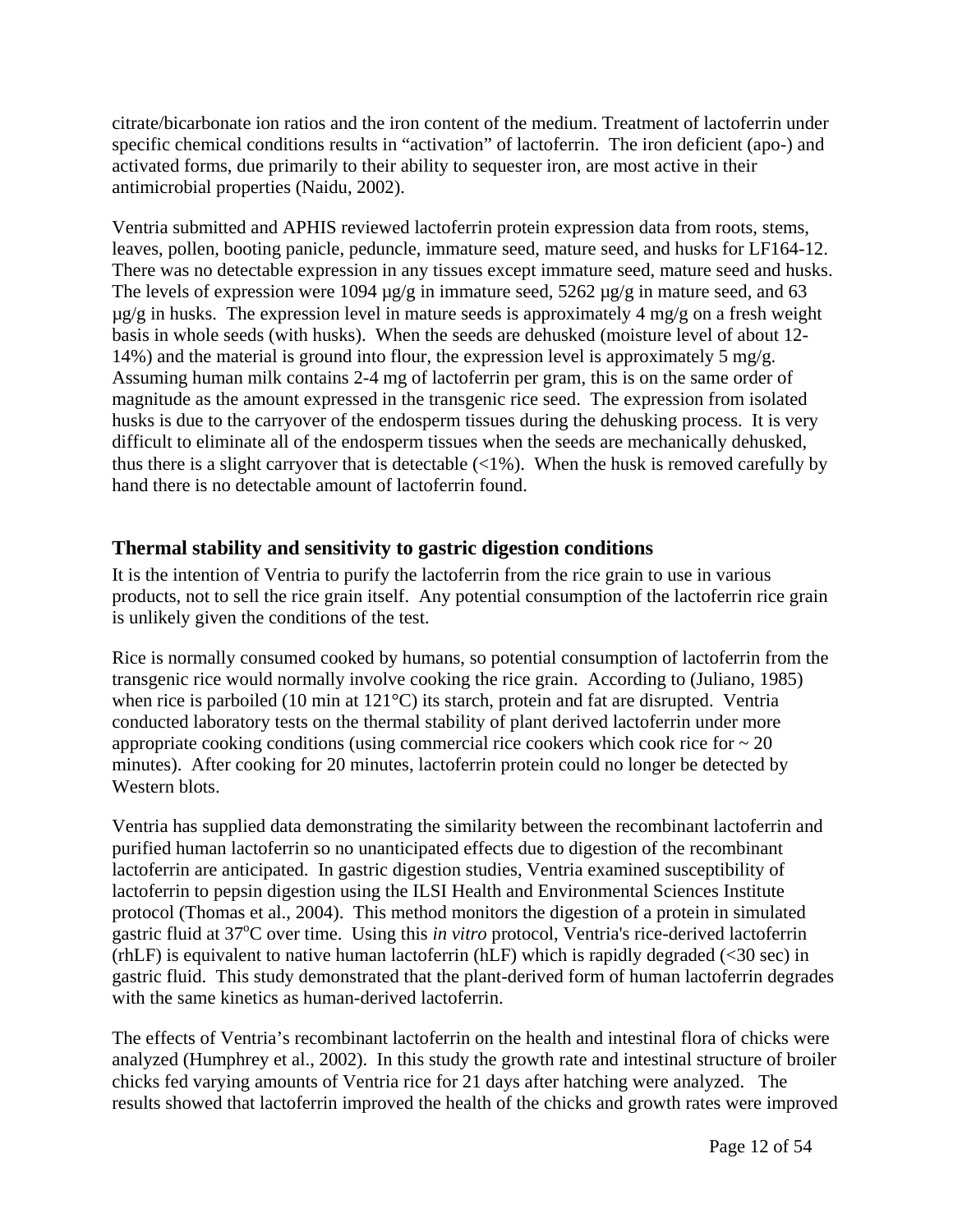over the control. These results indicate that the rice containing the recombinant lactoferrin should not be harmful to the health of avian species if ingested.

Lactoferrin is an iron binding protein, and therefore Ventria's lactoferrin rice line contains higher amounts (4.21 mg/100g) of iron than the non-transgenic cultivar Taipei 309. Even though the level of iron is elevated, it is still within the range of iron reported in paddy rice  $(2.8 - 5.7)$ mg/100g). Therefore it should not pose a risk for iron overdose in non-target organisms.

Bovine Lactoferrin is listed on the Food and Drug Administration's, Summary of All GRAS (Generally Recognized As Safe) Notices (FDA, 2001a), which includes use as a treatment to minimize growth of bacteria on fresh beef as a component of an antibacterial spray (FDA, 2003). "Milk-derived lactoferrin" is also listed with FDA in their Summary of GRAS Notices for use as an ingredient in sports drinks and functional foods (FDA, 2001b).

Lactoferrin, isolated from bovine milk or whey (as a by-product of cheese making), is readily available over the counter as a nutritional supplement or as a component of baby formula in some countries. Lactoferrin is also used as an additive to toothpaste and mouthwash products (http://www.biotene.com/). Lactoferrin supplements are widely available over the counter. For example, over the counter lactoferrin supplements typically contain 300 mg lactoferrin/tablet (http://www.health-n-energy.com/lactoferrin.htm ) with suggested dosages of 1-3 tablets per day (http://www.health-marketplace.com/article-lactoferrin.htm).

In these field production sites, lactoferrin will be expressed exclusively in the seed by the use of a seed-specific promoter. No expression of the gene will occur in other plant tissues. Since lactoferrin in rice grains is quickly denatured by cooking, humans or other animals would have to consume raw uncooked rice to ingest the lactoferrin from these plantings. Given the history of safe use of lactoferrin supplements in food and oral hygiene products and as nutritional supplements, and the unlikely event that large quantities of uncooked rice would be consumed from these field sites, APHIS concludes that humans are unlikely to be significantly affected if accidental ingestion of raw rice containing lactoferrin were to occur.

# **VII. Description of the Field Test/Affected Environment**

### **Purpose**

The purpose of this proposed introduction is for grain production for product development. The regulated introduction is proposed for planting between March and April 2005.

APHIS has reviewed protocols that were proposed by Ventria to prevent the escape and dissemination of these plants submitted on APHIS Form 2000. In addition, Standard Operating Procedures (SOPs) submitted by Ventria identify more detailed instructions and provide additional guidance.

# **Field Plot Design, Breeding Procedures and Agricultural Practices**

# **Plot Design and Location**

Field test plots will be separated by a distance of at least  $\frac{1}{4}$  mile from other rice fields in order to maintain confinement. Ventria will monitor for commercial rice production and scout for red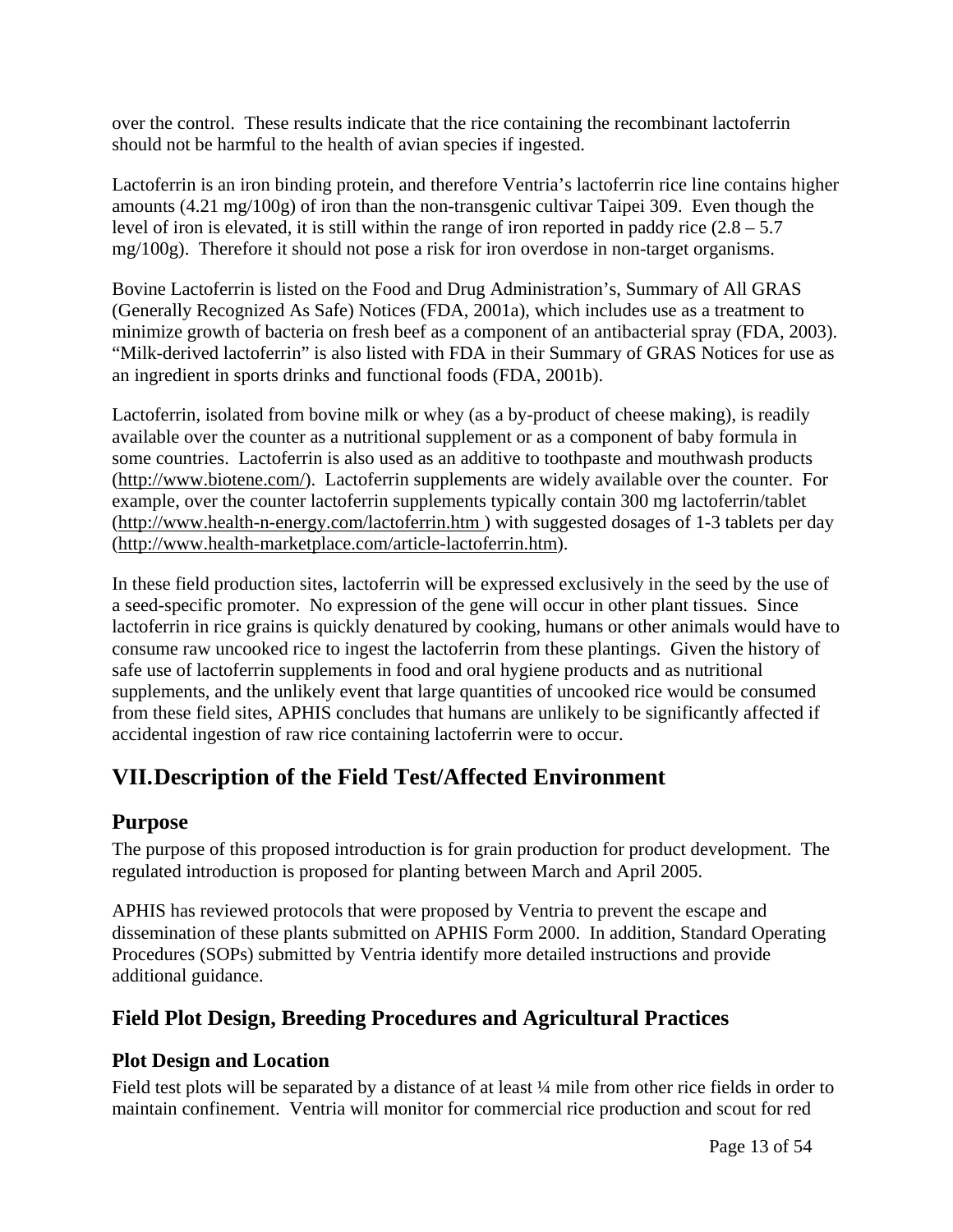rice within this ¼ mile distance. These plots will be surrounded by a fallow zone of 50 feet. The fallow zone may be planted with a low-growing crop that will not be used for food or feed to prevent erosion. The rice will be grown in flooded fields and in contiguous paddies.

The location of the field planting chosen by Ventria is free of weedy red rice (Bryan, 2005). The area has not had a history of rice farming; soybean and corn have been grown in the area for many years. Therefore there has not been the opportunity for a weedy rice population to develop.

# **Agricultural Practices**

The rice will be allowed to self pollinate to produce seed. No breeding operations will occur under this permit. Agricultural practices consistent with growing healthy rice plants will be used. Weeds will be controlled by herbicide applications. If necessary, pesticides such as insecticides and/or fungicides will be used to control insect pests and disease that would diminish the health of the plant and subsequent grain yield. Any pesticides used will be applied by personnel trained in their use and application. The field will be monitored for noxious weeds and other plant pests during the growing season. Three times during the growing season the plants will be inspected for traits such as weediness, resistance/susceptibility to insects or disease, or unusual differences in plant growth or morphology. The plot will be inspected weekly while conducting agricultural practices. The areas nearby will be growing other crops such as corn and soybeans beyond the 50 foot fallow zone. EPA registered chemical pesticides are likely to be used to control insect pests on these crops.

## **Field Observation and Monitoring**

The applicant has thoroughly described field site monitoring and management practices that should provide the necessary degree of biological and physical confinement. Confinement practices under the permit include the following:

- The test site will be located more than  $\frac{1}{4}$  mile from the nearest non-engineered, rice planting;
- The applicant will provide APHIS and State regulatory officials information on the location of the nearest rice plants that are not part of the field test;
- The applicant has provided APHIS and State regulatory officials a map of the proposed test site. One month after planting the applicant will submit a detailed map of the planted test site. Borders of the site will be described with coordinates;
- The applicant will use screens on irrigation outlets to prevent movement of seeds/seedlings out of the field with water used to flood the field. They will also employ flooding methods which create a closed system so that ungerminated seeds can not leave the field site;
- A zone of 50 feet will be maintained surrounding the field test site. A non-food or nonfeed cover crop may be planted in this zone to prevent erosion or may remain fallow; and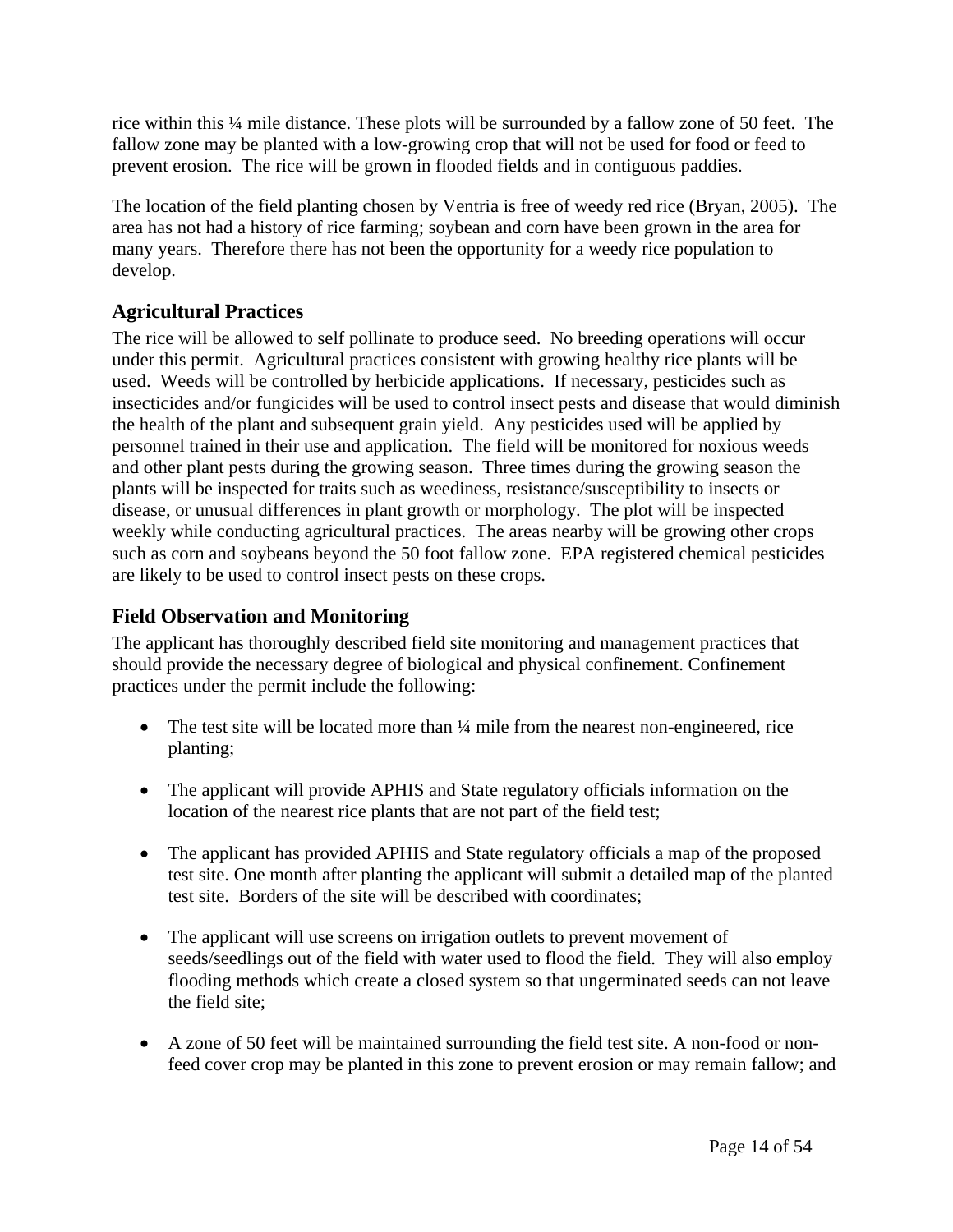- In the subsequent growing season following harvest of the fields, the production site and the 50 foot fallow zone may not be planted with rice unless transgenic rice is repeated. If the same crop does not follow in subsequent years, the site will be monitored for volunteer rice plants throughout the next year. Any volunteer rice plants will be destroyed before flowering.
- Ventria will use equipment dedicated to this field test as outlined in their SOPs. This equipment will not be used for any other purposes during the course of the field test, and after the field test is completed, all equipment will be thoroughly cleaned and inspected to ensure that all genetically-engineered seed and other plant material has been removed and destroyed.
- Even though weedy red rice is not currently present in the area, Ventria will scout for red rice during the entire growing season both within the growing plots and for ¼ mile from the production fields. Any red rice found will be destroyed and will not be allowed to flower. Ventria will also inform APHIS if any red rice is found within the ¼ mile zone or in their production plots.

### **Alteration in susceptibility to disease or insects**

There has been no intentional genetic change in these plants to affect their susceptibility to disease or insect damage. Neither the selectable marker gene, *hpt*, nor the lactoferrin gene is expected to alter the susceptibility of the transgenic rice plants to disease or insect damage. Execution of the prescribed periodic monitoring of the field plots will allow the detection of any unexpected infestation by plant disease organisms or animal pests. Ventria is required to report any such unanticipated effects to APHIS under the terms of the permit. See 7 CFR § 340.4(f)(10)(ii).

# **Termination of the field test and final disposition of the test plants**

At harvest, the seed will be machine harvested using a dedicated combine, dried and cleaned in a designated staging area adjacent to the field location using a dedicated dryer and cleaner. The seeds will be stored in dedicated storage bins on site and will be processed as desired. During the process the seed will be dehusked using a dedicated dehusker on site and will be milled on site in a dedicated staging area at the field site using a dedicated mill. Milled rice flour will be shipped to designated locations for subsequent processing. Any devitalized waste material from the milling operation will be returned to the field test site and incorporated into the soil. All the operation up to milling will be performed in an APHIS inspected dedicated staging area and dedicated equipment. Any material will be shipped only after milling. There will be no shipping of the viable seeds from the dedicated processing site to any other site.

After harvest, as soon as possible as the weather allows, Ventria will burn and disk the fields to degrade all plant material in the field to remove and decompose any remaining seed. Off-season flushing with water may also be used to accelerate the germination of any remaining viable seed prior to winter.

Ventria plans to grow the lactoferrin rice in the same location in subsequent years. However, if a change to a different crop is anticipated, the field will be fallowed for one cropping season after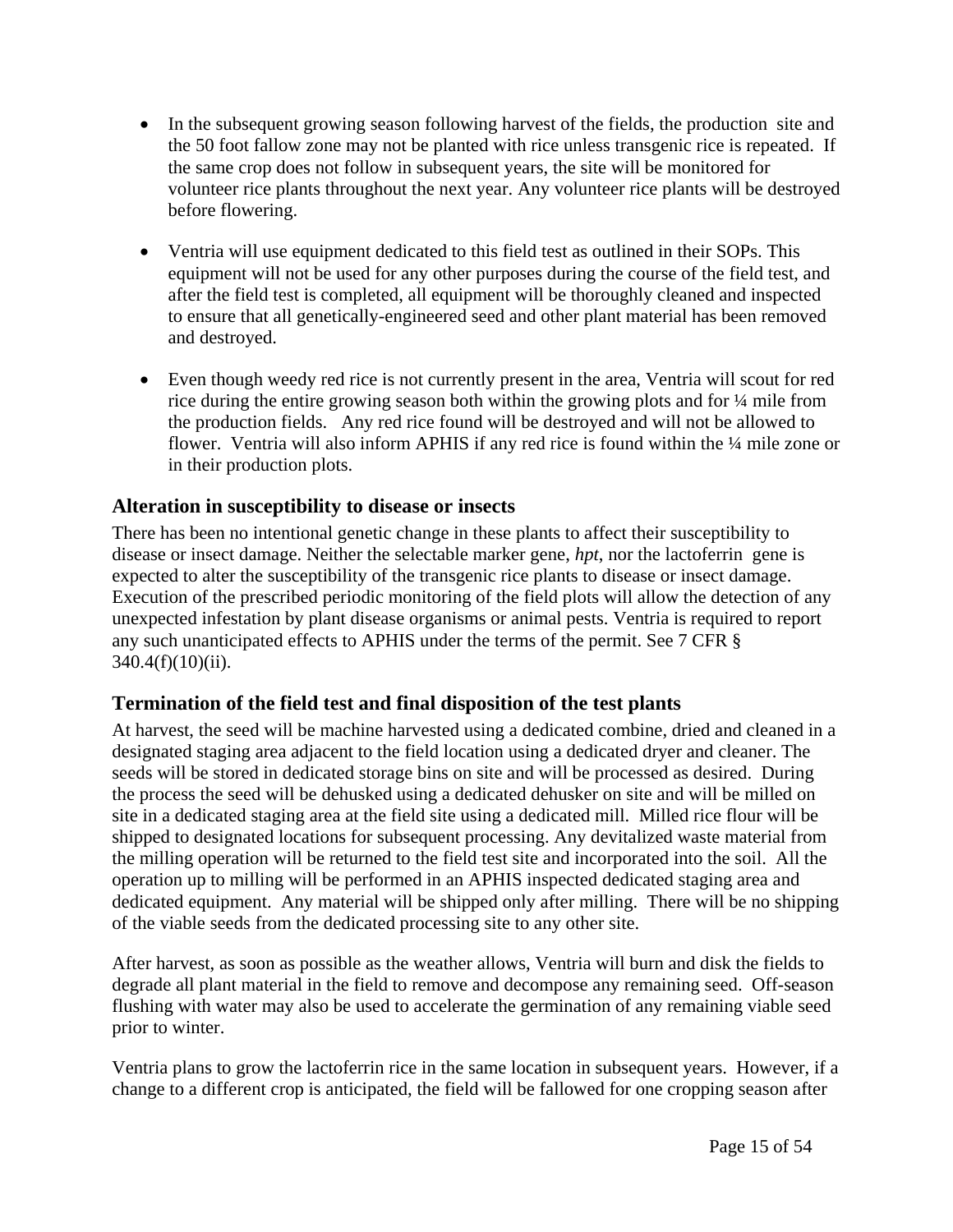the harvest of the transgenic lines. During this 18 month period (the period between harvest year 1 to planting year 3), the field will be monitored and managed to germinate and destroy any live seed. Ventria employs a "pureland" procedure to control volunteers. This includes flushing the field with water during the growing season to germinate weed and rice seed, drying the field to kill seedlings, and then disking to dry and kill seedlings. This process is repeated three times.

## **Security of the field test plot**

The test site is expected to provide adequate physical security. The contract farmer is the owner of the field test site. All the surrounding fields outside the food/feed crop fallow zone will all be planted to soybean or corn. The site is not prone to flooding. The closest body of water is Lake Tywappity which is located about 4 miles to the east The Mississippi River is located about 8-10 miles west of the planting site.

# **VIII. Potential Environmental Impacts**

**Alternative 1**: No action/denial of the permit request.

Field release and research would not be allowed and no environmental impact would result.

**Alternative 2:** Issue the permit with APHIS standard permit conditions.

The proposed field test is a controlled release of the regulated article into the environment. The risks associated with the introduction of genetically engineered organisms are the same kind as those associated with the introduction into the environment of unmodified organisms or organisms modified by other genetic techniques.

APHIS BRS has considered the safety assessment information presented by the applicant and independently assessed the risk of this protein to the environment, to agricultural practices, to non-target organisms and to plant health. Such an assessment of risk considers two different components: hazard and exposure. Hazard is the toxicity or actual potential for harm of an event and exposure is the likelihood that the event will occur. The product of hazard times the exposure is the actual risk. Data regarding exposure has several components: (1) where in the plant are the proteins produced; (2) how much protein is produced; (3) which organisms are likely to consume these tissues; and (4) how likely is consumption to cause harm. After careful analysis, we found no identifiable hazards and determined that environmental exposure and exposure to non-target organisms would be extremely low or none. There is little potential for environmental exposure, since the seed will be harvested and experience shows that only a small portion (< 5%) of the seed is dropped during harvesting operations. Seed husks and other postharvest waste remaining on the field will be burned.

Therefore the actual risk is low or none.

# **Potential for Persistence of the Modified Plants in the Environment**

Rice is a highly domesticated aquatic crop species, which grows exclusively in highly managed aquatic ecosystems. It is non-competitive with weed species and is self-pollinated; errant seed does not pose a threat to wild or managed, non-flooded ecosystems. Taipei 309 is a *Japonica*  type rice which germinates very quickly and has no dormancy period (FAO, Accessed 2005).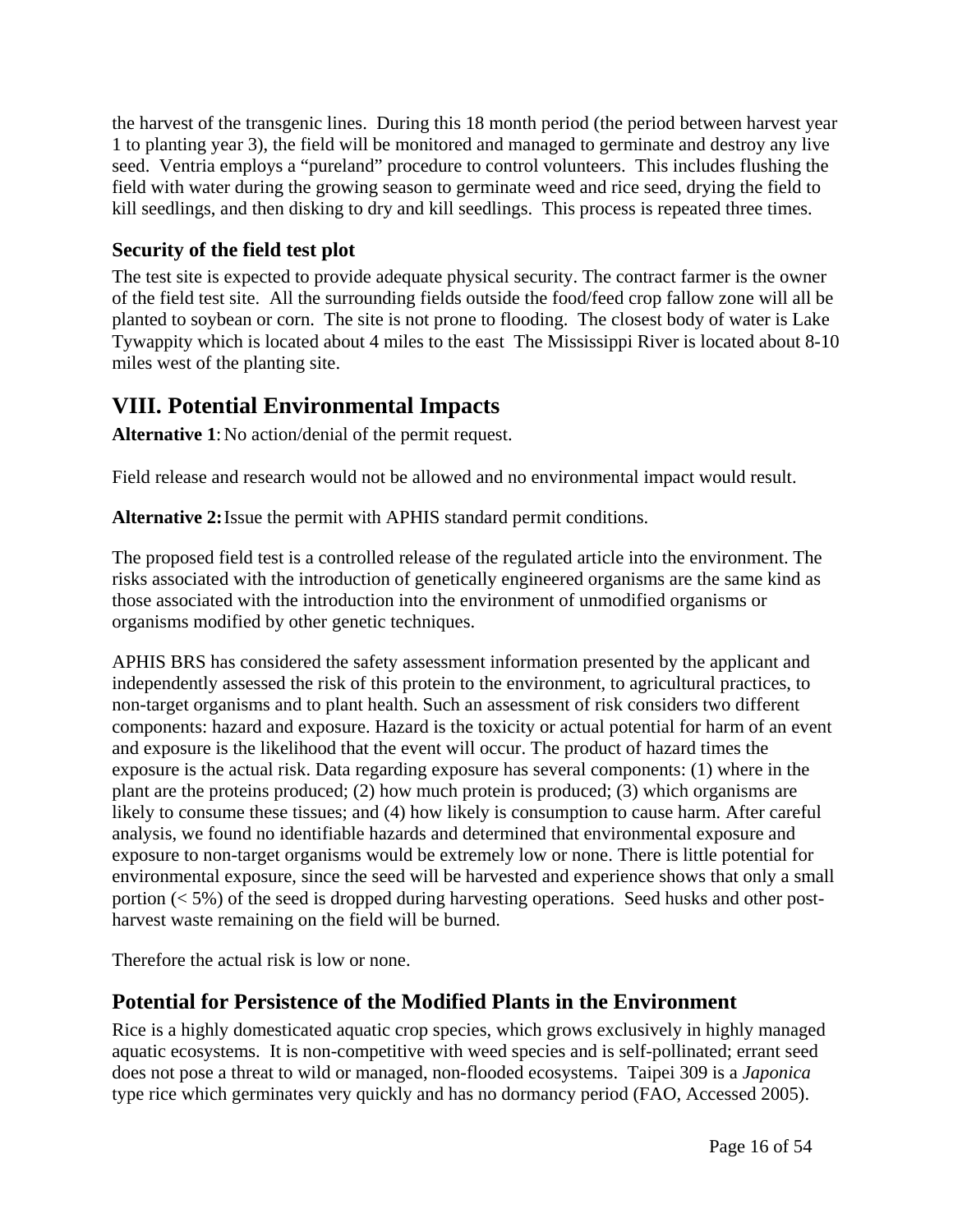Japonica rice seed looses viability quickly under ambient conditions. Therefore the likelihood of persistence of seed in the environment is minimal. The applicant has also described methods that will be employed to minimize the persistence of rice seed in the environment (see "Termination") of the field test and final disposition of the test plants" section above). The proposed procedures for confinement of the plant material and for termination of the field test, as proposed by Ventria and described in this document, should be sufficient to ensure that none of the genetically engineered plants persist in the environment.

Previous field data reports for small scale trials of lactoferrin producing rice have not reported differences in weediness, resistance/susceptibility to insects or disease, or unusual differences in plant growth or morphology in 5 generations of field tests. No change in general agronomic traits (leaf color, shape, growth habit, days to pollen shed, days to maturity and seed germination rates) have been observed in the genetically-engineered plants that might affect the plant's ability to persist in the environment. The presence of human lactoferrin in the rice seeds has not altered seed germination rates.

# **Potential for Gene Transfer**

### **Movement by outcrossing**

As outlined in Section V, rice is not sexually compatible with plant species outside of the *Oryza*  genus, there are no sexually compatible species of *Oryza* other than *Oryza sativa* growing in the United States, the pollen is very short-lived, and pollen does not travel for long distances. With proper isolation distances maintained between Ventria's rice and other cultivars of rice, gene escape would be highly unlikely. Temporal isolation can further reduce the likelihood of effective pollination and fertilization. Ventria has described factors that will minimize dissemination of pollen to receptive, sexually compatible plants and persistence of the plant material after the conclusion of the field test. Effects of dissemination of pollen will be mitigated in this test *via* reproductive isolation distances of greater than ¼ mile.

Another mechanism for gene escape would be outcrossing with weedy/red rice. The location of the field planting chosen by Ventria is free of weedy red rice but Ventria will be required to monitor for and rogue any red/weedy rice that might appear in or near the field site. Monitoring for red/weedy rice will be required within the ¼ mile isolation distance. Careful monitoring and rouging of red/weedy rice populations within or adjacent to a field test site before flowering or seed set will preclude movement of transgenes to red rice via cross pollination and/or the persistence of the gene in the seed bank of red rice.

Because this EA is being written months before planting, it is impossible to know how close the nearest rice fields will be. Based on past plantings it is estimated that closest rice fields will be more than 10 miles away (Bryan, 2005). Ventria will be required to maintain an isolation distance of at least ¼ mile, but whether there will greater than ¼ mile isolation, as well as, temporal isolation cannot be firmly assessed at this time. Because rice pollen viability declines within a few minutes, a distance of at least  $\frac{1}{4}$  mile between any rice plantings is an effective means to mitigate gene flow. Given the small percentage of rice production in Scott County, APHIS concludes that pollination of any rice plant outside the ¼ mile isolation distance, would be at *de minimis* levels. APHIS concludes these measures meet the definition of confined field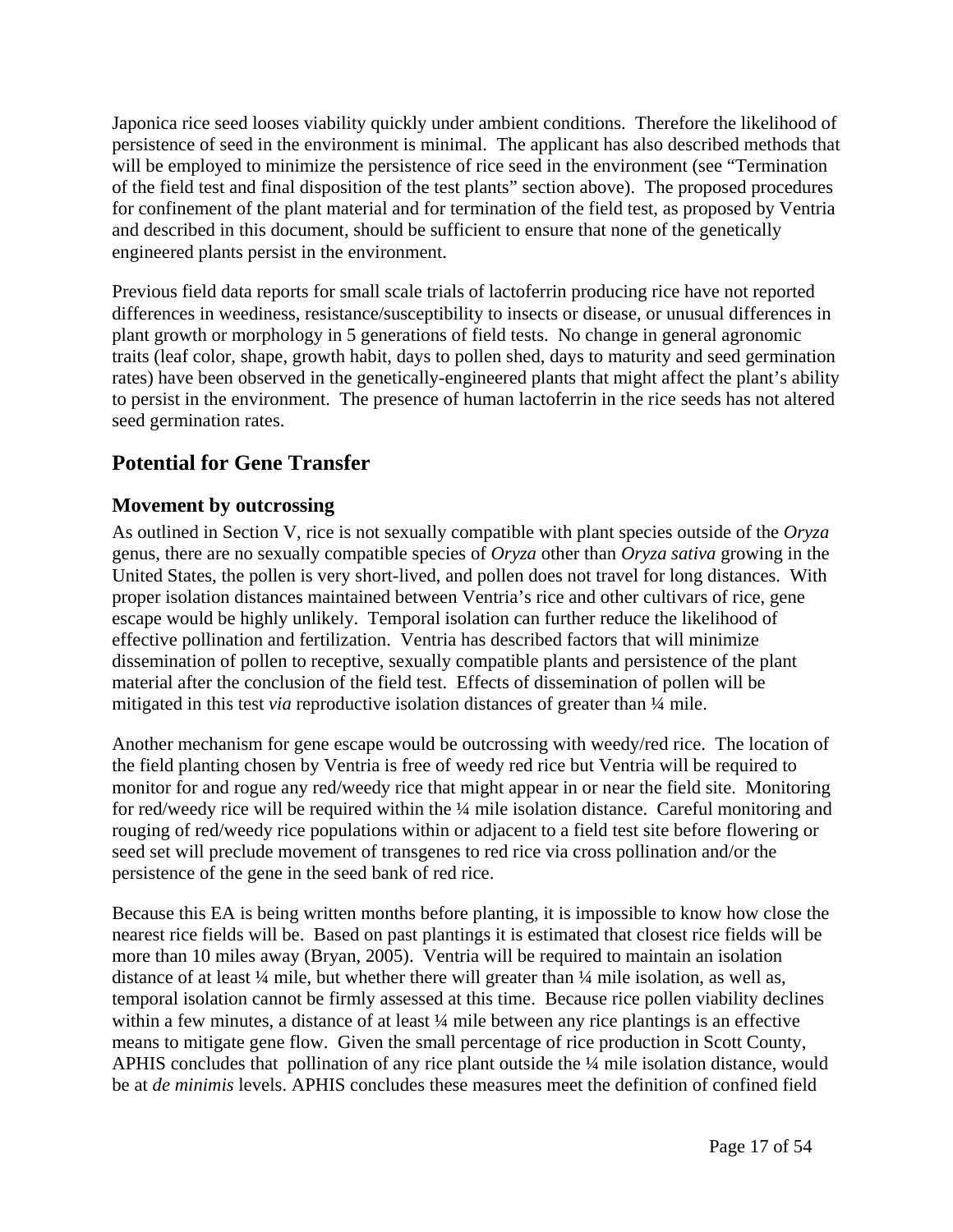trial as developed by USDA's Agricultural Research Advisory Committee (ABRAC) (http://www.aphis.usda.gov/brs/pdf/abrac%201991.pdf).

## **Movement by animals**

To protect against unintentional consumption and movement of seeds by animals, Ventria will monitor the field sites during the growing season for any animal pests that consume rice and measures will be taken to discourage their presence. Flooded rice fields, while the crop is in the field, are not attractive to land-based mammals so this discourages the movement of seeds by rodents and other small mammals. Measures will be taken to inhibit waterfowl and animal predation and movement of seed. These will include burning stubble and straw as soon as possible after harvest, leaving the fields dry in the fall and winter to discourage waterfowl from using the area as a flooded habitat, maintaining an open 50 foot fallow area to reduce rodent movement, and the use of bait stations for rodents in warrens.

Rice seed is a highly digestible grain that does not pass in a viable form through waterfowl, the most likely animals to consume grain in rice fields (Powers et al., 1978; Smith and Sullivan, 1980; Drobney, 2005). In a Louisiana study conducted in Vermillion parish, a rice growing area, Powers et al. (1978) checked the gut of 51 hunter killed waterfowl, and identified, counted and germinated the seed found. They found that the seeds of red rice, which are large and have a thin seed coat did not pass intact. Drobney (2005) has observed "several miles" of bird intestines and has never found intact rice seed. Smith and Sullivan (1980) used the information from the Power's study to design chemical-free, weed-reducing strategies in Arkansas rice producing areas by flooding rice fields to attract waterfowl and reduce weed populations. Therefore it is highly unlikely that rice seeds can be dispersed in bird feces.

### **Movement of seeds by water**

Since rice seeds are most likely to move about during the first 2 weeks of planting in a flooded field, Ventria will use screens on the rice boxes or exit pipes to catch any seed that might float to the surface to prevent escape. In addition Ventria will use flooding methods which will create a closed system so that ungerminated seeds can not leave the field site.

### **Movement by human error**

As outlined in Section V, one mechanism that could contribute to the breakdown of confinement and movement of seed is human error. The most reliable means of preventing this is to maintain and reinforce stringent standard operating procedures. Ventria has submitted Standard Operating Procedures (SOPs) as a part of the permit submission and these have been reviewed by APHIS. In addition to having stringent SOPs, all the harvested seeds will be stored in dedicated storage bins on site and seeds will be processed on site. During the processing, the seed will be dehusked using a dedicated dehusker on site and will be milled on site in a dedicated staging area at the field site using a dedicated mill owned by Ventria. Only Ventria personnel or employees assigned and trained by Ventria will be allowed to handle any seeds. Employing these methods along with following their SOPs will minimize the possibility of human error moving seed into other fields.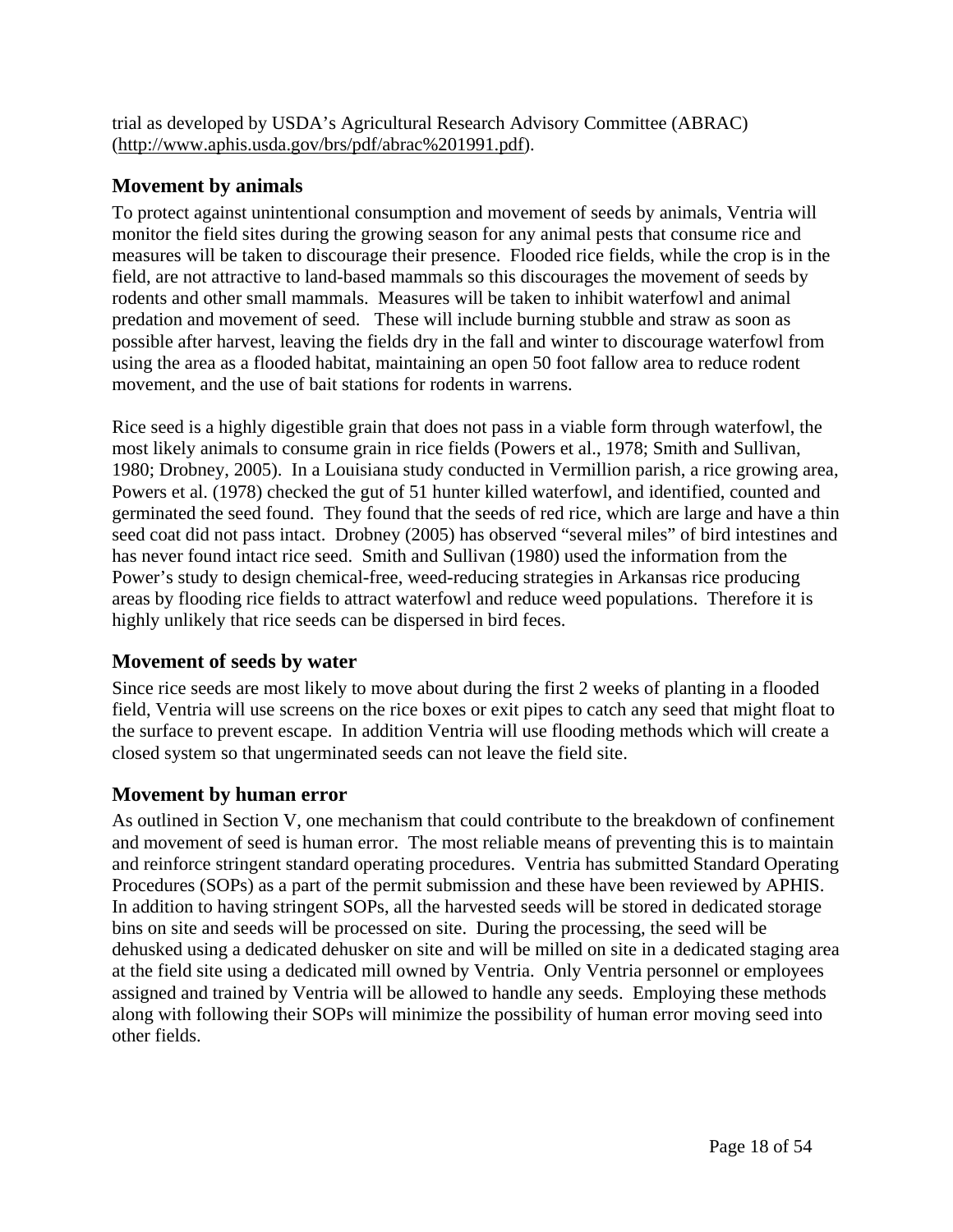### **Impacts from the use of the marker gene**

The selectable marker gene hygromycin B phosphotransferase, *hpt*, is also present in these plants, but Ventria has provided data which show that it is not expressed in mature tissues or seeds for the transformed rice plants. This is because it is driven by the Glucanase 9 promoter which is only expressed during the cell culture phase of the transformation system. Therefore APHIS has determined that in this case the presence of the *hpt* gene will have no significant environmental impacts.

# **Impact on native floral and faunal communities**

Ventria has assayed for lactoferrin in the soil surrounding the roots and germinating seeds of the engineered plants, and has supplied data indicating that none has been detected. Based on the lack of toxicity of the proteins that will be produced and the prescribed permit conditions to minimize any seed remaining on the soil surface, APHIS concludes that there will be no significant effect on any native floral or faunal species listed by U.S. Fish and Wildlife for Scott County, Missouri http://midwest.fws.gov/endangered/lists/missouri-cty.html.

#### **Vertebrate Animals**

In these proposed field tests lactoferrin is preferentially expressed in the seeds of the genetically engineered rice plants. The most likely vertebrate animals that would be exposed to lactoferrin in rice seed are the seed eaters, e.g. rodents and birds. APHIS believes that consumption of these seeds would pose no significant risks for the following reasons:

- 1. If any seeds containing lactoferrin were to be ingested, the lactoferrin would be digested in the digestive tract of these animals. Bovine and milk-derived lactoferrins are listed for specific uses in the Food and Drug Administration's Summary of All GRAS Notices. Recombinant human lactoferrin has been shown to be safe if ingested by avian species. Carnivores that might consume the vertebrate animals that had eaten the rice seeds are not expected to be exposed to lactoferrin as the protein should have already been digested.
- 2. In order to minimize exposure by seed consumption, Ventria will be required under the permit conditions to monitor the test fields after harvest to incorporate any remaining plant material into the soil.
- 3. APHIS will inspect the site during planting, harvesting and seed processing to ensure all permit conditions are met. APHIS concludes there would be no significant effect on any vertebrate animal.

#### **Invertebrate Animals**

The most likely invertebrate animals would be exposed to the lactoferrin in the rice seed would be seed-feeding invertebrates and soil-dwelling organisms. Arthropods such as insects and crayfish that consume seeds and snails that consume all plant parts are considered plant pests and will likely be controlled by pesticides applied during the time course of the field tests.

Since lactoferrin production is limited to the seeds, and the seeds will harvested from the field and processed on site by Ventria, it is unlikely that the any soil organisms will be exposed to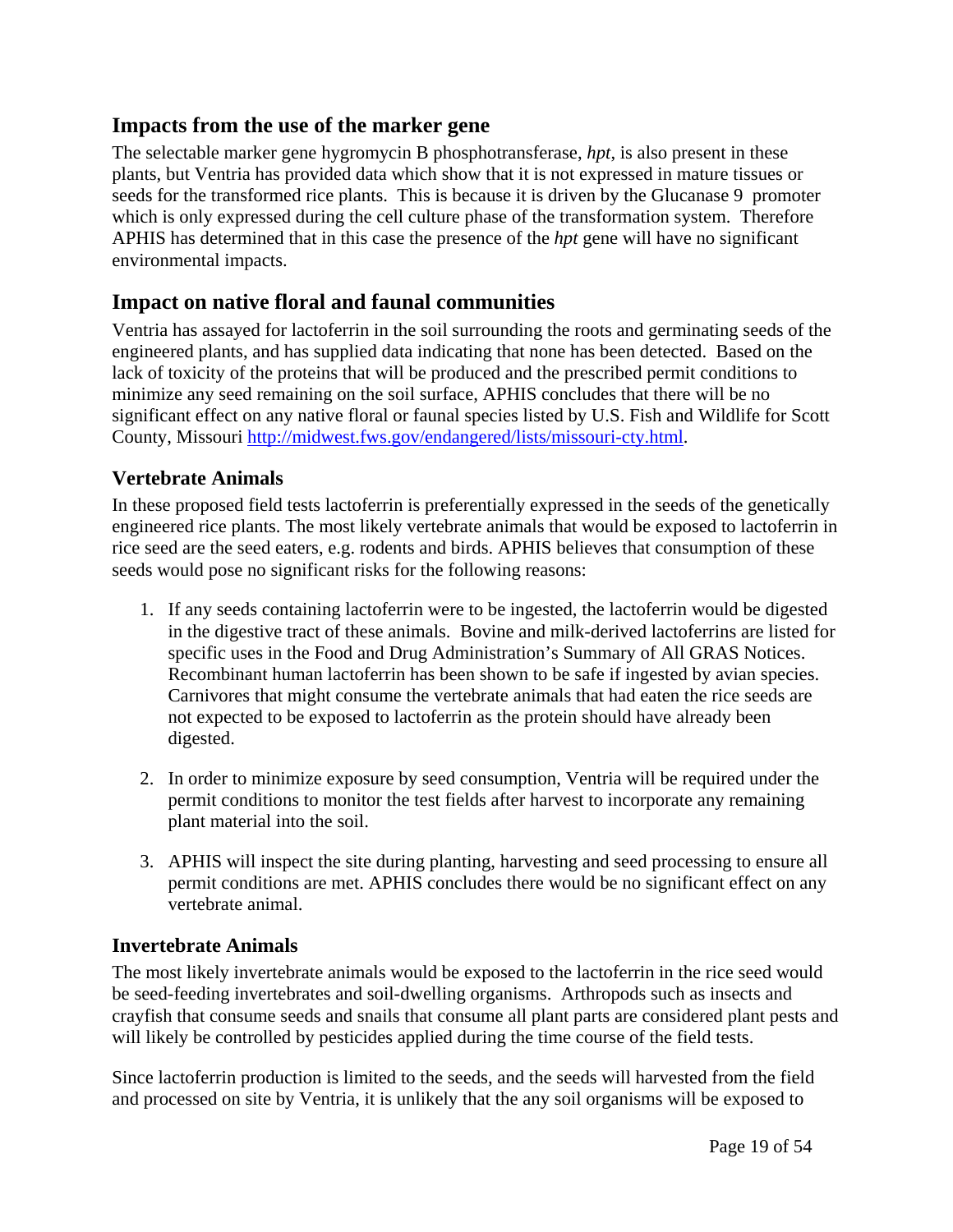lactoferrin resulting from the proposed field tests. Although lactoferrin is not produced in roots, seeds that remain in the field would contain lactoferrin. Based on a worst-case analysis, where 5% of the seeds would remain, the amount of lactoferrin would be about 400 grams per acre (assuming a yield 4500 lbs per acre and 4 mg lactoferrin per gram of seed). This is equivalent to approximately 100 mg per square meter. Ventria has submitted data demonstrating that lactoferrin disappears as seed germination and seedling growth proceeds. But as a precaution, APHIS will require Ventria to monitor lactoferrin levels in the soil (see Appendix II).

Earthworms constitute approximately 90% of the invertebrate soil biomass (Ville et al., 1995) but since Ventria grows the rice crop under flooded conditions it is unlikely that earthworms will colonize these fields and would thus not be exposed to lactoferrin containing seeds.

APHIS therefore concludes there would be no significant effect on any invertebrate species.

# **Aquatic Organisms**

It is unlikely that any aquatic organism would be exposed to rice seed expressing lactoferrin because the closest major body of water is Lake Tywappity which is approximately 4 miles from the field test site. It is unlikely that aquatic organisms will establish themselves in the flooded rice fields due to the ephemeral nature of the flooding. The farm Ventria is proposing as its production site has not grown rice in the past. For this reason, it is not expected to be inhabited by fish or typical aquatic habitat arthropods such as crayfish

http://www.conservation.state.mo.us/nathis/. APHIS therefore concludes there would be no significant effect on any aquatic organisms.

# **Native Floral Communities**

The proposed field test sites are located on land that has been under constant agricultural use for the past 40 years. APHIS concludes there would be no significant effect on any native floral species.

# **Alteration in susceptibility to disease or insects**

There has been no intentional genetic change in these plants to affect their susceptibility to disease or insect damage. Neither the selectable marker gene, *hpt*, nor the lactoferrin gene is expected to change any plant pest characteristics. There is no reason to believe that these or similar characteristics are different between the genetically engineered and non-engineered plants. The selectable marker gene designed to provide tolerance to the hygromycin is not expected to alter the susceptibility of the transgenic rice plants to disease or insect damage. Execution of the prescribed periodic monitoring of the field plots will allow the detection of any unexpected infestation by plant disease organisms or animal pests. Ventria is required to report any such unanticipated effects to APHIS under the terms of the permit. See 7 CFR § 340.4(f)(10)(ii).

# **Impact on Existing Agricultural Practices**

No impact on existing agricultural practices is expected. Ventria will employ agricultural practices consistent with growing healthy rice plants. Weeds will be controlled using herbicide applications. If necessary, insecticides and/or fungicides will be used to control pests such as rice water weevil, armyworm, rice stalk borer, rice blast, rice sheath blight, and other rice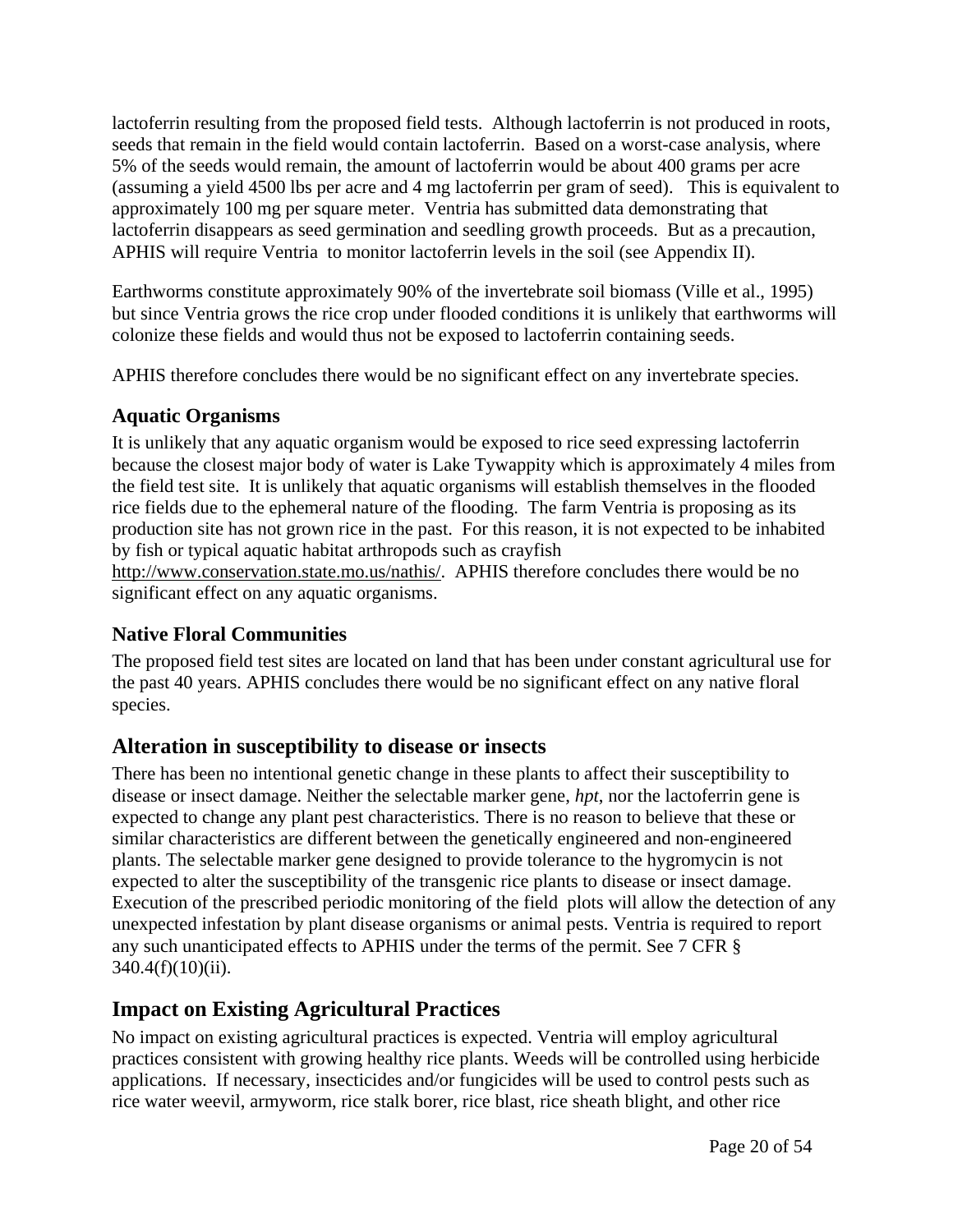diseases that would diminish the health of the plant and reduce grain yield. Any approved pesticides will be applied by trained personnel in their use and application. The plot will be inspected at least weekly during the growing season. In 2004, Scott County produced only about 0.5% (or less than 1%) of all the rice produced in Missouri

(http://agebb.missouri.edu/rice/ricenews.htm). Thus, Scott County, Missouri, is not a major producer of rice.

# **Impact on adjacent row crops**

Two row crops (soybean and corn) will be grown on the same farm and on adjacent farms. Pesticides used to control pests on the transgenic rice plants will be similar to those used on the adjacent crops. The permit conditions will stipulate a fallow zone of 50 feet be maintained between Ventria's rice and soybean and corn grown on the adjacent fields. Should any seed be picked up by birds or other animals and dropped into these fields it would not be likely to grow due to the lack of flood irrigation. No environmental impacts on nearby crops are expected.

# **Fate of Transgenic DNA**

Transgenic DNA is no different from other DNA consumed as part of the normal diet. Genetically engineered organisms have been used in drug production and microbial fermentation (cheese and yogurt) since the late 1970's. More than 500 million cumulative acres of engineered food and feed crops have been grown and consumed world wide in the past seven years (International Service for the Acquisition of Agri-biotech Applications, (ISAAA) at: http://www.isaaa.org/kc/CBTNews/press\_release/briefs30/es\_b30.pdf. The FDA has not reported any significant concerns with bioengineered food and feed currently on the market. The EPA has exempted from a tolerance DNA that encodes currently registered plant incorporated protectants because of a lack of toxicity (FR 66 37817-37830).

There have been several studies in humans and animals following the fate of DNA once consumed (Beever and Kemp, 2000; Mercer et al., 1999; Duggan et al., 2000; Duggan et al., 2003; Chambers et al., 2002; Netherwood et al., 2002; Einspanier et al., 2001). The majority of DNA consumed is degraded in the gastro-intestinal tract although this degradation is not 100% efficient. There is evidence that both transgenic and plant DNA can move from the GI tract lumen to other areas of the body and that this is a normal occurrence. No risks have been identified as a result of this movement.

Transfer and expression of DNA from the plant to bacteria is unlikely to occur due to several known impediments. First, transgene DNA promoters and coding sequences are optimized for plant expression, not prokaryotic bacterial expression, and the bacteria must be competent to accept DNA. Gebhard and Smalla (1999) and Schluter *et al.* (1995) have studied transgenic DNA movement to bacteria and although theoretically possible, it occurs at extremely low rates (approximately 1 in  $10^{-14}$ ). Many genomes (or parts thereof) have been sequenced from bacteria that are closely associated with plants including *Agrobacterium* and *Rhizobium* (Kaneko et al., 2000; Galibert et al., 2001; Wood et al., 2001; Kaneko et al., 2002). There is no evidence that these organisms contain genes derived from plants. Koonin *et al.* (2001) and Brown (2003) presented reviews based on sequencing data that revealed horizontal gene transfer occurs occasionally on an evolutionary time scale of millions of years.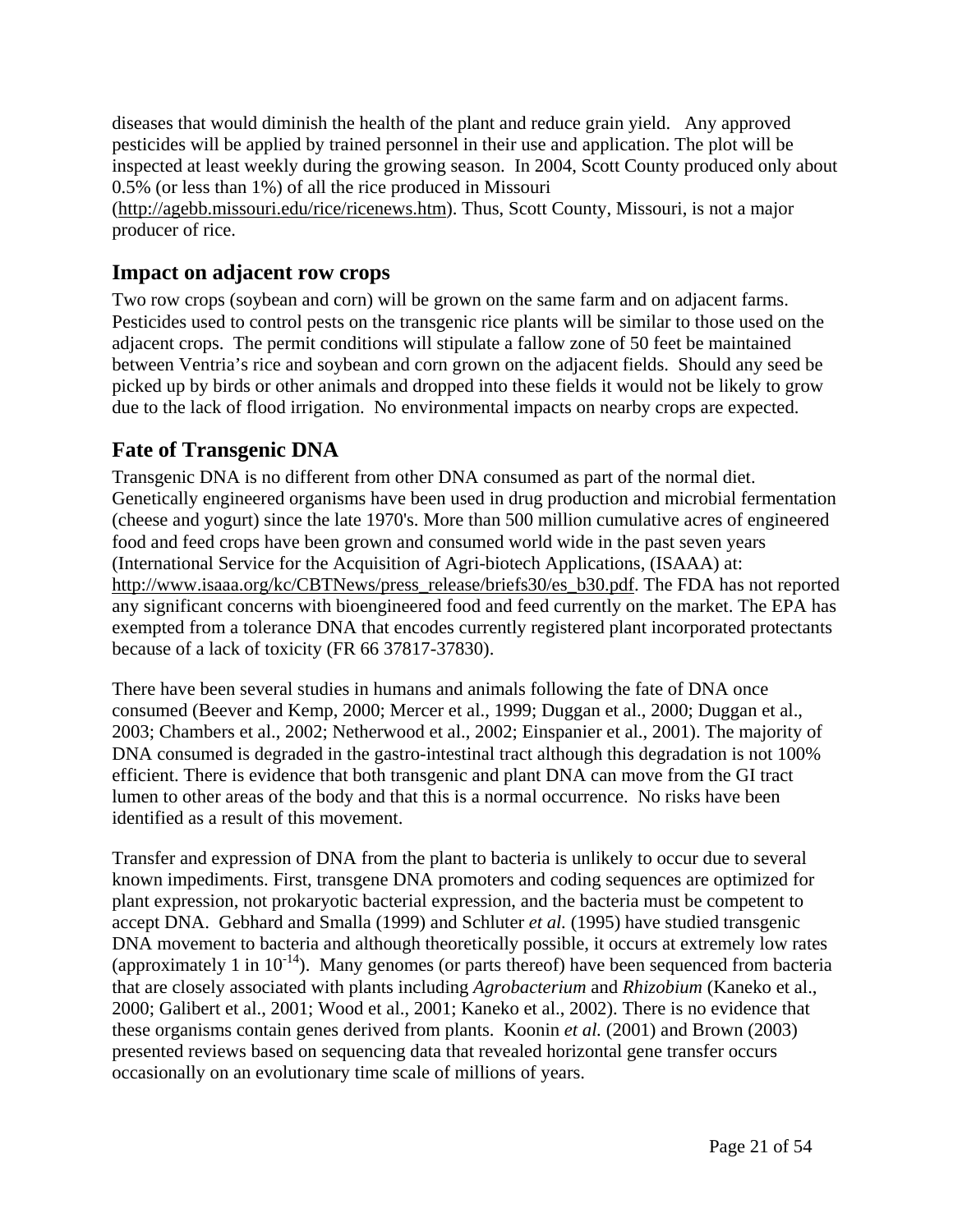# **Impacts on Human Health**

Since the field test is on an isolated site on privately owned property, the public will not be exposed to the plants nor will they be exposed to the protein through pollen because lactoferrin is absent from the pollen. The seeds are unlikely to be mixed with seeds intended for human or animal consumption because of numerous measures (described in Appendix II) and APHIS inspections during harvesting and processing. All the harvested seeds will be stored in dedicated storage bins on site and seeds will be processed on site. During the processing the seed will be dehusked using a dedicated dehusker on site and will be milled on site in a dedicated staging area at the field site using a dedicated mill owned by Ventria. There are no rice driers, mills or rice seed processing facilities present in Scott and nearby Cape Girardeau County.

Ventria proposes to use recombinant human lactoferrin for the general population as supplements in yogurts, meal replacement and performance beverages, bars (for example granola bars), and in nutritional supplement drinks. Ventria also proposes to use lactoferrin in the preparation of medical foods such as oral rehydration solutions.

The use of the purified product is not regulated by APHIS. The safety of such use is regulated by the FDA. Any food or feed uses of transgenic plants must comply with the requirements of the Federal Food Drug and Cosmetic Act.

The FDA regulates human biologics, and human and animal drugs derived from bioengineered pharmaceutical plants intended for therapeutic, preventative, or diagnostic purposes. Biological products and drugs for use in humans are regulated by the Center for Biologics Evaluation and Research (CBER) and Center for Drug Evaluation and Research (CDER) under authority of the Public Health Service Act (PHS Act) (42 U.S.C. 262 *et seq.*) and the Federal Food, Drug, and Cosmetic Act (FD & C Act) (21 U.S.C. 301 *et seq.*). FDA also regulates animal drugs derived from bioengineered pharmaceutical plants, intended for use in the diagnosis, cure, mitigation, treatment, or prevention of disease in animals, or to alter the structure or function of the animal. New animal drugs and animal feeds containing new animal drugs are regulated by the Center for Veterinary Medicine (CVM) under authority of the FD&C Act. The FDA regulations are found at Title 21 of the Code of Federal Regulations (21 CFR).

### **Effects of field test on Threatened and Endangered Species**

The proposed field tests are controlled releases of the regulated article into the environment in Scott County, Missouri. The field site is also close to adjacent Cape Girardeau County. Ventria's future plans may include growing in Mississippi County. Neither the engineered rice plants nor the lactoferrin and *hpt* genes will affect any non-target organism including any threatened and endangered species (TES) listed in Scott, Cape Girardeau, and Mississippi Counties, Missouri. An analysis of TES distribution in these Counties using the U.S. Fish and Wildlife databases (http://ecos.fws.gov/ecos/index.do) and

(http://midwest.fws.gov/endangered/lists/missouri-cty.html) lists a bat species *Myotis sodalis* (Indiana bat), two bird species; *Haliaeetus leucocephaslus* (Bald eagle) and *Sterna antillarum*  (Least tern,) two fish; *Scaphirhynus albus* (Pallid sturgeon) and *Potamilus capax* (Fat pocketbook); and one endangered plant *Boltonia decurrens* (Decurrent false aster) as existing or once existing in these Counties.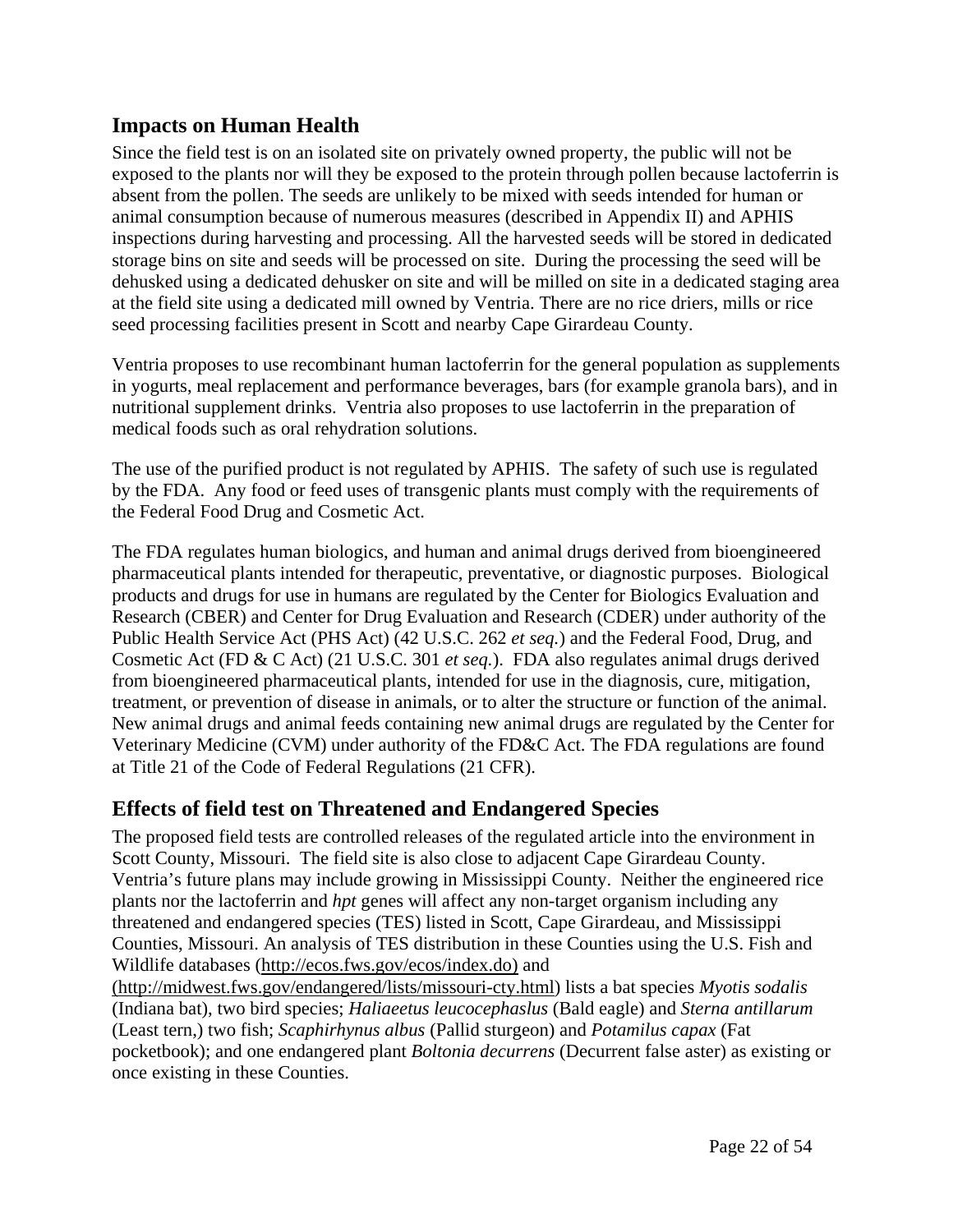As part of its on-going discussion with FWS on genetically engineered organisms, APHIS BRS met with the agency (2003) to discuss potential impacts of the field testing of plants producing products that would require approval from FDA's Center for Biologics Evaluation and Research (human biologics), Center for Drug Evaluation and Research (human drugs), Center for Veterinary Medicine (animal drugs) or USDA's Center for Veterinary Biologics (animal biologics) before commercial use. A worksheet was developed by the parties for these types of products (see Appendix III). Ventria and APHIS used the developed worksheet to review the procedures proposed for this test. Ventria's assessment is included in Appendix IV (TES worksheet). APHIS concludes a "no harm" decision can be reached for these proposed field tests.

# **Cumulative Environmental Effects**

This is the first field test of the engineered rice plants at this location. There is little likelihood that lactoferrin will accumulate in the soil. Ventria has assayed for lactoferrin in the soil surrounding the roots and germinating seeds of the engineered plants, and has supplied data indicating that none has been detected. However, any as yet unidentified cumulative effects should be found in the subsequent monitoring periods required by APHIS in the same field sites in following years.

# **Special Considerations: Other Environmental Statutes and Considerations**

Executive Order (EO) 12898, "Federal Actions To Address Environmental Justice in Minority Populations and Low-Income Populations," requires Federal agencies to conduct their programs, policies and activities that substantially affect human health or the environment in a manner so as not to exclude persons and populations from participation in or benefiting from such programs. It also enforces existing statutes to prevent minority and low-income communities from being subjected to disproportionately high and significant human health or environmental effects. Each alternative was analyzed in its ability to affect minority and low-income populations. None of the alternatives was found to pose disproportionately high or significant human health or environmental effects to any specific minority or low-income group.

EO 13045, "Protection of Children from Environmental Health Risks and Safety Risks," acknowledges that children may suffer disproportionately from environmental health and safety risks because of their developmental stage, greater metabolic activity levels and behavior patterns, as compared to adults. The EO (to the extent permitted by law and consistent with the agency's mission) requires each Federal agency to identify, assess and address environmental health risks and safety risks that may disproportionately affect children. None of the alternatives are expected to have disproportionately high or significant human health or environmental effects to children.

EO 13112, "Invasive Species", states that federal agencies take action to prevent the introduction of invasive species and provide for their control and to minimize the economic, ecological and human health impacts that invasive species cause. Rice is not invasive and is widely prevalent in the U.S. Based on the data submitted by the applicant and reviewed by APHIS, the engineered plant is not significantly different in any fitness characteristics from its parent that might increase its invasive potential.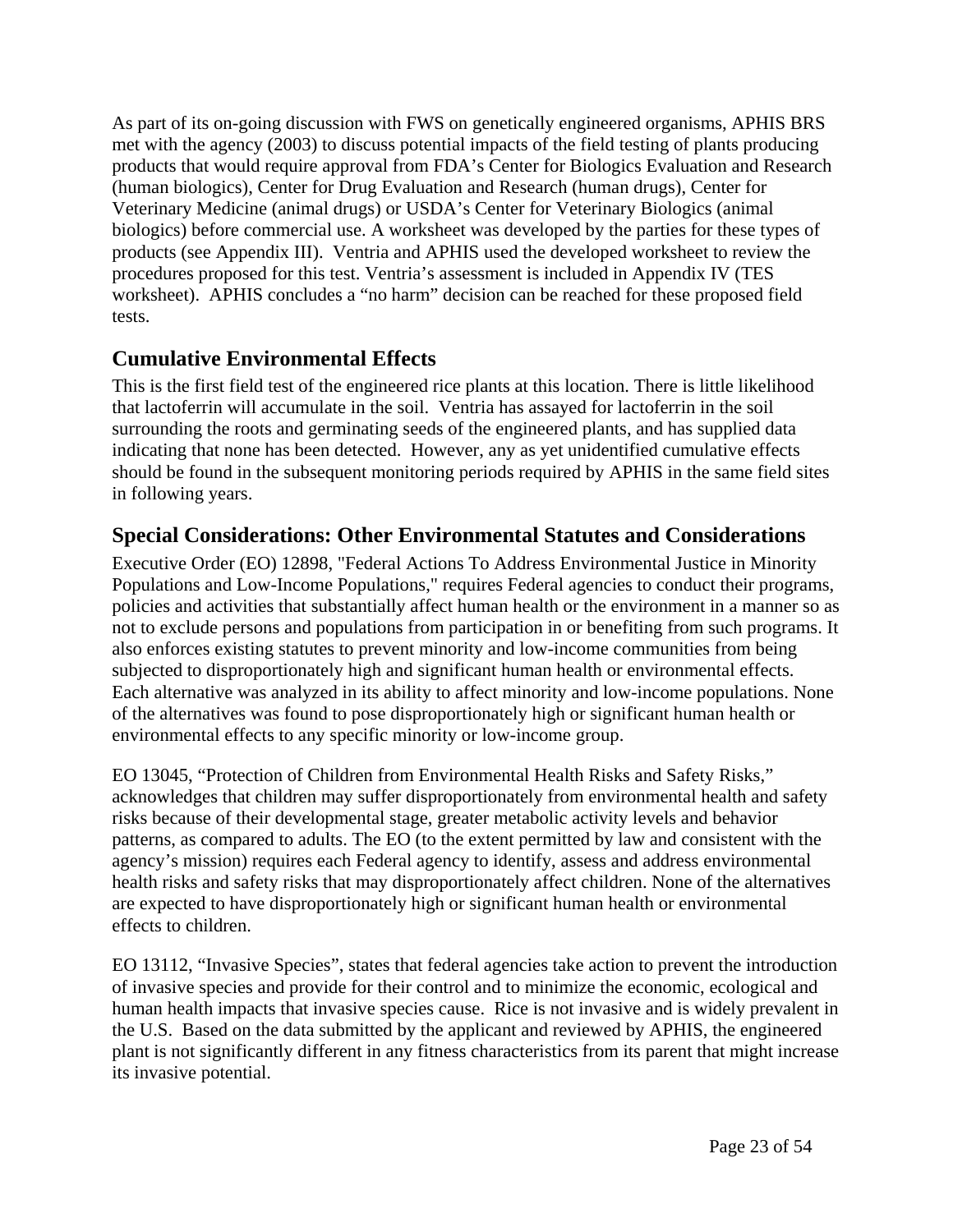**Alternative 3:** Issue the permit with additional conditions.

The potential environmental impacts under this alternative include all those noted under Alternative 2.

In accordance with 7 CFR § 340.4(b), APHIS has submitted a copy of the CBI deleted permit request for State notification and review. If the State has additional conditions, APHIS will consider making the State conditions part of APHIS' final permit conditions. In addition, if public comments are received regarding certain risks, APHIS will also consider making these comments part of the final decision.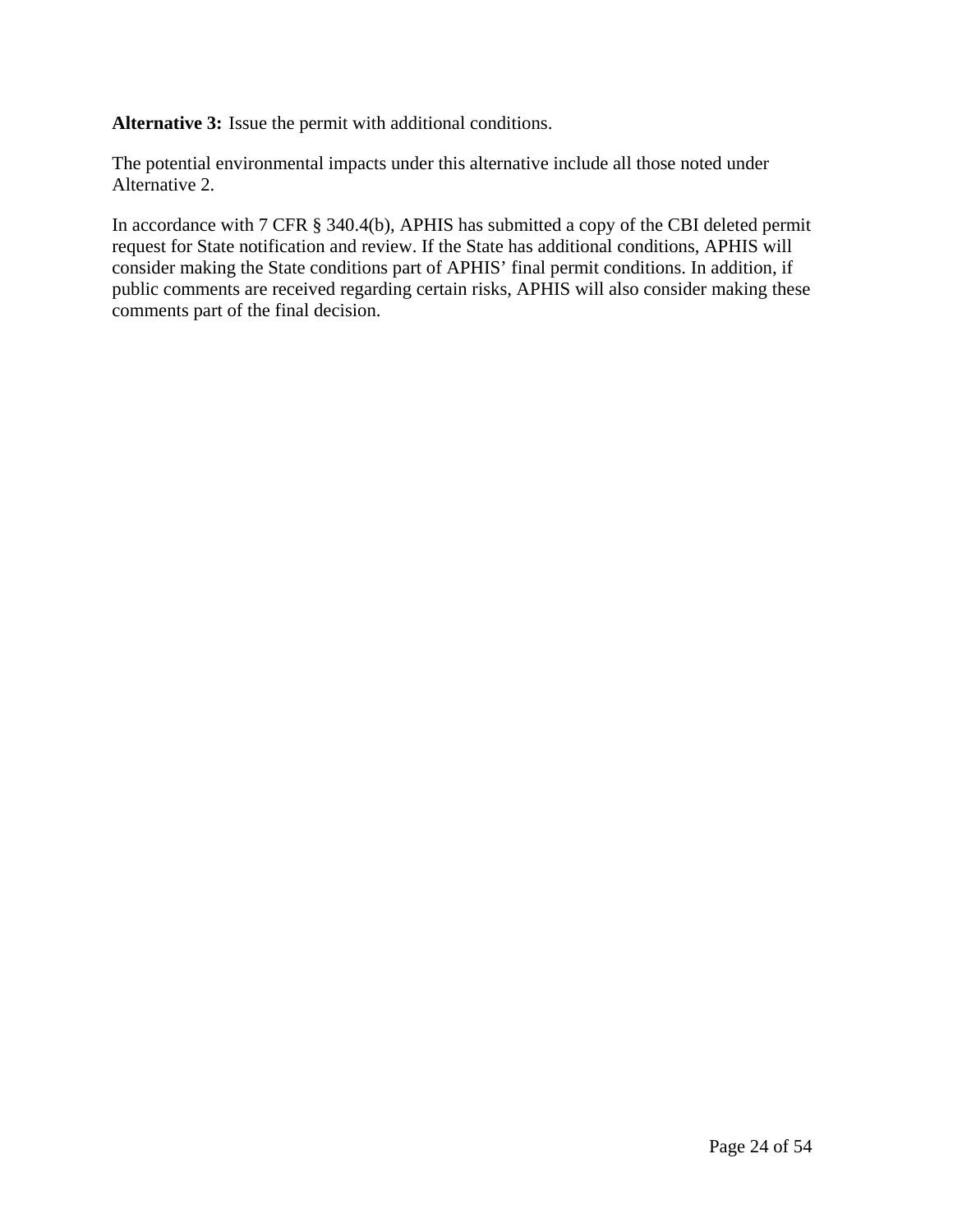# **IX. REFERENCES CITED**

- **AOSCA** (2003) "Yellow Books" 2003 Operational Procedures, Crop Standards and Service Programs. AOSCA, Meridian, Idaho
- **Batty NP, Evans JE** (1992) Biological ballistics-no longer a shot in the dark. Transgenic Research **1:** 107-113
- **Beever DE, Kemp CF** (2000) Safety issues associated with the DNA in animal feed derived from genetically modified crops. A review of scientific and regulatory procedures. Nutr. Abstr. Rev. Series B: Livestock Feeds and Feeding **70:** 175-182
- **Brown JR** (2003) Ancient horizontal gene transfer. Genetics **4:** 121-132
- **Bryan GG** (2005) Personal Communication, Agronomy Specialist, University of Missouri Extension, Jackson, MO.
- **Chambers PA, Duggan PS, Heritage J, Forbes JM** (2002) The fate of antibiotic resistance marker genes in transgenic plant feed material fed to chickens. J. Antimicrobial Chemotherapy **49:** 161-164
- **Diarra A, Smith RJ, Talbert RE** (1985) Growth and morphological characteristics of red rice (*Oryza sativa*) biotypes. Weed Science **33:** 310-314
- **Drobney RD** (2005) Personal Communication, Natural Biological Service, University of Missouri, Columbia, MO.
- **Duggan PS, Chambers PA, Heritage J, Forbes JM** (2000) Survival of free DNA encoding antibiotic resistance from transgenic maize and the transformation activity of DNA in bovine saliva, bovine rumen fluid and silage effluent. FEMS Microbiology Letters **191:** 71-77
- **Duggan PS, Chambers PA, Heritage J, Forbes JM** (2003) Fate of genetically modified maize DNA in the oral cavity and rumen of sheep. British J Nutrition **89:** 159-166
- **Eastin EF** (1979) Selected bibliography of red rice and other wild rices (*Oryza* spp.). *In* Miscellaneous-Publication,-Texas-Agricultural-Experiment-Station. Texas-Agricultural-Experiment-Station, pp 60 pp
- **Einspanier R, Klotz A, Kraft J, Aulrich K, Poser R, Schwagele F, Jahreis G, Flachowsky G** (2001) The fate of forage plant DNA in farm animals: a collaborative case study investigating cattle and chicken fed recombinant plant material. European Food Research and Technology **212:** 129-134
- **Ekstrand B** (1994) Lactoperoxidase and lactoferrin. *In* VM Dillon and RG Board, Eds, Natural antimicrobial systems and food preservation. 1994; 15-63. CAB International {a}, Wallingford Oxon OX10 8DE, England, UK, pp 15-63
- **FAO** (Accessed 2005) *Oryza sativa* L. *In* Grassland and Pasture Crops, http://www.fao.org/ag/AGP/AGPC/doc/Gbase/data/Pf000274.HTM
- **FDA** (2001a) Agency Response Letter GRAS Notice No. GRN 000067 http://www.cfsan.fda.gov/~rdb/opa-g067.html.
- **FDA** (2001b) Agency Response Letter GRAS Notice No. GRN 000077 http://www.cfsan.fda.gov/~rdb/opa-g077.html.
- **FDA** (2003) FDA News: Lactoferrin considered safe to fight *E. coli*. http://www.fda.gov/bbs/topics/NEWS/2003/NEW00935.html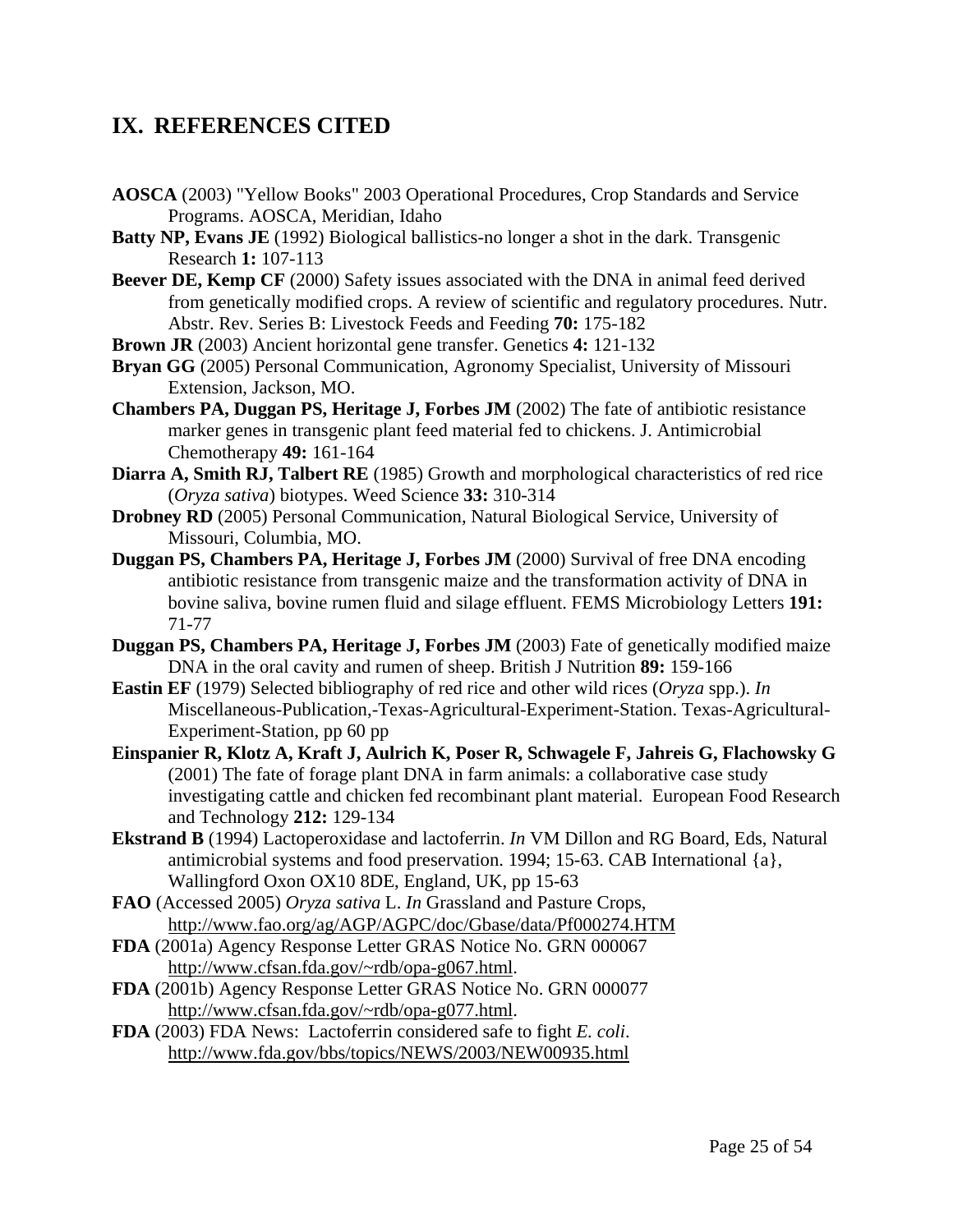- **Galibert F, Finan TM, Long SR, Galibert F, Finan TM, Long SR, Puhler A, Abola P, Ampe F, Barloy-Hubler F, Barnett MJ, A. B, P. B, Bothe G** (2001) The composite genome of the legume symbiont *Sinorhizobium meliloti*. Science **293:** 668-672
- **Gealy DR, Mitten DH, Rutger JN** (2003) Gene flow between red rice (*Oryza sativa*) and herbicide-resistant rice (*O. sativa*): implications for weed management. Weed Technology **17:** 627-645
- **Gebhard F, Smalla K** (1999) Monitoring field releases of genetically modified sugar beets for persistence of transgenic plant DNA and horizontal gene transfer. FEMS Microbiology Ecology **28:** 261-272
- **Harper WJ** (Accessed 2005) Lactoferrin comprensive references. *In* http://www-fst.ag.ohiostate.edu/People/HARPER/Functionalfoods/Milk%20Components/LACTOFERRIN.html,
- **Huang N, Wu L, Nandi S, Bowman E, Huang J, Sutliff T, Rodriguez RL** (2001) The tissuespecific activity of a rice beta-glucanase promoter (Gns9) is used to select rice transformants. Plant science **161:** 589-595
- **Humphrey BD, Huang N, Klasing KC** (2002) Rice expressing lactoferrin and lysozyme has antibiotic-like properties when fed to chicks. J Nutr **132:** 1214-1218
- **Juliano BO** (1985) Rice: Chemistry and Technology. The American Association of Cereal Chemists, St. Paul, Minnesota
- **Kaneko T, Nakamura Y, Sato S, Asamizu E, Kato T, Sasamoto S, Watanabe A, Idesawa K, Ishikawa A, Kawashima K, Kimura T, Kishida Y, Kiyokawa C, Kohara M, Matsumoto M, Matsuno A, Mochizuki Y, Nakayama S, Nakazaki N, Shimpo S, Sugimoto M, Takeuchi C, Yamada M, Tabata S** (2000) Complete genome structure of the nitrogen-fixing symbiotic bacterium *Mesorhizobium loti*. DNA Research **7:** 331-338
- **Kaneko T, Nakamura Y, Sato S, Minamisawa K, Uchiumi T, Sasamoto S, Watanabe A, Idesawa K, Iriguchi M, Kawashima K, Kohara M, Matsumoto M, Shimpo S, Tsuruoka H, Wada T, Yamada M, Tabata S** (2002) Complete genomic sequence of nitrogen-fixing symbiotic bacterium *Bradyrhizobium japonicum* USDA110. DNA Research **9:** 189-197
- **Kaster KR, Burgett SG, Rao RN, Ingolia TD** (1983) Analysis of a bacterial hygromycin B resistance gene by transcriptional and translational fusions and by DNA sequencing. Nucleic Acids Research **11:** 6895-6911
- **Koonin EV, Makarova KS, Aravind L** (2001) Horizontal gene transfer in prokaryotes: Quantification and classification. Annual Review of Microbiology **55:** 709-742
- **Ladinsky G** (1985) Founder effect in crop-plant evolution. Economic Botany **39:** 191-199
- **McKenzie KS, Bollich CN, Bollich JN, Rutger JN, Moldenahuer KAK** (1987) Rice breeding in the United States, Chapter 13. *In* WR Fehr, ed, Principles of cultivar development, Vol. 2. Macmillan Publishers, Inc., New York., pp 487-532
- **Mercer DK, Scott KP, Bruce-Johnson WA, Glover LA, Flint JH** (1999) Fate of free DNA and transformation of the oral bacterium *Streptococcus gordonii* DL1 by plasmid DNA in human saliva. Applied and Environmental Microbiology **65:** 6-10
- **Morishima H** (1984) Wild plants and domestication, Chapter 1. *In* S Tsunoda, N Takahashi, eds, Biology of Rice, Vol 7. Elsevier, Amsterdam, pp 3-30
- **Naidu AS** (2000) Lactoferrin: natural, multifunctional, antimicrobial. CRC Press, Boca Raton, Fl
- **Naidu AS** (2002) Activated Lactoferrin–A New Approach to Meat Safety. Food Technology **56:** 40-45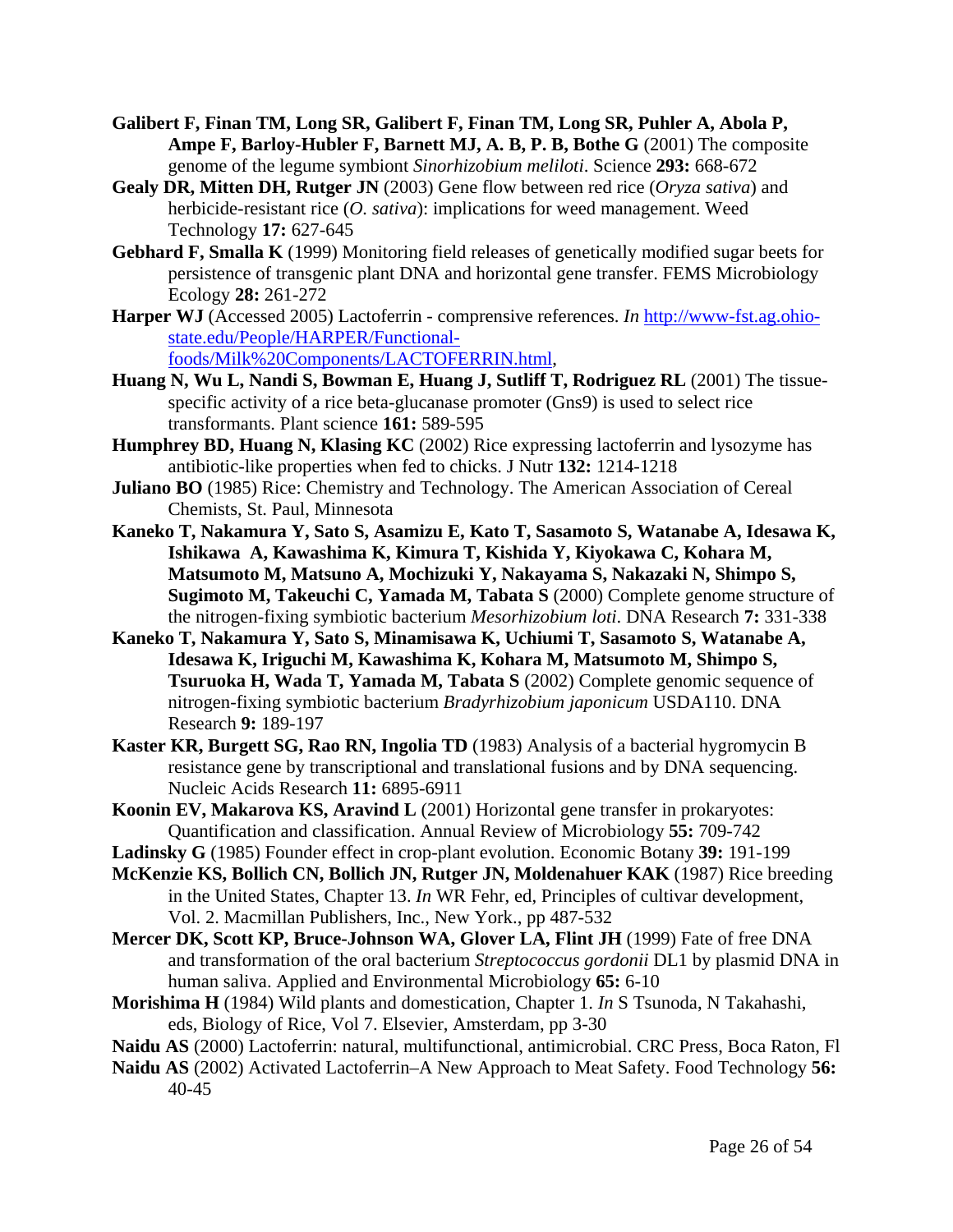- **Nandi S, Suzuki YA, Huang J, Yalda D, Pham P, Wu L, Bartley G, Huang N, Lonnerdal B** (2002) Expression of human lactoferrin in transgenic rice grains for the application in infant formula. Plant science **163:** 713-722
- **Netherwood T, Martin-Orue SM, O'Donnell AG, Gockling S, Gilbert H, Mathers J** (2002) Transgenes in genetically modified soya survive passage through the human small bowel but are completely degraded in the colon. Technical report on Food Standards Agency project G010008. http://www.food.gov.uk/multimedia/pdfs/gmnewcastlereport.
- **OECD** (1999) Consensus Document on the biology of *Oryza sativa* (Rice). *In* Series on Harmonization of Regulatory Oversight in Biotechnology, pp 52
- **Okita T, Hwang Y, Hnilo J, Kim W, Aryan A, Larson R, HB K** (1989) Structure and expression of the rice glutelin multigene family. J Biol Chem **264:** 12573-12581
- **Powers KD, Noble RE, Chabreck RH** (1978) Seed Distribution by Waterfowl in Southwestern Louisiana USA. Journal-of-Wildlife-Management **42:** 598-605
- **Schlüter K, Fütterer J, Potrykus I** (1995) Horizontal gene transfer from a transgenic potato line to a bacterial pathogen (*Erwinia chrysanthemi*) occurs if at all at an extremely low frequency. Biotechnology **13:** 1094-1098
- **Shimazaki K** (2000) Lactoferrin: structure, function, and applications. *In* Proceedings of the 4th International Conference on Lactoferrin, Elsevier Science
- **Smith RJ, Sullivan JD** (1980) Reduction of red rice grain in rice fields by winter feeding of ducks. Arkansas Farm Research **29:** 3
- **Sorensen M, Sornesen S** (1939) The protein in whey. C. R.Trav Lab, Carlsberg Seb. Cgun **23:** 55-59
- **Thomas K, Aalbers M, Bannon GA, Bartels M, Dearman RJ, Esdaile DJ, Fu TJ, Glatt CM, Hadfield N, Hatzos C, Hefle SL, Heylings JR, Goodman RE, Henry B, Herouet C, Holsapple M, Ladics GS, Landry TD, MacIntosh SC, Rice EA, Privalle LS, Steiner HY, Teshima R, van Ree R, Woolhiser M, Zawodny J** (2004) A multi-laboratory evaluation of a common in vitro pepsin digestion assay protocol used in assessing the safety of novel proteins. Regulatory Toxicology and Pharmacology **39:** 87-98
- **Vandriver V, Hall D, Westbrooks R** (1992) Discovery of *Oryza rufipogon* (Poacea:Orzaeae), new to the United States, with its implications. SIDA **15:** 105-109
- **Vaughan DA, Morishima H** (2003) Biosystematics of the genus Oryza. Chapter 1.2. *In* CW Smith, RH Dilday, eds, Rice, Origin, History, Technology, and Production. John Wiley and Sons Inc., Hoboken, NJ, pp 27-65
- **Vaughan DA, Morishima H, Kadowaki K** (2003) Diversity in the *Oryza* genus. Current Opinion in Plant Biology **6:** 139-146
- **Ville P, Roch P, Cooper EL, Masson P, Narbonne JF** (1995) PCBs increase molecular-related activities (lysozyme, antibacterial, hemolysis, proteases) but inhibit macrophage-related functions (phagocytosis, wound healing) in earthworms. Journal of Invertebrate Pathology **65:** 217-224
- **Waldron C** (1997) Selectable marker for development of vectors and transformation systems in plants. Patent # 5,668,298. Eli Lily and Company, USA
- **Wood D, Setubal J, Kaul R, Monks D, Kitajima J, Okura V, Zhou Y, Chen L, Wood G, N. AJ, Woo L, Chen Y, Paulsen I, Eisen J, Karp P, Bovee S, D., Chapman P, Clendenning J, Deatherage G, Gillet W, Grant C, Kutyavin T, Levy R, Li M, McClelland E, Saenphimmachak C, Wu Z, Romero P, Gordon D, Zhang S, Yoo H, Tao Y, Biddle P, Jung M, Krespan W, Perry M, Gordon-Kamm B, Liao L, Kim S,**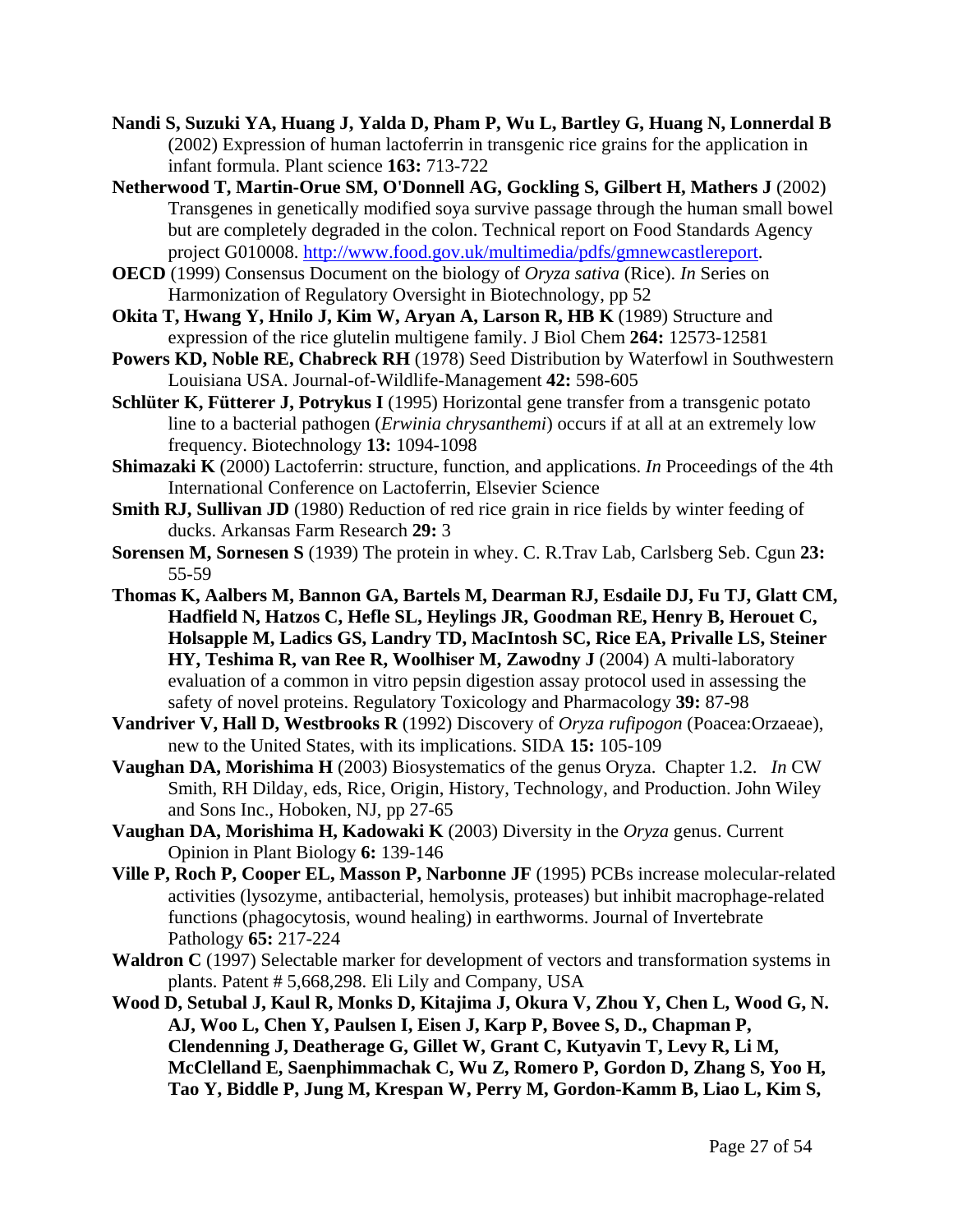**Hendrick C, Zhao Z, Dolan M, Chumley F, Tingey S, Tomb J, Gordon M, Olson M, Nester E** (2001) The Genome of the Natural Genetic Engineer *Agrobacterium tumefaciens* C58. Science **294:** 2317-2323

# **X. CONSULTATIONS**

#### **Ronald M. Drobney**

National Biological Service Missouri Cooperative Fish and Wildlife Unit University of Missouri Columbia, MO

#### **Gerald G. Bryan**

Agronomy Specialist University of Missouri, Extension Jackson, MO

#### **Keith Weber**

Centers for Drug Evaluation and Research The Food and Drug Administration

#### **Richard Sayre**

Fish and Wildlife Services Threatened and Endangered Program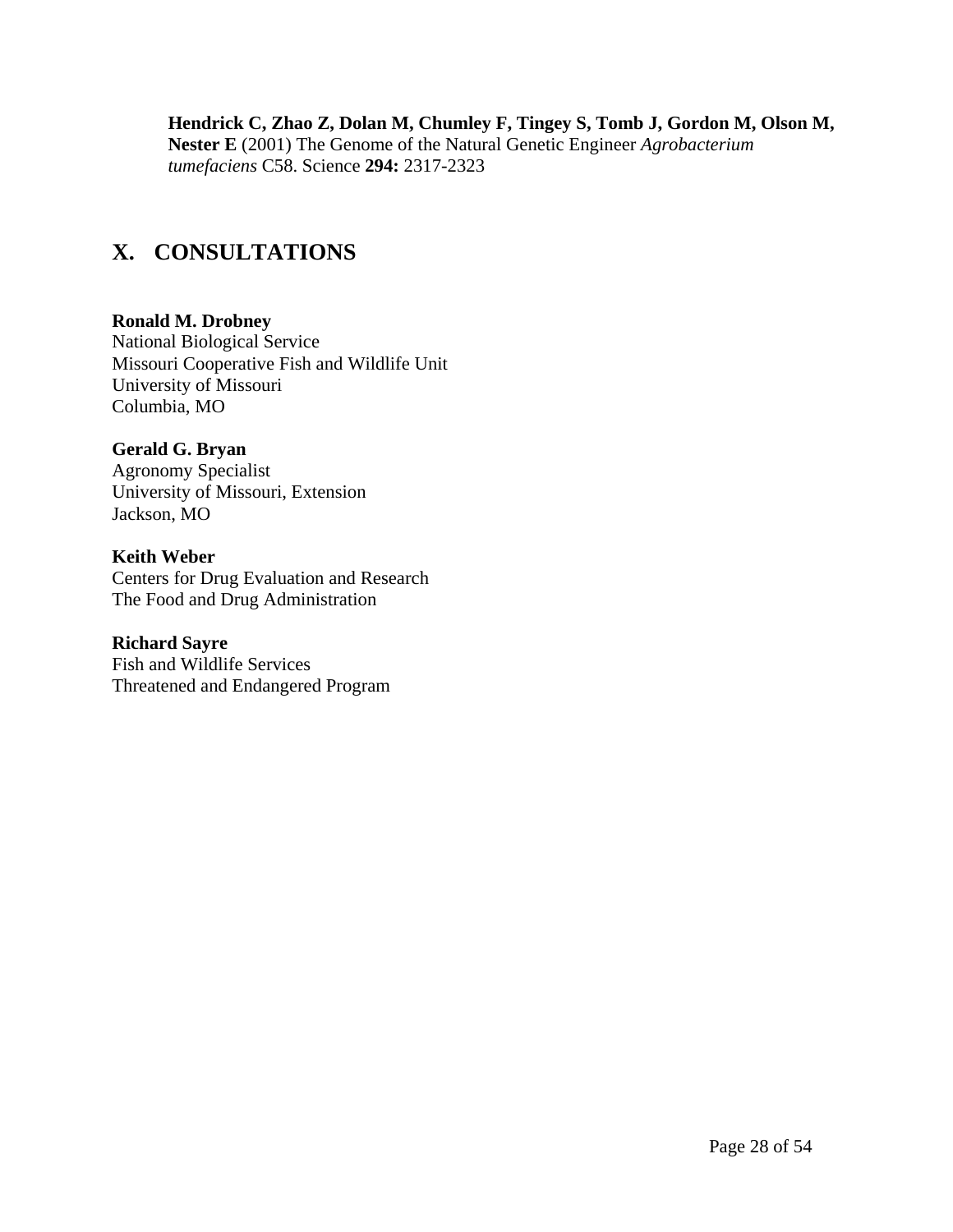# **XI. APPENDICES**

# **Appendix I. Standard Permit Conditions for APHIS Form 2000 (7 CFR 340.4)**

- (f) *Permit conditions*. A person who is issued a permit and his/her employees or agents shall comply with the following conditions, and any supplemental conditions which shall be listed on the permit, as deemed by the Administrator to be necessary to prevent the dissemination and establishment of plant pests:
- (1) The regulated article shall be maintained and disposed of (when necessary) in a manner so as to prevent the dissemination and establishment of plant pests.
- (2) All packing material, shipping containers, and any other material accompanying the regulated article shall be treated or disposed of in such a manner so as to prevent the dissemination and establishment of plant pests.
- (3) The regulated article shall be kept separate from other organisms, except as specifically allowed in the permit;
- (4) The regulated article shall be maintained only in areas and premises specified in the permit;
- (5) An inspector shall be allowed access, during regular business hours, to the place where the regulated article is located and to any records relating to the introduction of a regulated article;
- (6) The regulated article shall, when possible, be kept identified with a label showing the name of the regulated article, and the date of importation;
- (7) The regulated article shall be subject to the application of measures determined by the Administrator to be necessary to prevent the accidental or unauthorized release of the regulated article;
- (8) The regulated article shall be subject to the application of remedial measures (including disposal) determined by the Administrator to be necessary to prevent the spread of plant pests;
- (9) A person who has been issued a permit shall submit to APHIS a field test report within 6 months after the termination of the field test. A field test report shall include the APHIS reference number, methods of observation, resulting data, and analysis regarding all deleterious effects on plants, non-target organisms, or the environment;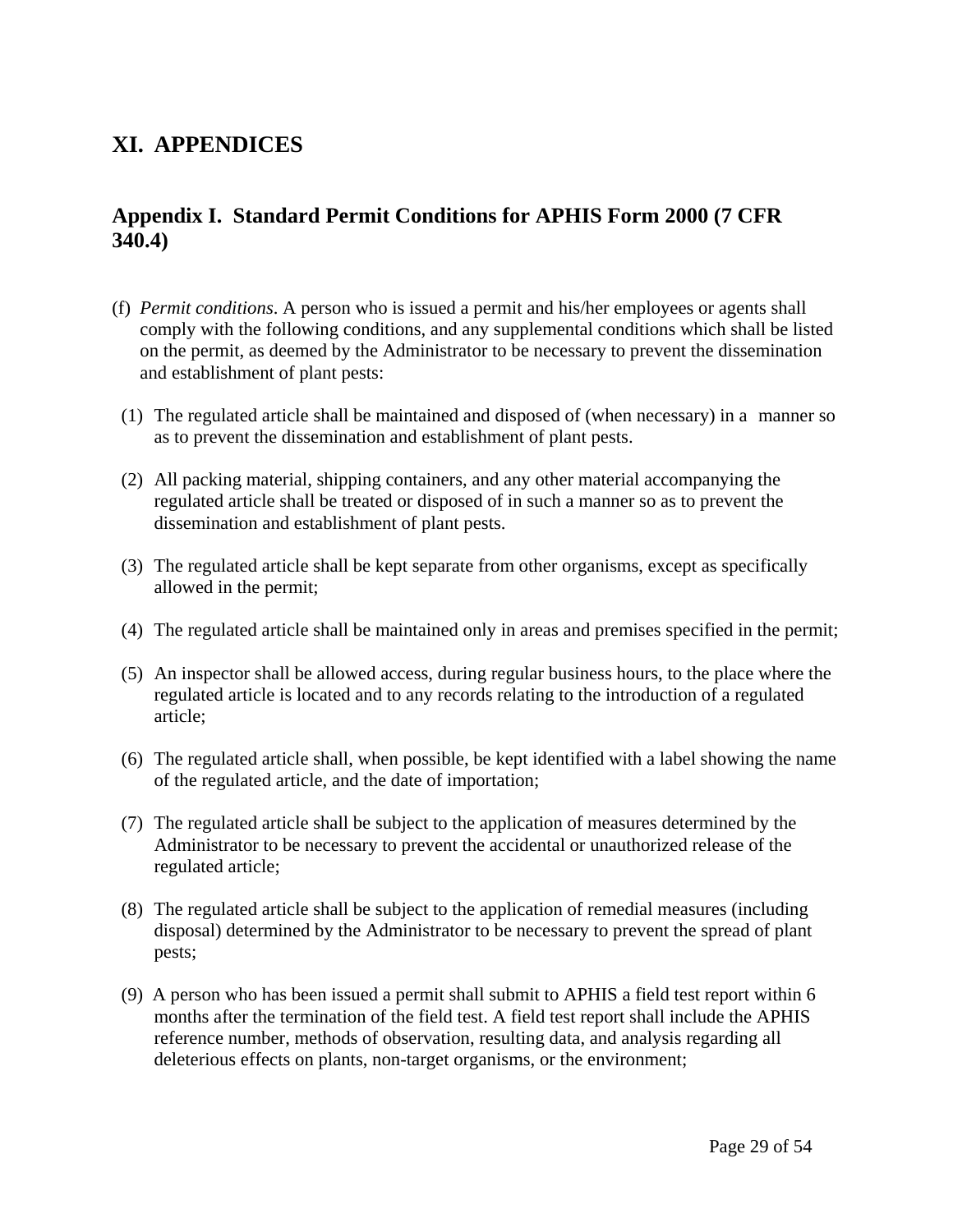- (10) APHIS shall be notified within the time periods and manner specified below, in the event of the following occurrences:
	- (i) Orally notified immediately upon discovery and notify in writing within 24 hours in the event of any accidental or unauthorized release of the regulated article;
	- (ii) In writing as soon as possible but not later than within 5 working days if the regulated article or associated host organism is found to have characteristics substantially different from those listed in the application for a permit or suffers any unusual occurrence (excessive mortality or morbidity, or unanticipated effect on non-target organisms);
- (11) A permittee or his/her agent and any person who seeks to import a regulated article into the United States shall:
	- (i) Import or offer the regulated article for entry only at a port of entry which is designated by an asterisk in 7 CFR 319.37-14(b);
	- (ii) Notify APHIS promptly upon arrival of any regulated article at a port of entry, of its arrival by such means as a manifest, customs entry document, commercial invoice, waybill, a broker's document, or a notice form provided for such purpose; and
	- (iii) Mark and identify the regulated article in accordance with 340.5 of this part.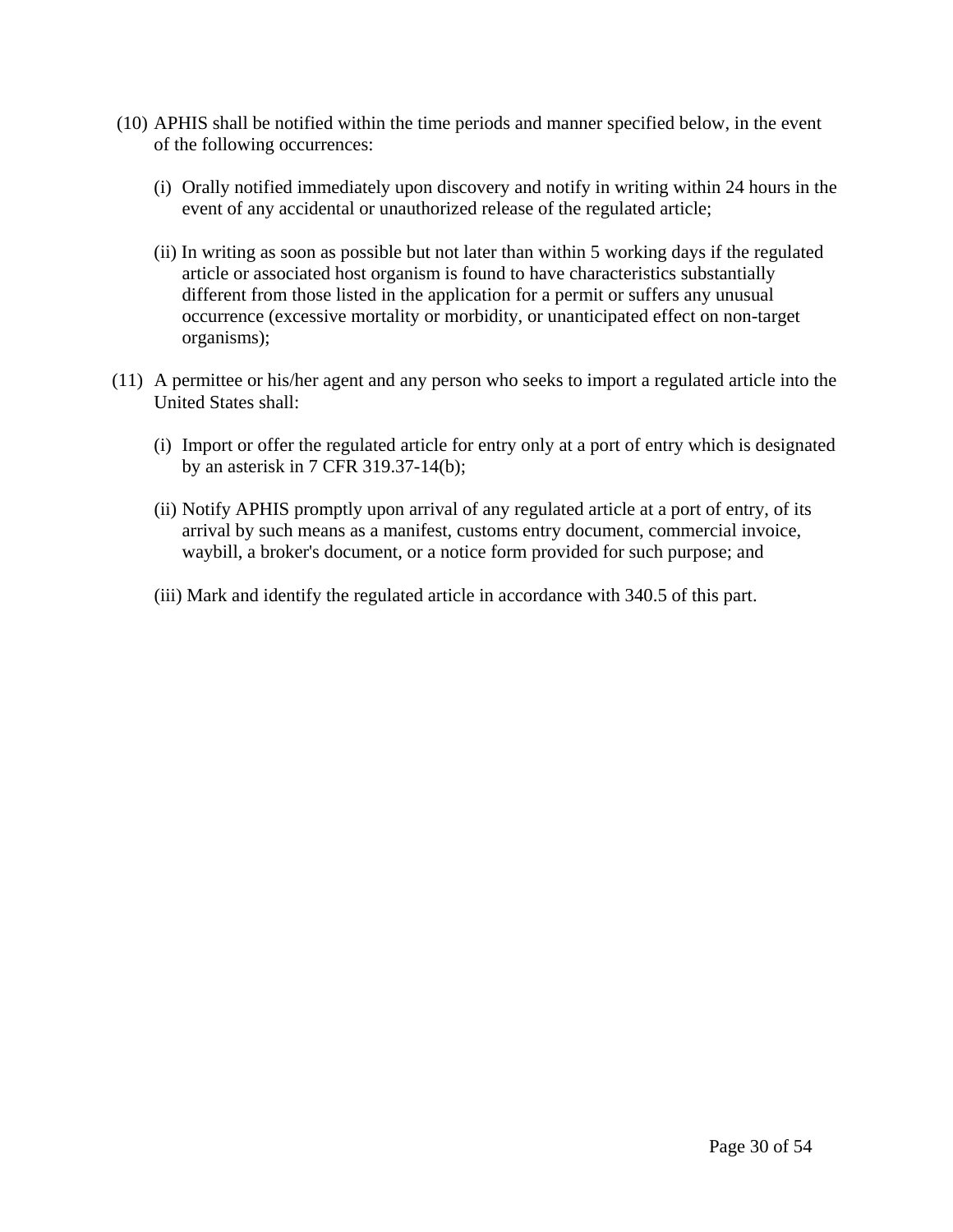# **APPENDIX II: Proposed Supplemental Permit Conditions FOR RELEASE OF TRANSGENIC RICE USDA-APHIS-BRS Permit: 04-302-01r**

#### **1) Compliance with Regulations**

Any regulated article introduced not in compliance with the requirements of 7 CFR Part 340 or supplemental permit conditions, shall be subject to the immediate application of such remedial measures or safeguards as an inspector determines necessary, to prevent the introduction of such plant pests. The responsible party may be subject to fines or penalties as authorized by the Plant Protection Act.

This Permit (APHIS form 2000) does not eliminate the permittee's legal responsibility to obtain all necessary Federal and State approvals, including: (1) for the use of any nongenetically engineered plant pest or pathogens as challenge inoculum; (2) plants, plant parts or seeds which are under existing Federal or State quarantine or restricted use; (3) experimental use of unregistered chemicals; and (4) food, feed, pharmacological, biologic, or industrial use of regulated articles or their products and co-mingled plant material. In the latter case, depending on the use, reviews by APHIS, the U.S. Food and Drug Administration, or the U.S. Environmental Protection Agency may be necessary.

When the regulated article or associated host organism is found to have characteristics substantially different from those listed in the permit application, or suffers an unusual occurrence (excessive mortality or morbidity, or unanticipated effect on non-target organisms), APHIS shall be notified as soon as possible but no later than within 5 working days. In such cases, notice should be sent to:

> Animal and Plant Health Inspection Service (APHIS) Chief, Biotechnology Permit Program Operations, Rm. 5B53 4700 River Rd. Unit 147 Riverdale, MD 20737

The procedures, processes, and safeguards used to prevent escape, dissemination, and persistence of the transgenic virus as described in the permit application, in APHIS-approved Standard Operating Procedures (SOPs) and, in the supplemental permit conditions must be strictly followed. The permittee must maintain records sufficient to verify compliance with these procedures, including information regarding who performed the activity. Persons performing such activities shall have received training as described in a training program submitted to and approved by APHIS. These records are subject to examination by APHIS. APHIS, BRS must be notified of any proposed changes to the protocol referenced in the permit application.

#### **2) Distance to other rice**

To prevent cross-pollination of the transgenic rice with other rice, there must be at least  $\frac{1}{4}$ mile between the transgenic rice and any other rice not included under this permit. This  $\frac{1}{4}$ mile buffer includes a 50 foot fallow zone.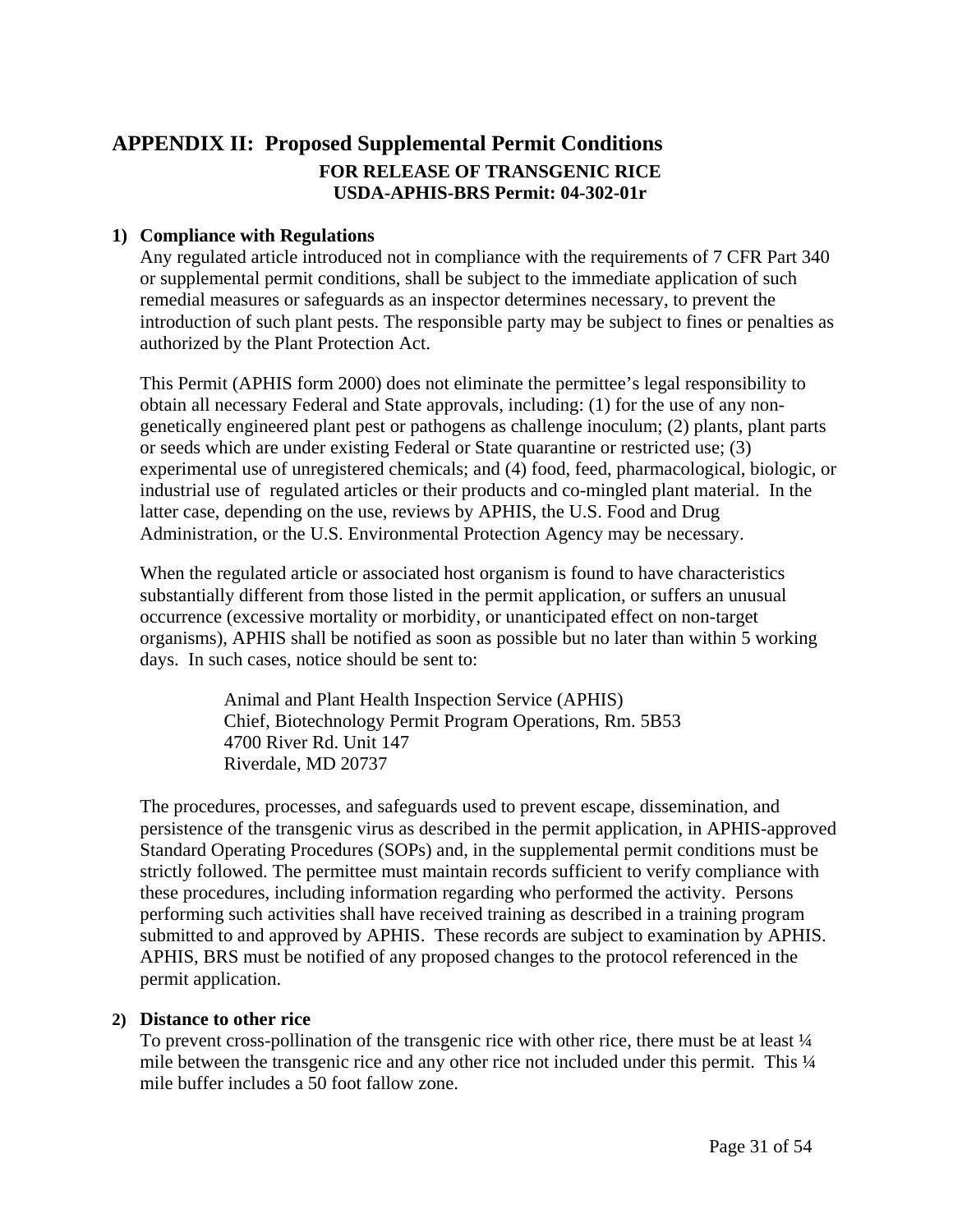#### **3) Weeds**

Weeds in the field test plot will be controlled by herbicide treatment or by hand rouging.

#### **4) Perimeter Fallow Zone**

To ensure that transgenic plants are not inadvertently commingled with plants to be used for food or feed, a perimeter fallow zone of at least 50 ft. must be maintained around the transgenic test site in which no crops are grown that will be harvested or used for food or feed. The perimeter fallow zone must start outside of any permitted border rows of nontransgenic plants that are the same as, or sexually-compatible with, the regulated article, and it shall be managed in such a way as to allow detection and destruction of volunteer plants that are the same as or sexually compatible with the transgenic plants.

#### **5) Dedicated Planting and Harvesting Equipment**

To ensure that regulated articles are not inadvertently removed from the site, planting and harvesting equipment must be dedicated to use in the permitted test site(s) from the time of planting through the end of harvesting. After this time, APHIS authorization will not be required for this equipment to be used on APHIS-permitted sites planted to the same types of transgenic crops as authorized under this permit (e.g. the same or different sites planted to the same crop with the same target protein(s) in subsequent growing seasons under an extension of this permit or a different permit), but authorization will be required from APHIS before this planting and harvesting equipment can be used on sites planted to crops not included under this permit. In the latter case, the permittee must notify APHIS, BRS and the PPQ Regional Biotechnologist and State Regulatory Official at least 21 calendar days in advance of cleaning this equipment for this purpose so that APHIS may schedule an inspection to ensure that the equipment has been cleaned appropriately.

#### **6) Cleaning of Equipment**

To minimize the risk of seed movement and commingling, equipment used for planting and harvesting, as well as other field equipment (e.g. tractors and tillage attachments, such as disks, plows, harrows, and subsoilers) used at any time from the time of planting through the post-harvest monitoring period must be cleaned in accordance with procedures submitted to and approved by APHIS before they are moved off of the test site. Equipment used to transport harvested material must also be cleaned prior to loading and after transportation to the authorized site in accordance with procedures submitted to and approved by APHIS. Seed cleaning and drying must also be performed in accordance with the procedures submitted to and approved by APHIS so as to confine the plant material and minimize the risk of seed loss, spillage, or commingling.

#### **7) Use of Dedicated Storage Facilities**

Dedicated facilities (locked or secured buildings, bins, or areas, posted as restricted to authorized personnel only) must be used for storage of equipment and regulated articles for the duration of the field test. Before these facilities are returned to general use, they must be cleaned in accordance with procedures submitted to and approved by APHIS. In this case, the permittee must notify APHIS, BRS, the PPQ Regional Biotechnologist and State Regulatory Official at least 21 calendar days in advance of cleaning facilities for return to general use so that APHIS may schedule an inspection to ensure that the facilities have been cleaned appropriately.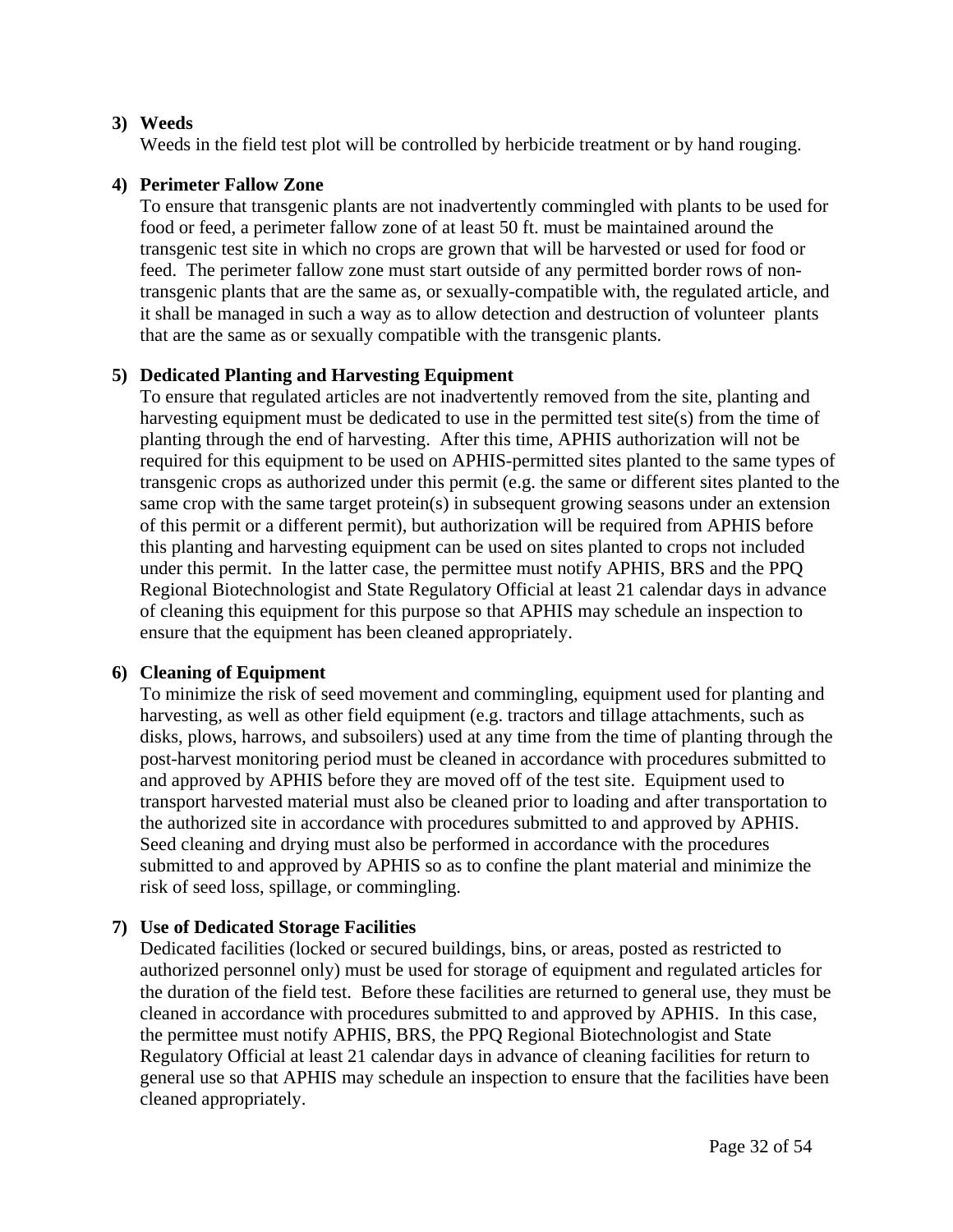#### **8) Post Harvest**

As soon as physically possible following the fall harvest, the field must be burned and disked, and may be flooded during the off-season, to degrade the plant material. If weather does not permit burning, then the field must be disked as soon as possible. An attempt should be made to schedule the harvests so that rainy conditions do not prevent disking under the unharvested plant material.

#### **9) Post Harvest Monitoring**

For the cropping season following harvest of the transgenic lines, unless the fields will be planted back into transgenic lines of the same target molecule (with the appropriate APHIS permit), the field test site may be reflooded to promote growth of any rice seed which may have escaped harvest the previous year. The field test site and perimeter fallow zone must be monitored for volunteer rice plants monthly whenever weather conditions are favorable for seed germination **at least until October 31, 2006**, and volunteers must be eradicated by mechanical destruction or with a herbicide prior to flowering.

#### **10) Post Harvest Land Use Restrictions**

Production of food and feed crops at the field test site and the perimeter fallow zone is restricted during the growing season that follows harvest or termination of the field test. Permission must be obtained from APHIS, BRS prior to planting any food or feed crop at the field test site and perimeter fallow zone during the post-harvest monitoring period. Requests for such permission are not encouraged and will not be granted in cases where there is a reasonable potential for plant material derived from or originating from the regulated articles to become mixed with the proposed food or feed crop during harvesting.

#### **11) Reports and Confidential Business Information**

Confidential Business Information (CBI) will be handled according to the APHIS policy statement at 50 F.R. 38561-63.

#### **12) Pre-Planting Notification**

The permittee is required to notify the APHIS, BRS Permits office and the appropriate PPQ Regional Biotechnologist and State Regulatory Official(s) at least 7 calendar days before the anticipated planting date.

#### **13) Planting Report**

Within 28 calendar days after planting, submit a planting report that includes the following information for each field test site:

- A. A detailed map of the planted site (inclusive of the border rows of any sexually compatible plants); and
- B. The location and the approximate number and/or acres of transgenic plants which were actually planted at the test site for the target protein.
- C. The total acreage of the test plot (exclude border rows, if any).
- D. The distance from the genetically engineered plants to the **nearest** plants of the same crop which will be used for food, feed, or seed production.

Fax the planting report to the following APHIS personnel: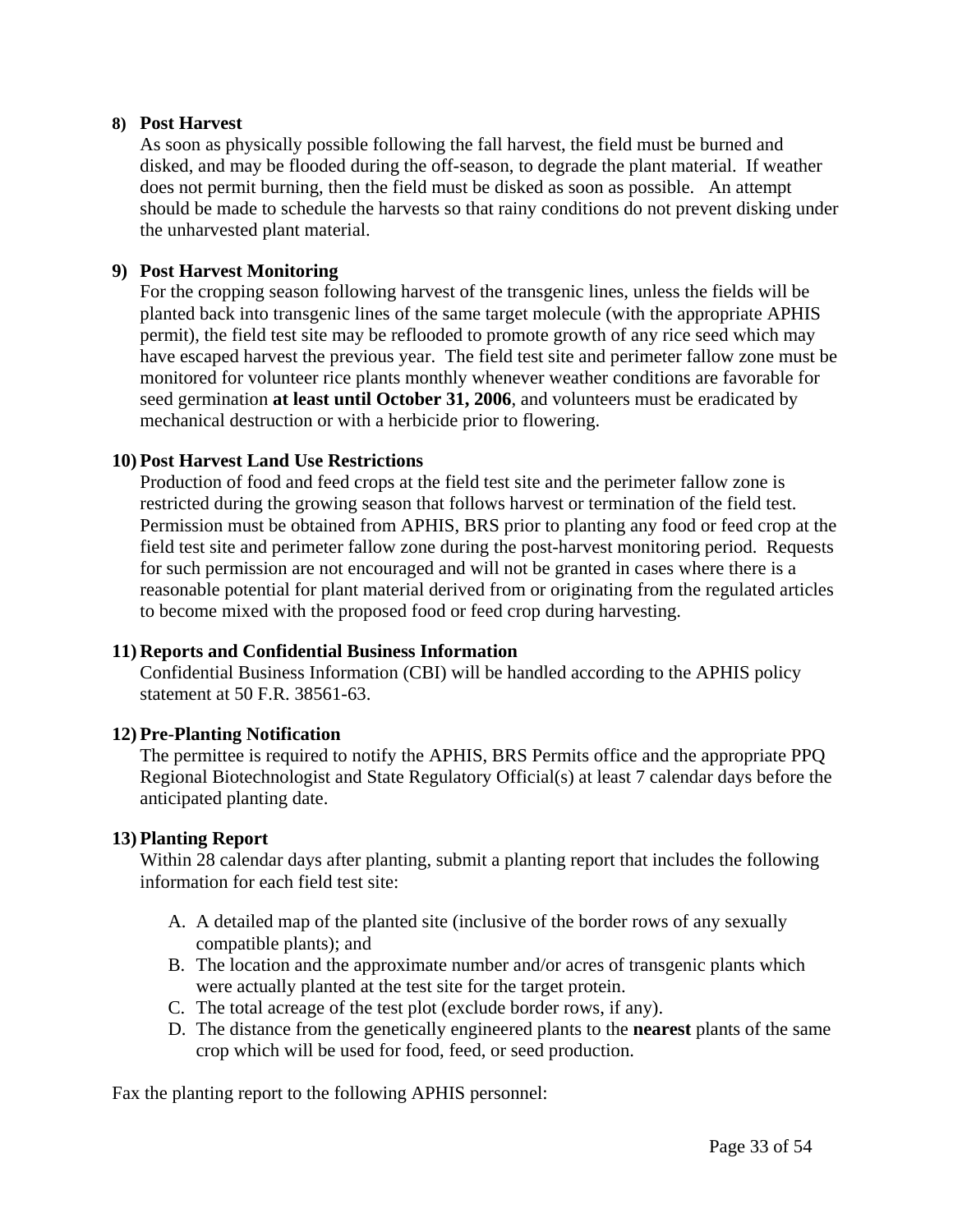- A. The Chief, Biotechnology Risk Assessment Staff at Area Code (301) 734-8669
- B. The PPQ Regional Biotechnologist (fax number enclosed)
- C. The State Regulatory Official (CBI-Deleted copy only)

Provide APHIS with the contact information for each field test site, and indicate if planting and harvesting equipment will be moved between authorized field test sites.

Contact information for the APHIS PPQ Regional Biotechnologists is included on the attached map http://www.aphis.usda.gov/brs/regbiot.html and for the State Regulatory officials at http://www.aphis.usda.gov/brs/lt\_sta.html.

#### **14) Termination Report**

At least 21 calendar days before the anticipated harvest/termination of the field test the permittee is required to notify the APHIS, BRS Permits office and the appropriate PPQ Regional Biotechnologist and State Regulatory Official(s) (http://www.aphis.usda.gov/brs/regbiot.html)(http://www.aphis.usda.gov/brs/lt\_sta.html).

#### **15) Field Test Data Report**

Within 6 months after the end of the field test (final harvest or crop destruct), the permittee is required to submit a field test data report to the BRS Permits office. Field test reports shall include: methods of observation, resulting data, and analysis regarding all deleterious effects on plants, nontarget organisms, or the environment.

#### **16) Monitoring Report**

Post-harvest/post-season monitoring report must be submitted within 3 months after the end of the monitoring period that includes the dates the field site and perimeter fallow zone were inspected for volunteers, the number of volunteers observed, and the actions taken.

#### **17) Unauthorized Release**

APHIS shall be notified orally immediately upon discovery and in writing within 24 hours in the event of any accidental or unauthorized release of the regulated article.

For immediate oral notification, contact the following APHIS staff in the order indicated below.

APHIS BRS Deputy Administrator's office [phone numbers: (301) 734-7324; (301) 734- 6331; (301)734-0029]. Indicate that you wish to report an unauthorized or accidental release of a regulated article to the BRS Regulatory Division Director; or in that person's absence, to the BRS Chief of Permits or BRS Chief of Risk Assessment, or the permit reviewer. In the event that one of these persons cannot be reached, contact:

The appropriate APHIS PPQ Regional Biotechnologist.

The appropriate APHIS State Plant Health Director.

Contact information is maintained at the APHIS Biotechnology Regulatory Services website at http://www.aphis.usda.gov/brs/regulatory.html.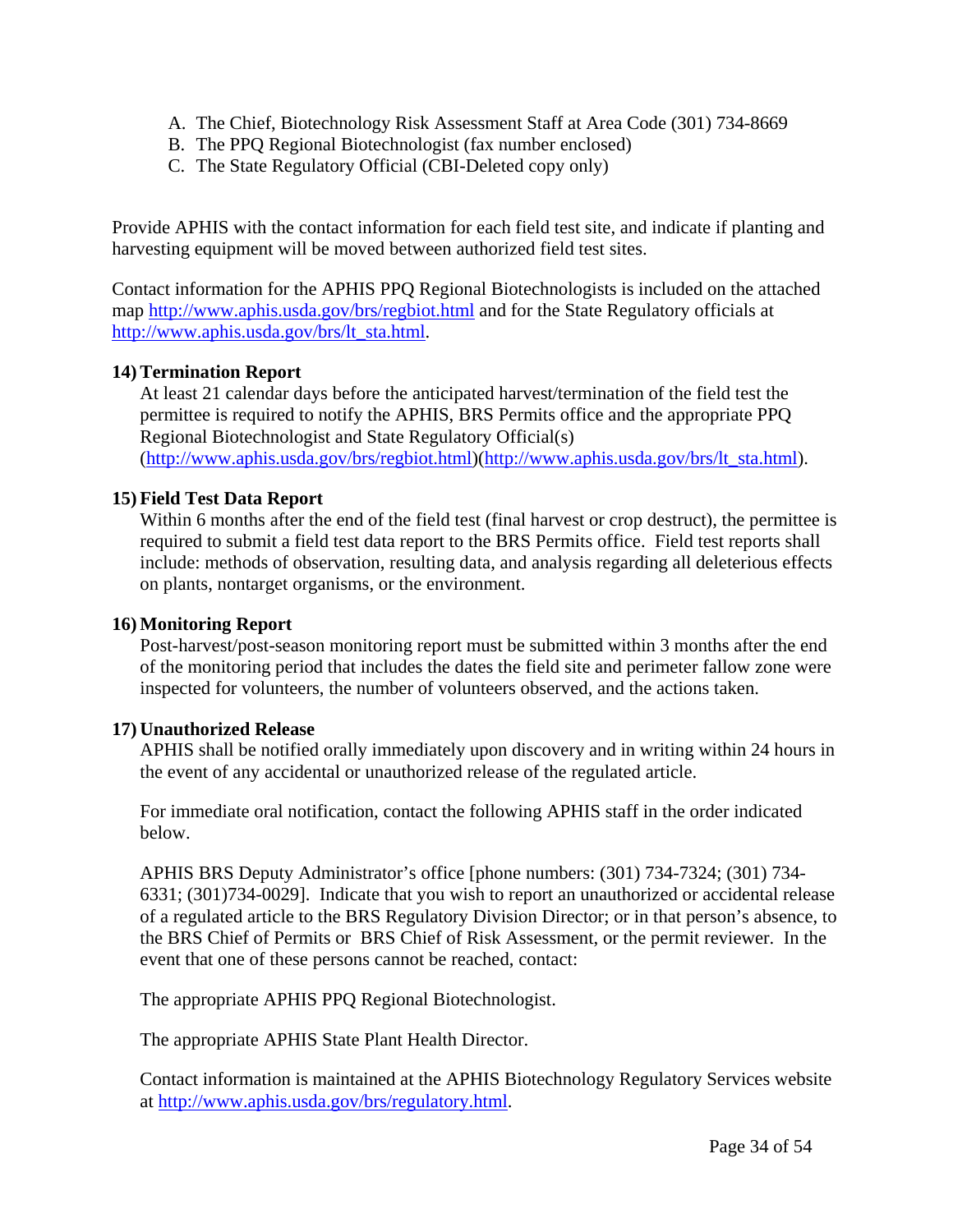Unless otherwise directed, written notification should be sent to:

Animal and Plant Health Inspection Service (APHIS) BRS Regulatory Division (2) Director, Rm. 5B54 4700 River Rd. Unit 147 Riverdale, MD 20737.

#### **18)Inspections**

APHIS's Biotechnology Regulatory Services (BRS) and/or an APHIS PPQ Regional Biotechnologist or APHIS State Plant Health Director may conduct inspections of the test site, facilities, and/or records at any time. APHIS may invite the FDA or State Regulatory Officials to participate in these inspections. Inspections will likely correspond to the beginning of the field test, mid-season or during flowering, at and/or following harvest, and during the post-harvest monitoring period. Inspections will include examination of records that verify compliance with regulations and SOPs.

#### **19) Additional Data Requirements**

- A. Permittee must monitor for lactoferrin in the soil surrounding the plants mid way through the growing season and after the crop is harvested. These data must be submitted with the field data report.
- B. Permittee must quantify the amount of lactoferrin in stem, leaves, roots and flower parts at flowering and the amount of lactoferrin in stem, leaves, roots and seeds at harvest.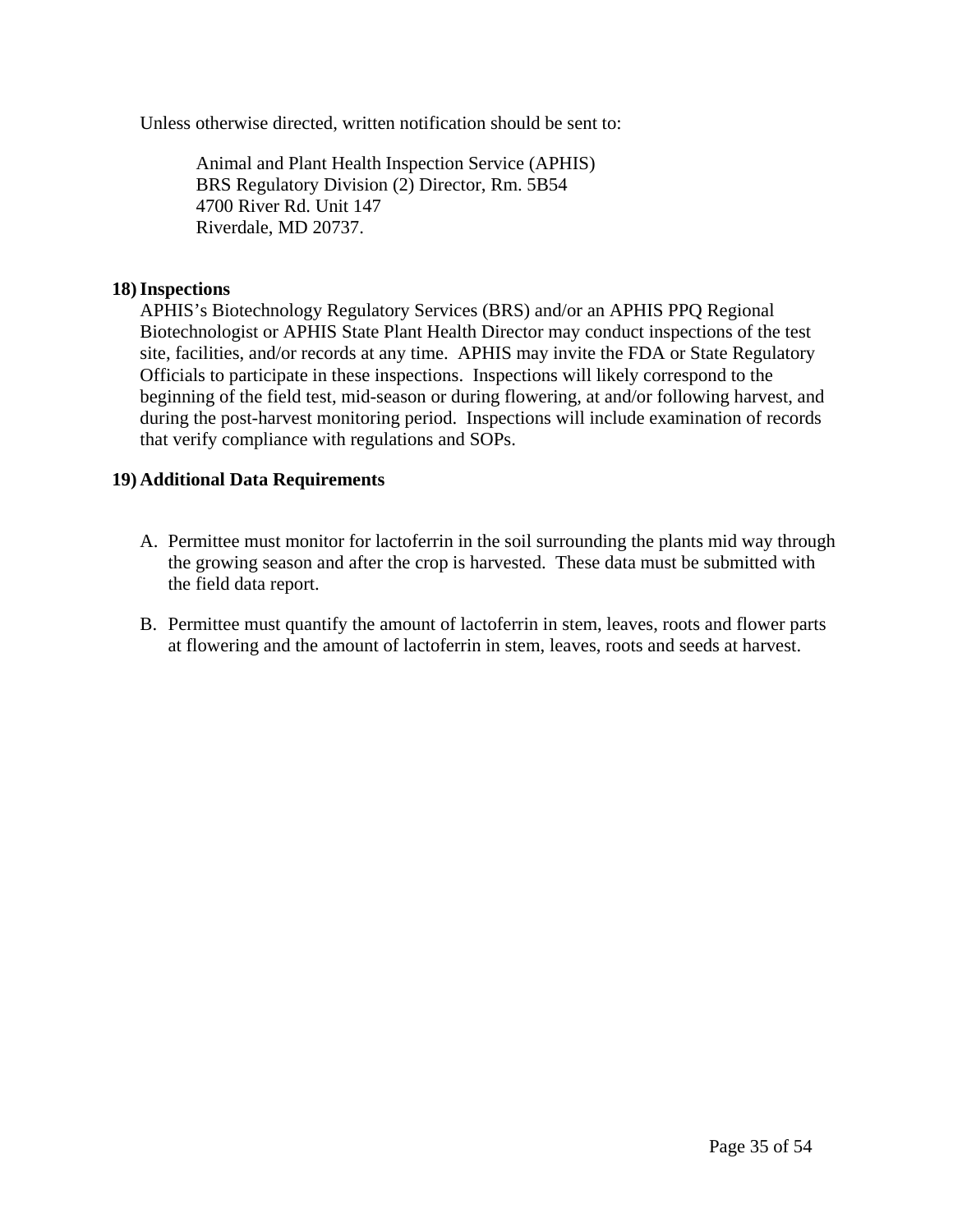#### Appendix III. FWS-APHIS TES Document

[The document below was the basis of APHIS' discussion with the Fish and Wildlife Services discussion on how APHIS' would approach addressing threatened and endangered species issues from field testing].

#### **DECISION TREE ON WHETHER SECTION 7 CONSULTATION WITH FWS IS TRIGGERED FOR TRANSGENIC PLANTS UNDER PERMIT** (PHARMACEUTICALS)

#### **BACKGROUND**

Some genetically engineered plants and plant viruses are being field tested to produce proteins that may have therapeutic use in human or animal therapy. This document outlines APHIS' evaluation of the risks of these products to threatened and endangered species.

The goal of this research is to produce cheaper and safer therapeutics. Mostly, applicants are **not** developing new therapeutics in plants but are trying to produce existing therapeutics (or close relatives) in plants. Because some of the therapeutics has already been approved by the Food and Drug Administration, a great deal is known about safety and risks of the therapeutic. Although the nature of the therapeutics is often claimed as confidential business information by the applicants, the United States Government has access to detailed information about each therapeutic.

#### **REGULATORY AUTHORITY**

 $\overline{a}$ 

Human therapeutics are regulated by the Food and Drug Administration (FDA), while veterinary biologics are regulated by the Center for Veterinary Biologics (CVB) of the Animal and Plant Health Inspection Service (APHIS) of the United States Department of Agriculture (USDA). The plants that are engineered to produce the therapeutics, or infected with a virus engineered to produce the therapeutics, are regulated by Biotechnology Regulatory Services staff (BRS) of APHIS. If they produce a human biologic, they are also regulated in part by FDA as part of its oversight of production of the biologic. FDA is responsible for ensuring that the plant is grown and maintained in a manner that will enable consistent production of a safe, pure, and potent biologic. If plants are engineered to produce a veterinary biologic, the plants are likewise also regulated in part by APHIS CVB as part of its oversight of production of the veterinary  $biologic<sup>2</sup>$ .

 $2B$ eginning in 1999, a working group was established by FDA and APHIS to coordinate efforts on this issue. The group sponsored a public meeting in April 2000 , Transcripts of the Plant-Derived Biologics Seminar and Public Hearing on Plant-Derived Biologics (http://www.fda.gov/cber/minutes/workshop-min.htm#plant); prepares a side bar to case study three in the Office of Science and Technology Policy (OSTP)

<sup>(</sup>http://www.ostp.gov/html/012201.html) and published in the Federal Register for public comment in September 2002, Draft Guidance for Industry: Drugs, Biologics, and Medical Devices Derived from Bioengineered Plants for Use in Humans and Animals - 9/6/2002. The group will continue its work indefinitely.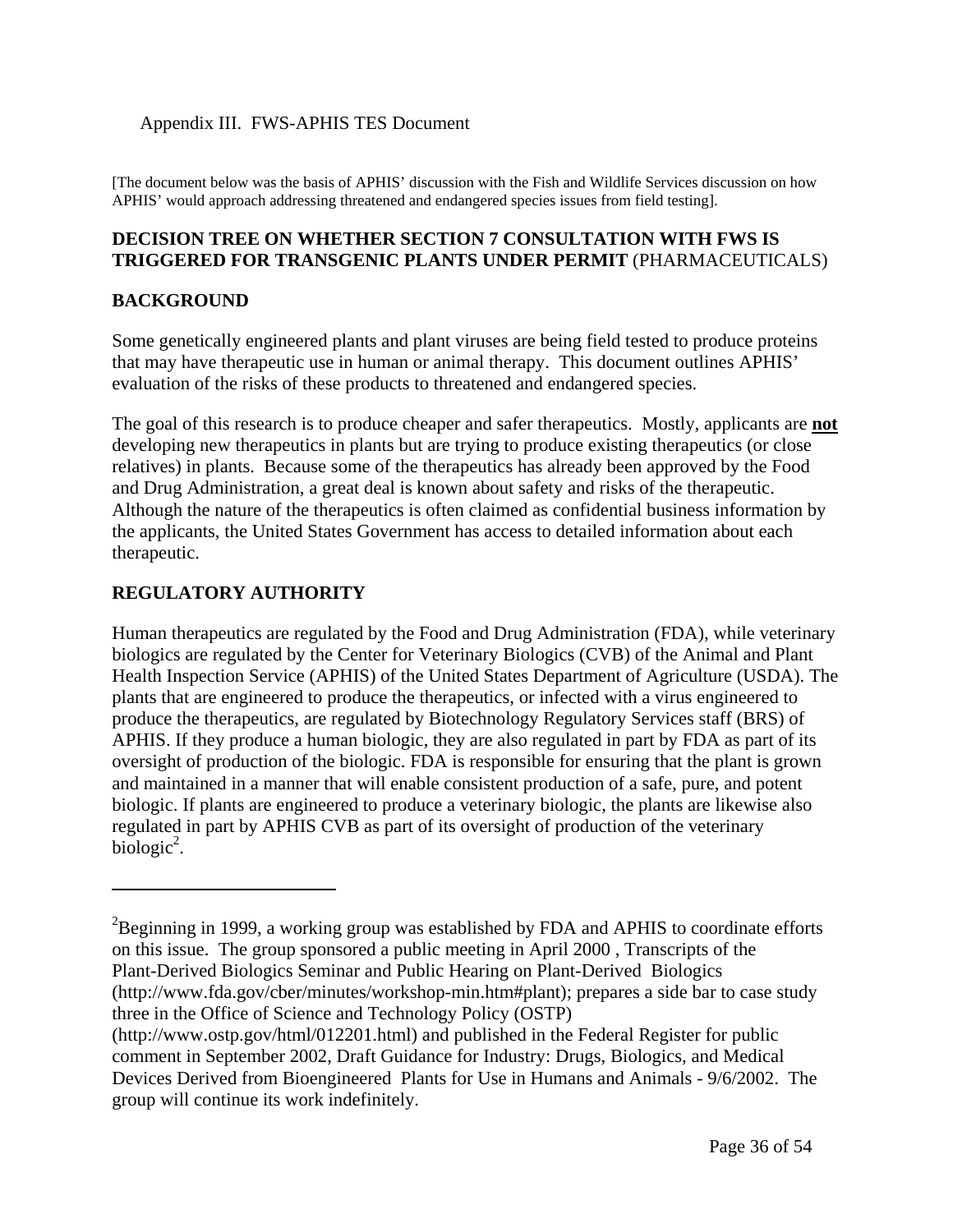#### **An Overview of field testing of pharmaceutical plants**

The first field test of pharmaceutical producing plant was in 1991. Currently, virtually all the field testing is being performed by commercial applicants. Corn, rice, and tobacco are the plants that have the largest acreage.

Researchers are interested in using crop plants to produce pharmaceuticals for a number of reasons. The need for very large quantities of biologics, projected to be 500 to 1000 kilograms per year for some human biologics, is growing rapidly. Production costs may be lower than with traditional fermentation technology, both because of reduced energy costs and reduced cost of raw materials. The energy-expensive process of cleaning and sterilization of large fermentors is not necessary and the need for large volumes of purified culture medium is eliminated. In addition, the use of crop plants removes the potential for contamination of the biologic with animal viruses that potentially can be pathogenic to humans. An inherent risk with biologics produced in animals or animal cells are that the animals or animal cells will become infected with a pathogenic virus that may then contaminate the product. This risk is avoided by producing the biologic in plants, because there are no known plant viruses that can infect people. Because the human pharmaceuticals are costly, producers will take every effort to maximize yields. This will include frequent pesticide applications to ensure maximized plant yields.

The production systems for pharmaceuticals can be divided into two classes - those products that are produced in the seed and those produced in leaves.

For tobacco, the products are being produced in the leaves. To maximize leaf production, tobacco plants are usually "topped" to block flowering. In the absence of flowering, APHIS can identify no non-target organism that "feeds" on tobacco that is not a plant pest except possibly skunks. Because of nicotine production, earthworms are killed even by the non-engineered tobacco plants. If flowering does occur, bees and other pollinators could be potentially exposed.

There are two systems used in tobacco. The first uses engineered plants. The pharmaceuticals are being produced under wound-inducible promoters. That means that the engineered plants do not produce detectable amounts of the product until the leaves are wounded<sup>3</sup>.

The other uses a tobacco mosaic virus which produces products by two systems. The virus is engineered to produce an epitope (the part of the sequence of an antigen that produces an immunological response). The non-engineered plants are inoculated with the virus and a few weeks later the leaves are harvested and the virus is extracted and purified. The cut plants are allowed to regenerate and another harvest is performed. The plants are in the field for approximately 2 months.

1

<sup>&</sup>lt;sup>3</sup> When insects devour leaves, plants respond by producing a variety of compounds to deter feeding. Using molecular techniques, scientists have identified the DNA sequences (promoters) that trigger the production of compounds by wounding.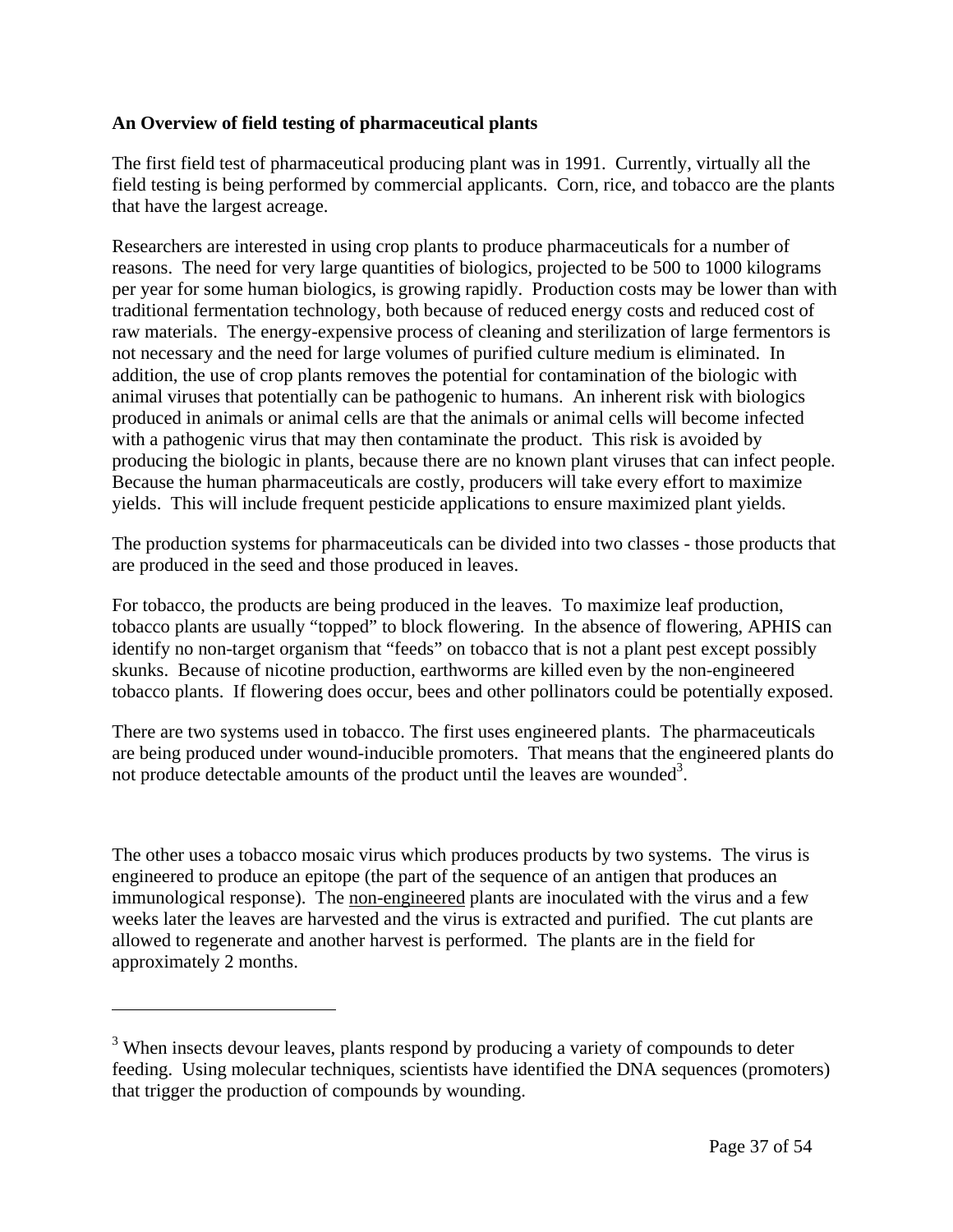The other TMV system cause production of the product in the intracellular spaces of the leaves. The leaves are harvested and the product is gently extracted.

For most of the food crops including corn, rice, and barley, the pharmaceutical is being produced in the seed. Production in the seeds offers several advantages: one relatively high level of proteins can be produced, the proteins are generally more stable at room temperature in seeds than as purified products, and the systems to purify proteins from seeds is well developed.

#### **How field tests are performed under APHIS permit.**

 $\overline{a}$ 

The goal of APHIS regulations is to establish measures that must be taken to minimize dissemination of the engineered organism into the environment during movement and while in the receiving facility (laboratory, growth chamber, or greenhouse) as specified in 7 CFR 340. A consequence of minimizing dissemination and persistence in the environment is exposure of any non-target organism is also minimized.

Permits are required for importation, interstate movement, and field-testing plants engineered to produce pharmaceutical compounds and microorganisms. In the permit the applicant lists the regulated article or product, donor organism, recipient organism, vector or vector agent, dates of the importation, movement or release, quantity of the regulated article and the port of importation or site of release. In addition detailed information is provided as appropriate on the anticipated or actual expression of the altered genetic material in the regulated article and it differs from a non-modified parent organism, the molecular biology of the system, the country or locality where the donor, recipient, and vector were collected and produced, the experimental design at the release site, the facilities at the destination, the measures to insure confinement, and the final disposition. This data is required so that a decision can be made to conclude that the transgenic plant is adequately characterized, that no transgenic plant material will persist in the environment, and that any unintentional or unanticipated effects, if any, can be restricted to the confined field site and be managed in such a way that there are no potential plant pest risks after the confined field release is terminated. All field test approvals require that a field data report be filed after the experiment is complete.

For field tests, measures must be taken to confine the transgenic plants to the field site during the defined period of the release and to prevent the transgenic plants or their progeny from persisting in the environment in subsequent growing seasons either within or outside of the site of the confined release. Both the reproductive isolation measures and post harvest land use restrictions are based on the reproductive biology and seed dormancy characteristics of the species, surrounding land use, proximity of sexually compatible plants and presence of pollinators. Additional mitigation measures may be necessary based on the nature of the introduced trait(s).

During the growing season, measures must be taken to achieve reproductive isolation from plants of the same species and other sexually compatible species that are not part of the confined release, whether they are cultivated, weedy or wild species<sup>4</sup>. Depending on the plant species,

<sup>&</sup>lt;sup>4</sup> APHIS has commented (http://www.aphis.usda.gov/ppq/biotech/pdf/pharma\_2000.pdf) on plant species appropriate for field testing. "APHIS believes that some plants are inappropriate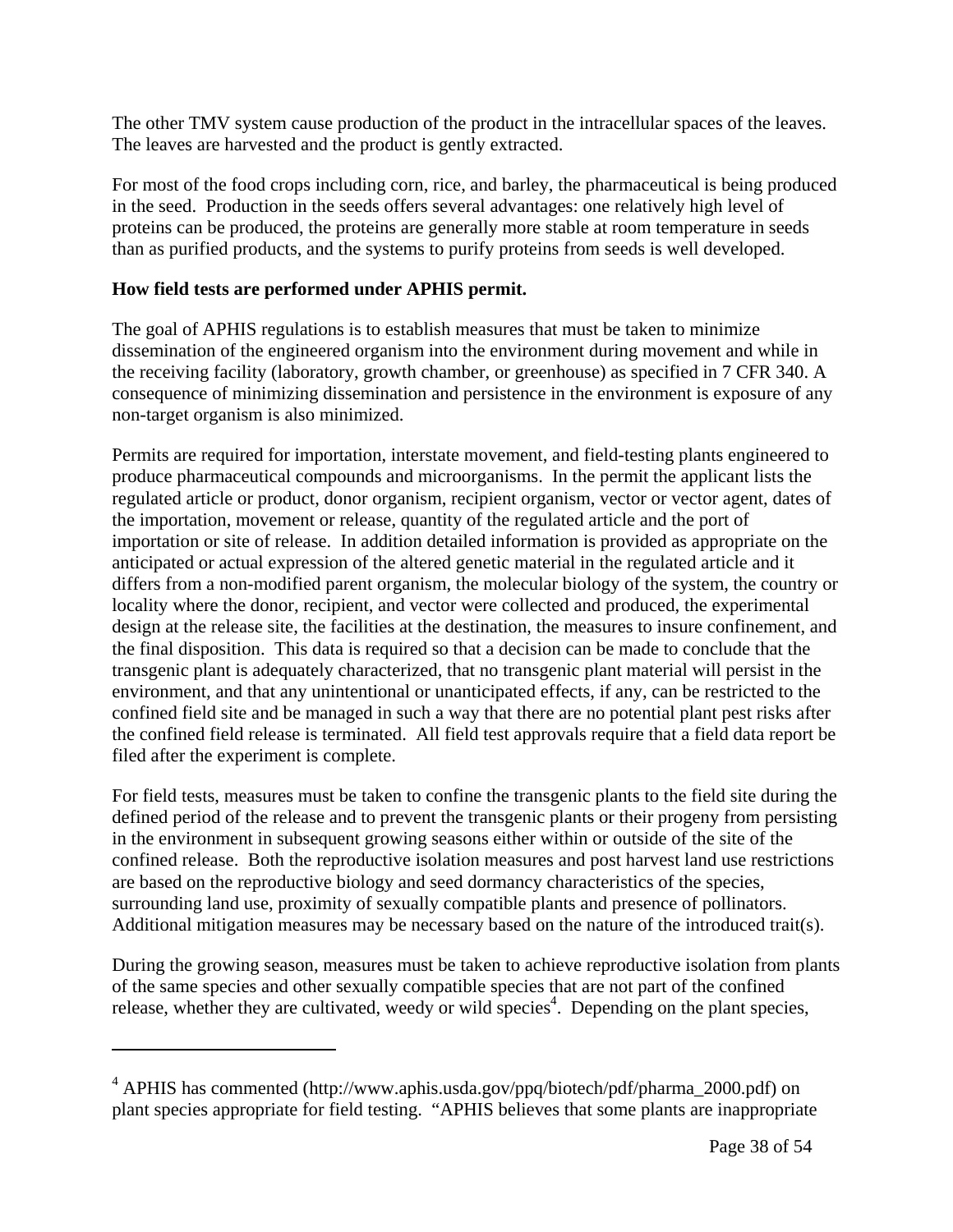this can be achieved by the use of one or a combination of the following: isolation distance, pollen or pollination-proof caging, netting or bagging of plants prior to flowering, guard rows/ border rows of plants to attract pollinators or trap transgenic pollen, flower removal prior to pollination, use of male sterile lines, use of plant growth regulators to block reproductive development, different flowering time, and/or termination of the confined field release prior to flowering. Generally, isolation distances that are used to ensure purity of certified seed (such as breeder seed or foundation classes of certified seed) may be adapted successfully to prevent or minimize out crossing of transgenic pollen to sexually compatible plants that could produce viable progeny capable of persisting outside the confined field release site. When isolation distances are used, these zones are also monitored for the presence of the same species, related species and for proximity of fields of the same species.

Post-harvest land use restrictions may be necessary for a certain number of years following harvest of the transgenic plant material to allow monitoring, removal and destruction of volunteers. Generally, for corn, this would involve monitoring for volunteers either immediately after harvest in warm climates where conditions favorable for germination can be maintained, or in the next growing season in colder climates. Generally, the post-harvest periods used to ensure purity of certified seed may be adapted successfully. For certain plant species, and for certain specific cases, post-harvest land use restrictions may also be necessary for the perimeter of the confined field site itself to monitor for volunteers resulting from potential dissemination of seed, e.g., during mechanical harvesting operations.

Other risk mitigation activities for field tests include: (1) adequate identification, packaging and segregation measures to prevent seed mixing, spillage and dispersal into the environment during transit; (2) adequate cleaning of seeding and transplanting machinery at the confined field site prior to removal to another location to prevent dissemination of viable transgenic plant material into the environment; (3) devitalization/destruction of surplus seed or seedlings, and any viable transgenic plant material remaining after transplantation or after harvesting at the confined field site by suitable means which could include, but are not limited to, dry heat, steam heat, crushing, deep burial, disking into the soil, burning, treatment with appropriately labeled herbicides and/or chemicals (harvested transgenic seed and/or plant material from the confined field site may only be retained in an approved facility if requested at the time of the submission and authorized by the regulatory authority, and should be clearly identified, securely transported, and stored separately from other seed/or plant material to avoid mixing); (4) a contingency plan for destruction of viable transgenic plant material in case of accidental release. The plan should include site marking and monitoring to ensure destruction of viable material and immediate notification of regulatory authorities.

#### **What information applicant provides APHIS for field testing:**

 $\overline{a}$ 

for the production of pharmaceuticals. These plants have characteristics like multiple year seed dormancy (e.g. *Brassica rapa*, are bee pollinated, and a sexually compatible with weed species in the locality of the field test."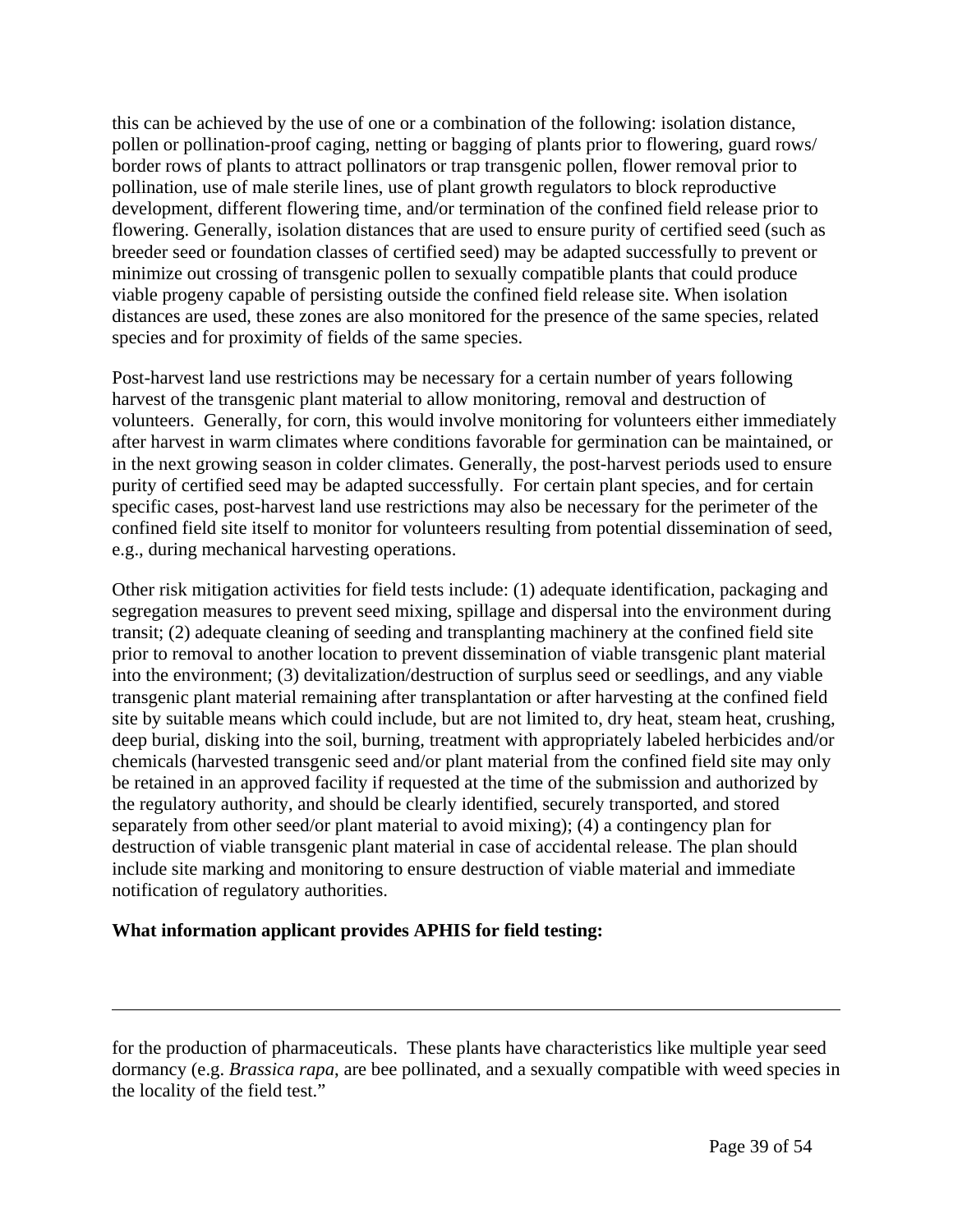This is not a complete list of all information provided but focuses on elements associated with risks to non-target organisms.

1. Levels of a gene product in roots, stem, leaves, pollen and seeds.

If the desired product is an enzyme, provide quantitative enzyme activity data for the roots, stem, leaves, pollen and seeds of the recipient organism, and for comparison the amount in the organism where the gene was obtained. (The amount of gene products in food or feed may also be supplied).

APHIS will use this information to determine if the non-target organism is likely to have been exposed to the protein previously and whether the amounts of protein are in the range expected for consumption.

2. Whether the gene product is sensitive to gastric digestive conditions (pH and proteolytic enzymes).

If the product is sensitive to gastric digestion (e.g. many of the new proteins in GMOs are degraded within a minute) then exposure is virtually nil. Being susceptible to protease degradation also is important in disappearance of the protein in plant debris.

3. The thermal stability of the gene product.

The less thermal stable the product the more easily it will be degraded in the environment.

4. Provide APHIS data submitted to the FDA or other regulatory agencies that have been developed as part of a clinical trial.

FDA and CVB reviews for new therapeutics always contain safety data generated in lab animals and occasionally in humans. This data would help address potential impacts on non-targets.

5. Whether there is sequence homology to known toxicants, allergens, or proteins known or likely to harm non-target organisms (pesticidal properties).

The number and functions of proteins being identified have and will continue to increase rapidly. Database searches can quickly determine if a given protein has any sequence homology to known proteins that raise concerns for non-target organisms. This is an easy screen for all new proteins being field tested under APHIS authorization.

6. If the gene product has some inherent toxic activity, compare levels produced in the transgenic plant with those in the organism of origin (or related organisms). Address possible differences associated with different exposure routes

7. Provide a list of threatened and endangered species for each county that a field test is planned.

#### **ANALYSIS**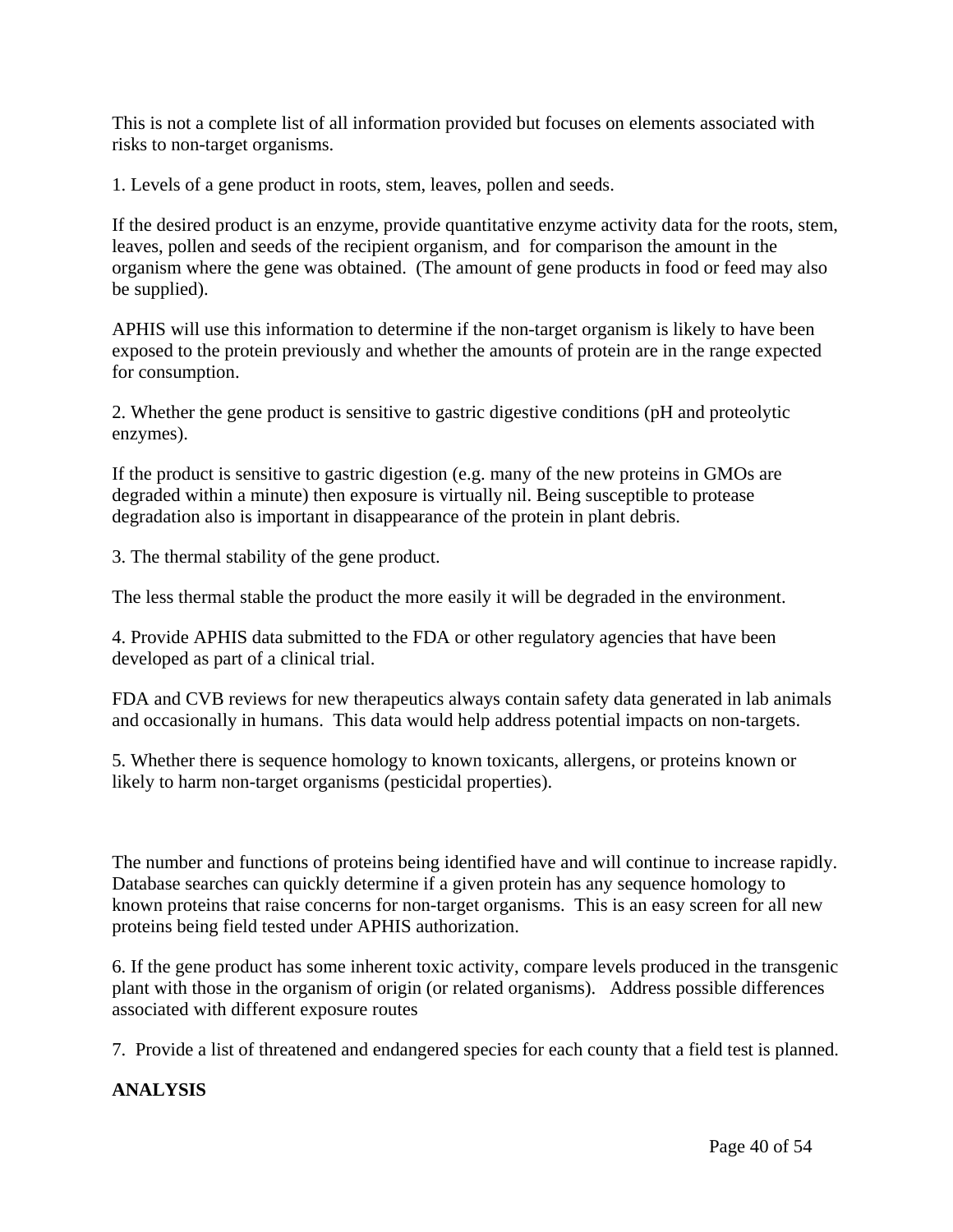Considering all the above provided information and literature, APHIS will assess the plants/seeds have damaging or toxic effects directly or indirectly on non-target organisms associated with the plant or its parts, including:

- a. beneficial organisms (insect pollinators, earthworms, bees, lady beetles, etc.)
- b. foraging birds, rabbits, deer, rodents or other wildlife
- c. potential impact on threatened and endangered species (TES)

If APHIS cannot reach a "no harm" decision then it will initiate consultation. To document our decision making process APHIS will complete a TES assessment sheet for every gene-site combination.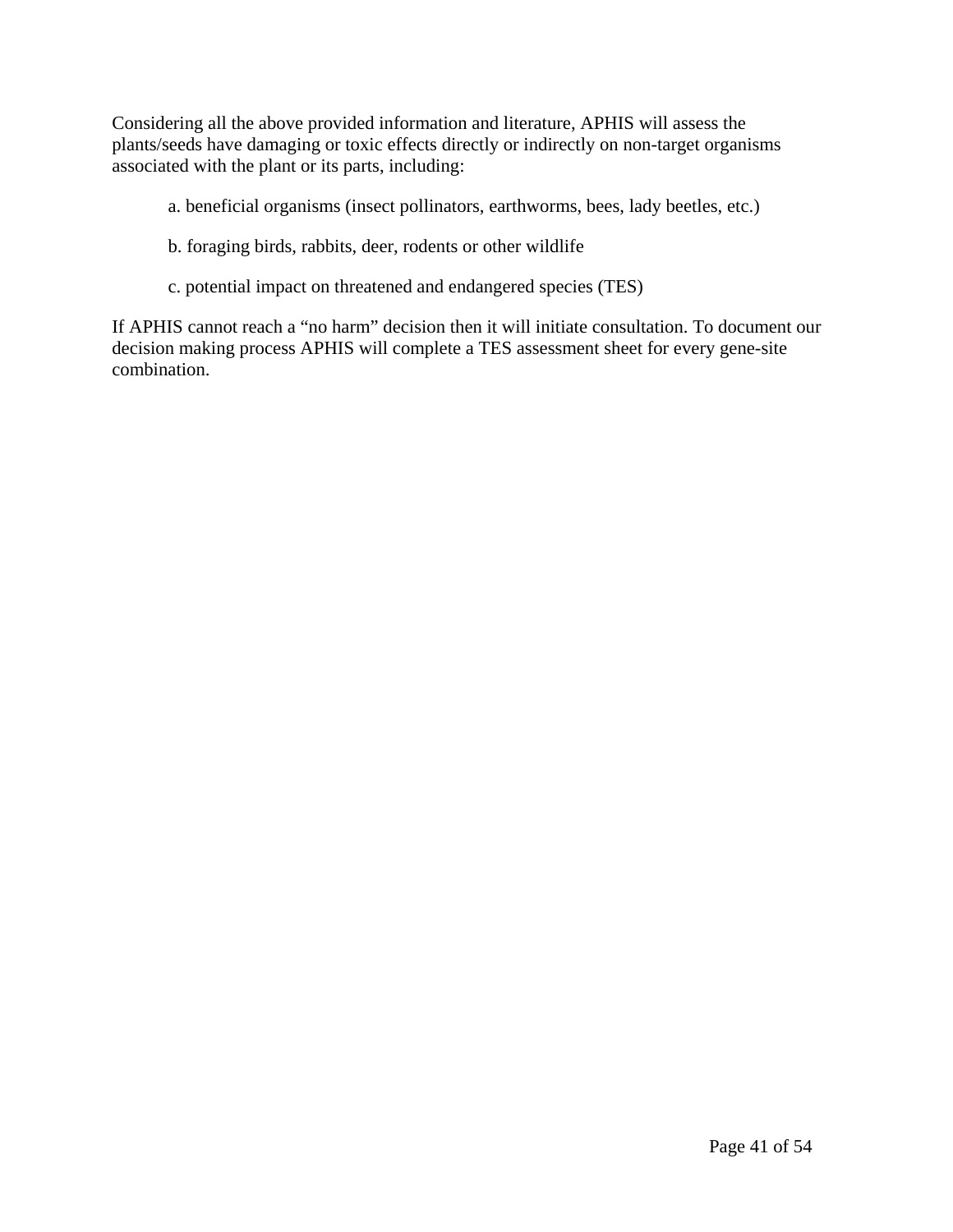# **Appendix IV. Applicant supplied TES Worksheet**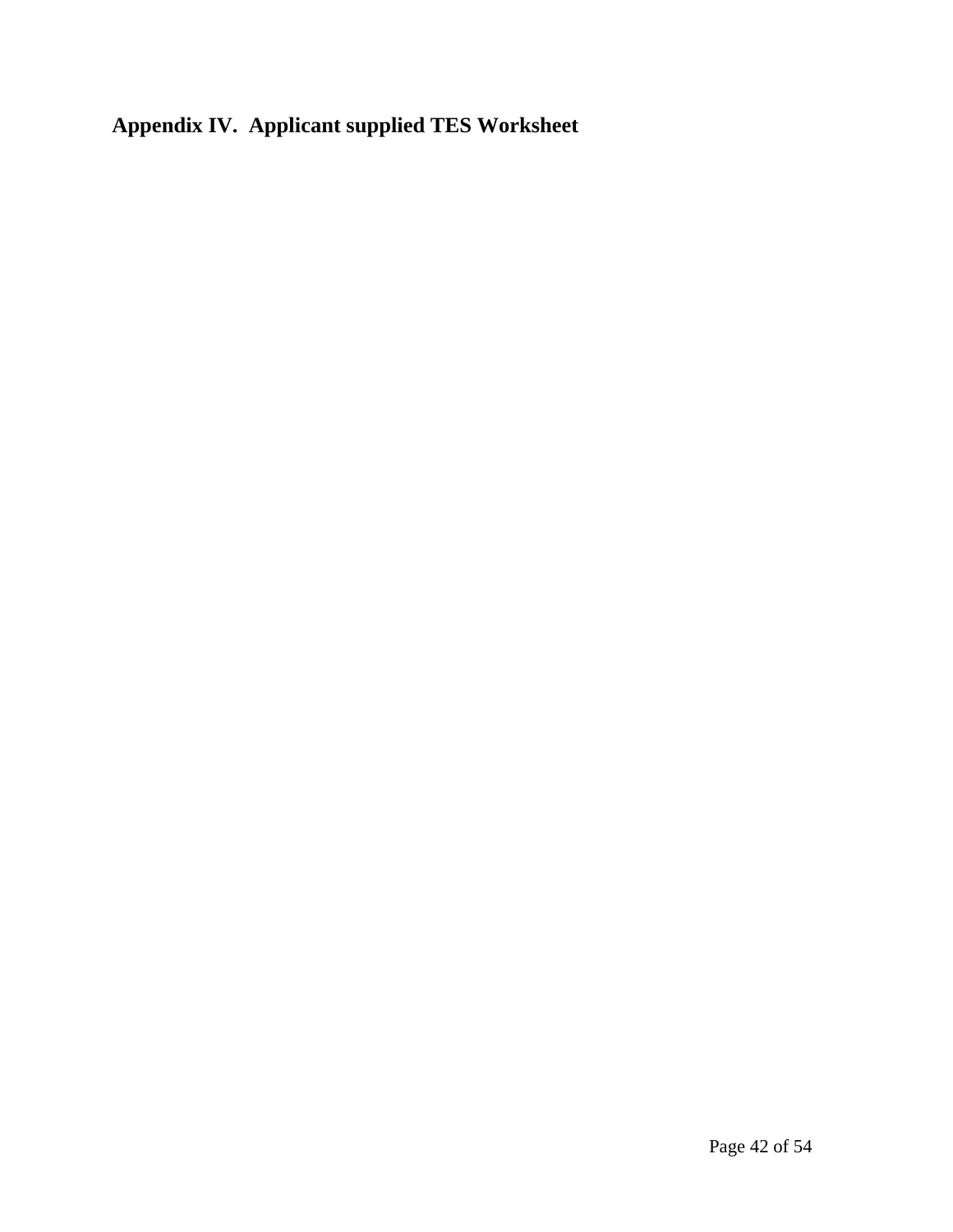## **Ventria Bioscience TES WORKSHEET**

### **Table of Contents**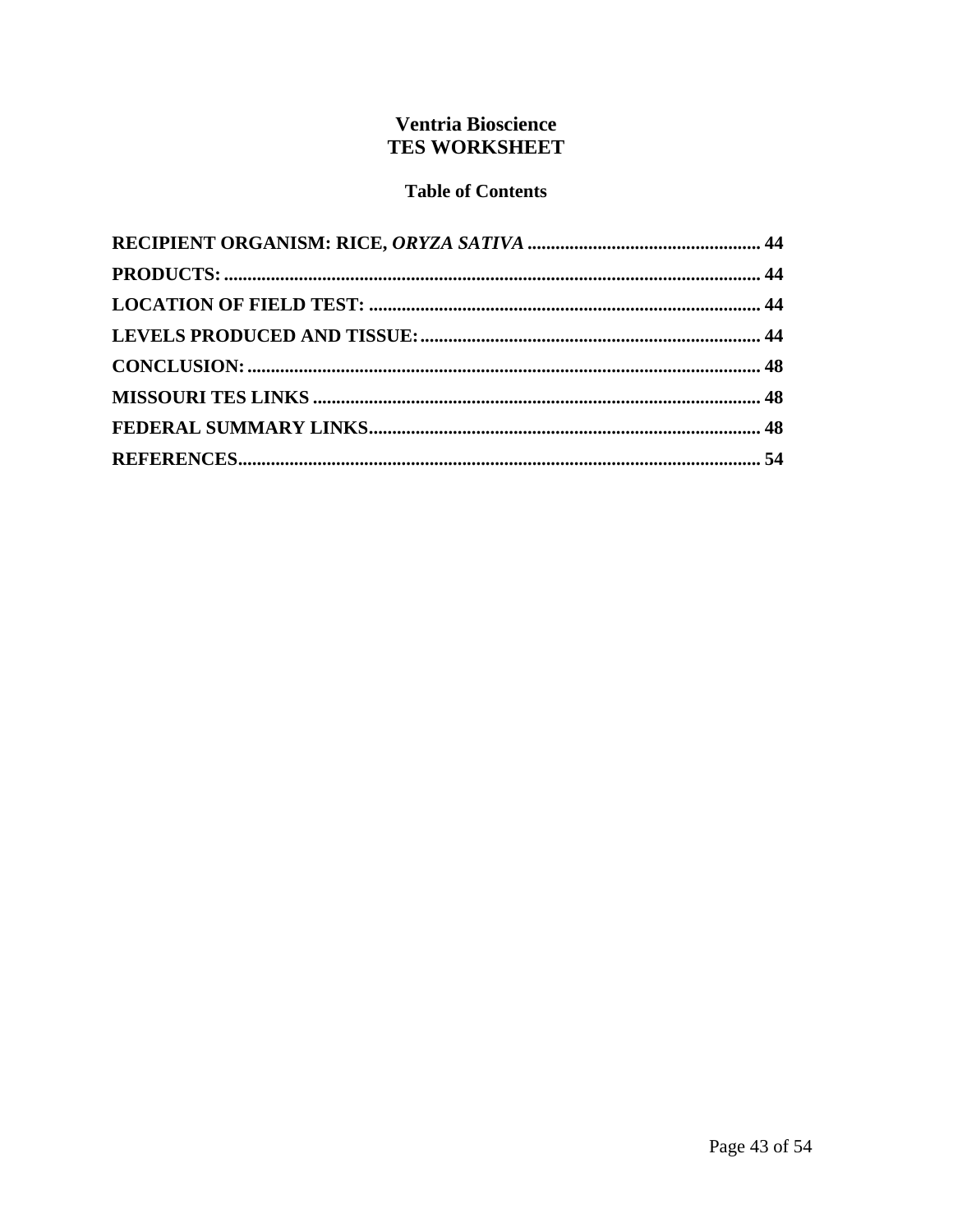### **Ventria Bioscience TES WORKSHEET For Lactoferrin Rice Trials and Production Cape Girardeau, Mississippi and Scott Counties, Missouri**

#### **RECIPIENT ORGANISM**: Rice, *Oryza sativa*

#### **PRODUCTS**:

Recombinant human lactoferrin expressed in the endosperm of rice grains is the product. Human lactoferrin, ubiquitous in healthy humans, provides a broad range of protective functions. It helps the body to modulate inflammatory and immune responses, in particular for infants. Recently, DMV International a major manufacturer of bovine lactoferrin, has received GRAS ('Generally Recognized As Safe') status for bovine lactoferrin.

#### **LOCATION OF FIELD TEST**:

The trial and scale-up locations are planned for Cape Girardeau, Mississippi and Scott Counties in the southeast corner of Missouri, adjacent to the Mississippi River. These counties are primarily agricultural and planted to cotton, corn, sorghum, soy and wheat. Although rice is grown in this regional area of Missouri, less than 500 acres per year has been grown in Mississippi or Scott County and none in Cape Girardeau County. No rice driers, mills or rice seed processing facilities are present in these counties. Ventria is working with the sole rice producer in Scott County.

In all cases, a rice-free 50 foot fallow area, which may include roads, borders the transgenic rice. In addition, Ventria performance standards call for a ¼ mile distance to any commercial rice production.

The nearest non-agricultural water is more than one mile from the field site.

The land to be used is currently in agricultural production. No practices are performed which would affect TES any more severely than any other local agricultural practice or commercial rice field. Routine, appropriate, and registered for Missouri agricultural practices will be performed. Ventria-dedicated equipment will be used under USDAapproved SOP's for equipment and cleanout practices. In addition, our rice area is within a much larger agricultural zone.

#### **LEVELS PRODUCED AND TISSUE**:

The product is expressed only in the endosperm of rice seed and in no other plant part. Five mg of lactoferrin protein per gram of dried brown rice flour is the expression level (5mg/g). Levels detected in the field may be lower due to environmental interactions.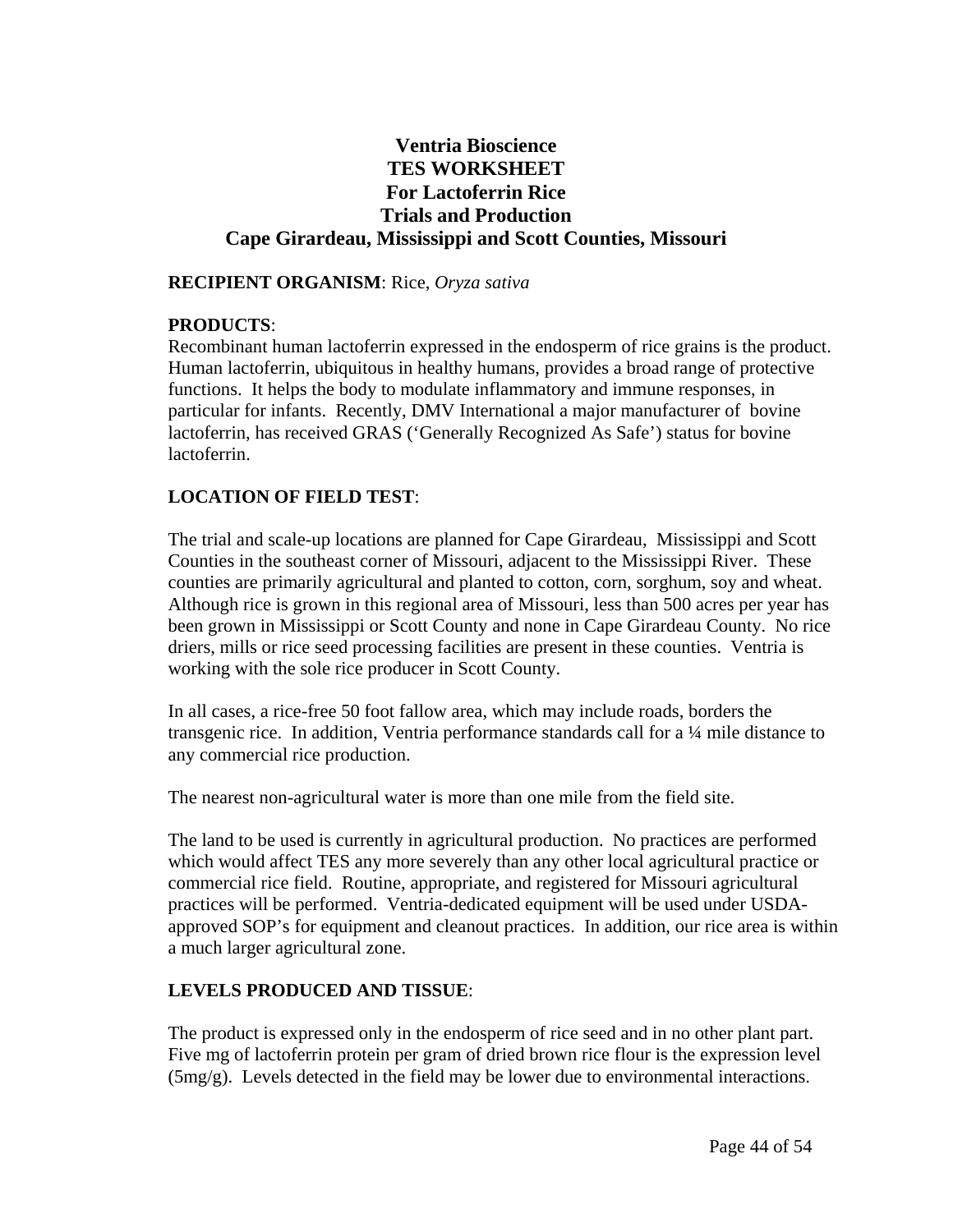Ventria uses a targeted system for production of its recombinant molecules in which the molecules are manufactured exclusively in the grain of the plant. All other plant tissues: roots, stems, leaves, and pollen do not contain our target molecules. Biochemically, these tissues are identical to their counterparts from non-transgenic plants, as shown by proximate analysis of these tissues to non-transgenic controls. We have performed western blots on tissues from our plants to verify the controlled expression of target molecules in our expression system (Figure 1).

For the blot shown below, protein extracts were prepared by grinding the tissues under liquid nitrogen into fine powders, then adding extraction buffer (PBS  $+ 0.35$  M NaCl). The extracts were clarified by centrifugation, and the protein concentrations of the supernatant liquids were estimated using the Bio-Rad assay. Forty ug of protein was loaded into each sample well. Each lane was prepared in the same way (i.e. diluted in 1x sample buffer and boiled for 10 min prior to loading).



Figure 1, above. Ventria's Lactoferrin is expressed strictly in the rice endosperm. Plant tissue, other than the seed, does not contain the protein.

# **ASSESSMENT:**

Various forms of lactoferrin are found and characterized in numerous mammals including humans, cow, buffalo, camel, goat, horse, mouse and pig. We are unaware of lactoferrin having any toxic effects on birds, reptiles, insects or mammals. Rather lactoferrin has shown efficacy at combating infections in experimental animals and humans following administration by oral, intravenous, intraperitoneal and topical routes. For example, intraperitoneal administration decreases the pathology resulting from a *Klebsiella pneumonia* infection in mice (Ivanovska, Georgieva et al. 1996). Lactoferrin has been shown *in vitro* to have antiviral properties (Grover, Giouzeppos et al. 1997). Intraarticular injection of lactoferrin reduces inflammation brought about in arthritis animal models (Trif, Guillen et al. 2001). Lactoferrin is also effective as a source of dietary iron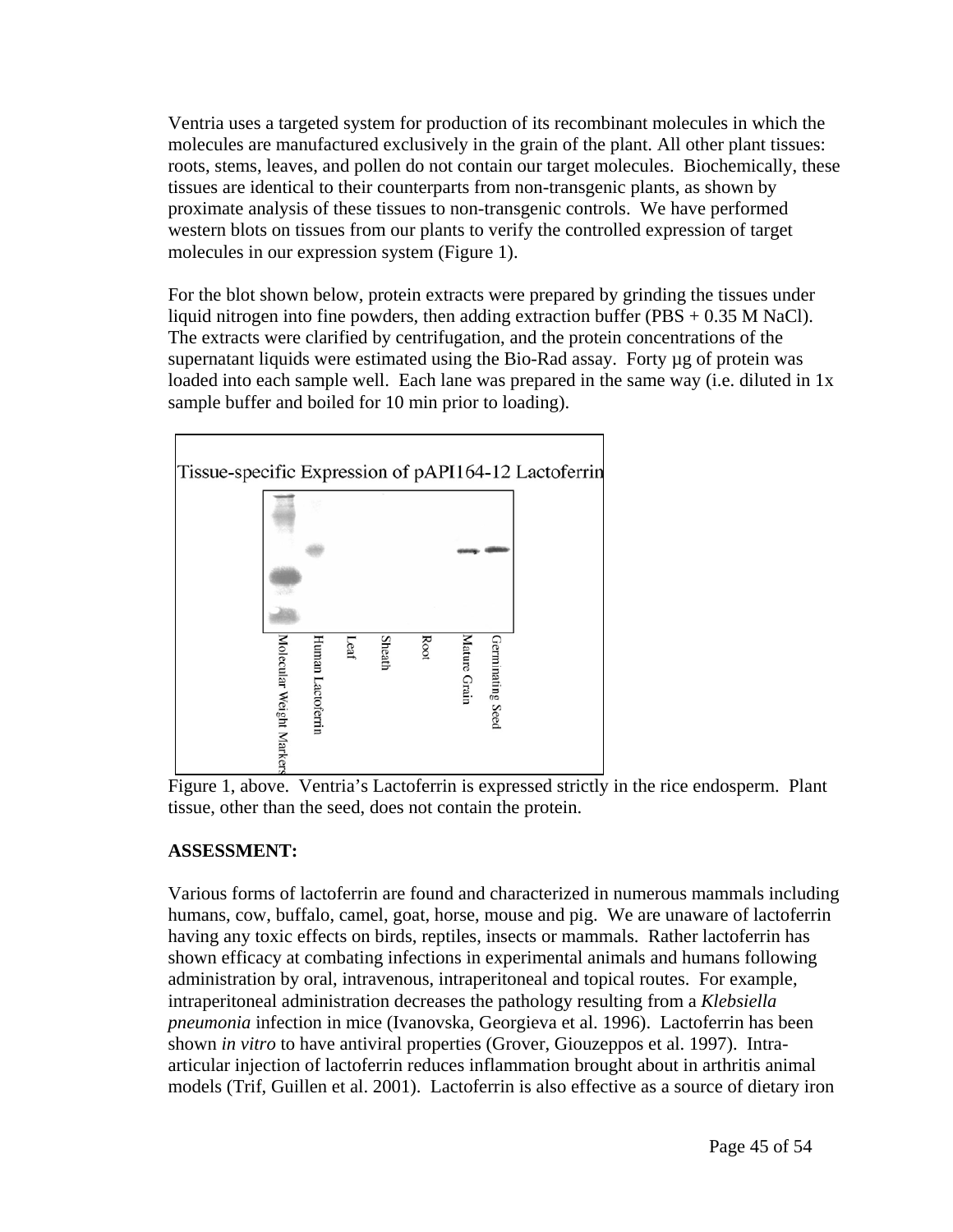for infants. It has been found intact in the stool of infants, and the quantities are sufficient enough to carry out necessary iron absorption roles (Lönnerdal and Iyer 1995).

Lactoferrin is an iron binding protein; and consequently Ventria's lactoferrin rice lines contain higher amounts of iron than non-transgenic rice. In fact, the iron content of transgenic rice grains was more than twice that of non-transformed grains while there were no significant differences in other minerals (Table 1). We have considered the probability that there may be some toxicity issues associated with iron overdose in nontarget organisms, and feel that this is a very unlikely possibility. The National Academy of Science has identified 4500 ppm of iron as a tolerable dietary exposure level in poultry. This information can be found at: http://books.nap.edu/books/0309048923/html/58.html

Assuming that this level also holds in other birds, then 450 mg / 100 g of feed is a tolerable level of iron in a bird diet. As shown in Table 1, the level of iron in Ventria rice is well below this level. In addition, it is unlikely that all of the iron in the rice will be available for adsorption, since a portion of it will be bound to lactoferrin. Further, it is unlikely that all of the lactoferrin will be "released" from the intact grain upon consumption.

| Analysis        | LF164-12 | Taipei 309              | <b>Standard Value</b> |
|-----------------|----------|-------------------------|-----------------------|
| mg/100gm        | Average  | (Non-Transgenic Parent) | Range                 |
| Minerals        |          |                         |                       |
| Calcium         | 46.31    | 21.44                   | $15 - 70$             |
| Phosphorus      | 29.26    | 21.58                   | $26 - 36$             |
| Iron            | 4.21     | 3.60                    | $2.8 - 5.7$           |
| <b>Vitamins</b> |          |                         |                       |
| Niacin          | 6.39     | 4.55                    | $1.5 - 6.5$           |
| B1              | 0.54     | 0.44                    | $0.14 - 0.38$         |
| B <sub>2</sub>  | 0.34     | 0.21                    | $0.04 - 0.13$         |

Table 1: Paddy rice (hull+brown rice) Field samples, 2003: Proximate analysis using field-grown samples of transgenic lactoferrin 164-12 and non-transgenic rice grains.

Humphrey et al. have analyzed the effects of ingestion of Ventria's lactoferrin on the health and intestinal flora of chicks. (Humphrey, Huang et al. 2002). In their study, they measured growth rate and intestinal structure of Cobb broiler chicks fed varying amounts of lactoferrin rice for 21 days after hatching. As predicted, the results show that lactoferrin improved the health of the chicks. Growth rates of the chicks were improved relative to controls. Also histological indices of intestinal health showed improvement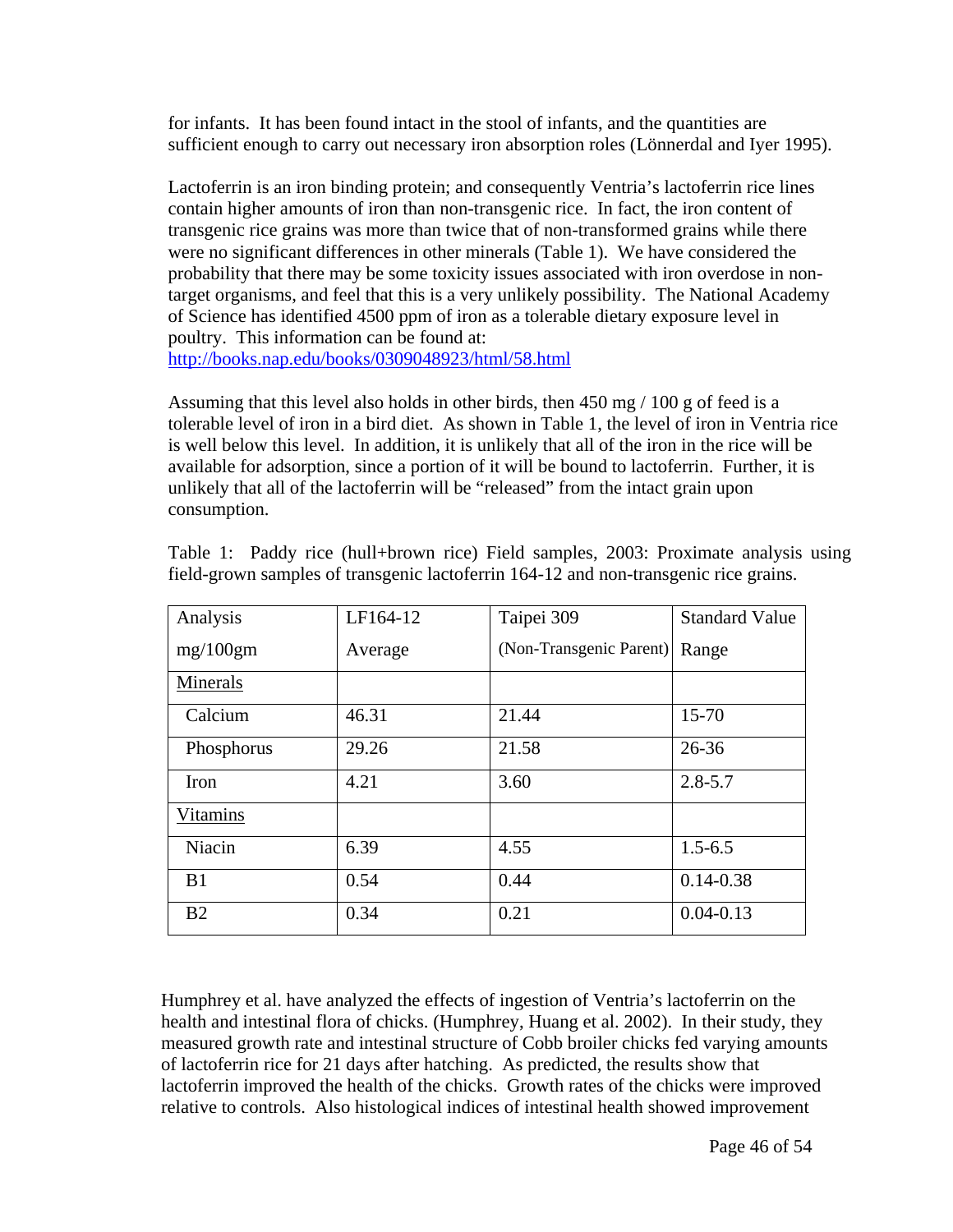relative to controls. These data support the hypothesis that the lactoferrin reduced the pathogen load in the intestines of the chicks.

There are no known beneficial invertebrates in rice agriculture, and only a handful of insects that inhabit a rice habitat. Since Ventria's expression system involves only expression of the target protein in grains, only insects that consume grain would be exposed to the target molecules. Any such insect is considered a pest.

There are several rice-field coincidental pests that are known to feed on rice grains in Missouri, as opposed to other plants parts. Rice Stink Bugs feed on the developing rice grain from the milk stage through grain maturity; grasshoppers may feed on the very young immature head of the rice plant; crayfish, if present, often feed on young, germinating rice grains. None of these insects are classified as a beneficial: they are considered pests, and are eradicated using normal agricultural practices. Any invertebrates (beneficial or not) that consume other parts of a rice plant will be unaffected by the transgenic nature of our plants, since the expression of our target proteins is limited exclusively to the grain.

We conducted an analysis of which Missouri threatened and endangered species (TES) are present in Scott, Cape Girardeau and Mississippi Counties and would be most likely to consume Ventria's mature grain or germinating seedlings, if present. We did this by examining the known most recent location and diet of each of the animals listed in the Federal TES list. There were some animals that were clearly identifiable as non-seed or seedling eaters, such as bats, eagles, and mollusks. Two species listed for these counties, the pallid sturgeon and Fat Pocketbook (mollusk), are known to potentially inhabit the Mississippi River which borders the eastern edge of Cape Girardeau and Mississippi Counties, not agricultural areas. The Interior Least Tern, listed as a TES by the US Fish and Wildlife Service for the counties of interest, feeds almost entirely on small fish and utilizes islands and beaches of the Mississippi River.

The one plant species on the Federal TES list found in Ventria's proposed counties, is the Decurrent False Aster. Ventria's field data to date shows no movement or leaching of lactoferrin into the soil and we believe there are no exposure routes which could negatively affect plant species of any kind. To date we have seen no depression of weed species in our fields relative to commercial fields.

We have reviewed the current literature, including the data in sections above, with Dr. Kirk Klasing, a professor in the animal science department at the University of California, Davis; and discussed with him the potential for lactoferrin contained within rice grains, to have deleterious effects on non-target organisms inadvertently exposed to them either topically or through digestion. Based on the current literature, and the data generated to date by Ventria, we do not believe there is any reason to think that these molecules will harm non-target organisms in the environment.

Finally, all seed is harvested and stored in Ventria's dedicated storage. The remaining straw is burned as soon as possible and the field disked. No appreciable transgenic rice or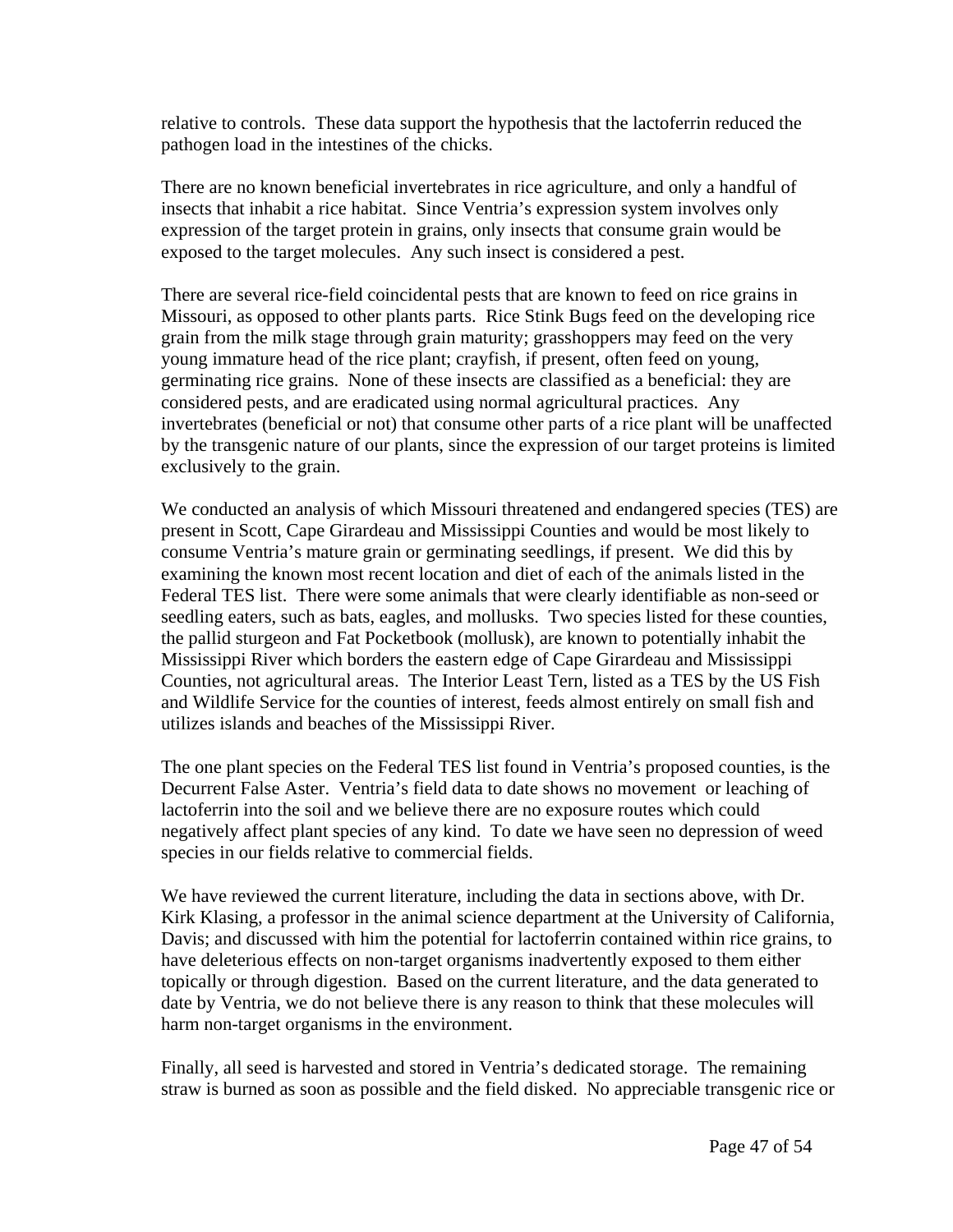lactoferrin remains in the field for consumption by wildlife. In-season and post-harvest management practices are also designed to deter wildlife form moving into our fields.

#### **CONCLUSION:**

There are no Threatened or Endangered Species which are expected to inhabit Ventria's rice fields, none which eat rice, and no expose routes from our fields to likely TES habitats, such as the Mississippi River.

MISSOURI TES LINKS Endangered and Threatened State and Federal TES:

http://www.conservation.state.mo.us/nathis/endangered/checklst/endspec.htm

Accessed October, 2004;

Endangered Species Guidesheets:

http://www.conservation.state.mo.us/nathis/endangered/endanger/guide.htm

Accessed October, 2004

#### FEDERAL SUMMARY LINKS:

http://ecos.fws.gov/ecos/apps.doc

Accessed October, 2004;

U.S. Fish and Wildlife Service, Region 3:

http://midwest.fws.gov/endangered/lists/missouri-cty.html

Accessed October, 2004;

Table 1. Federal Threatened and Endangered Species in Missouri, follows.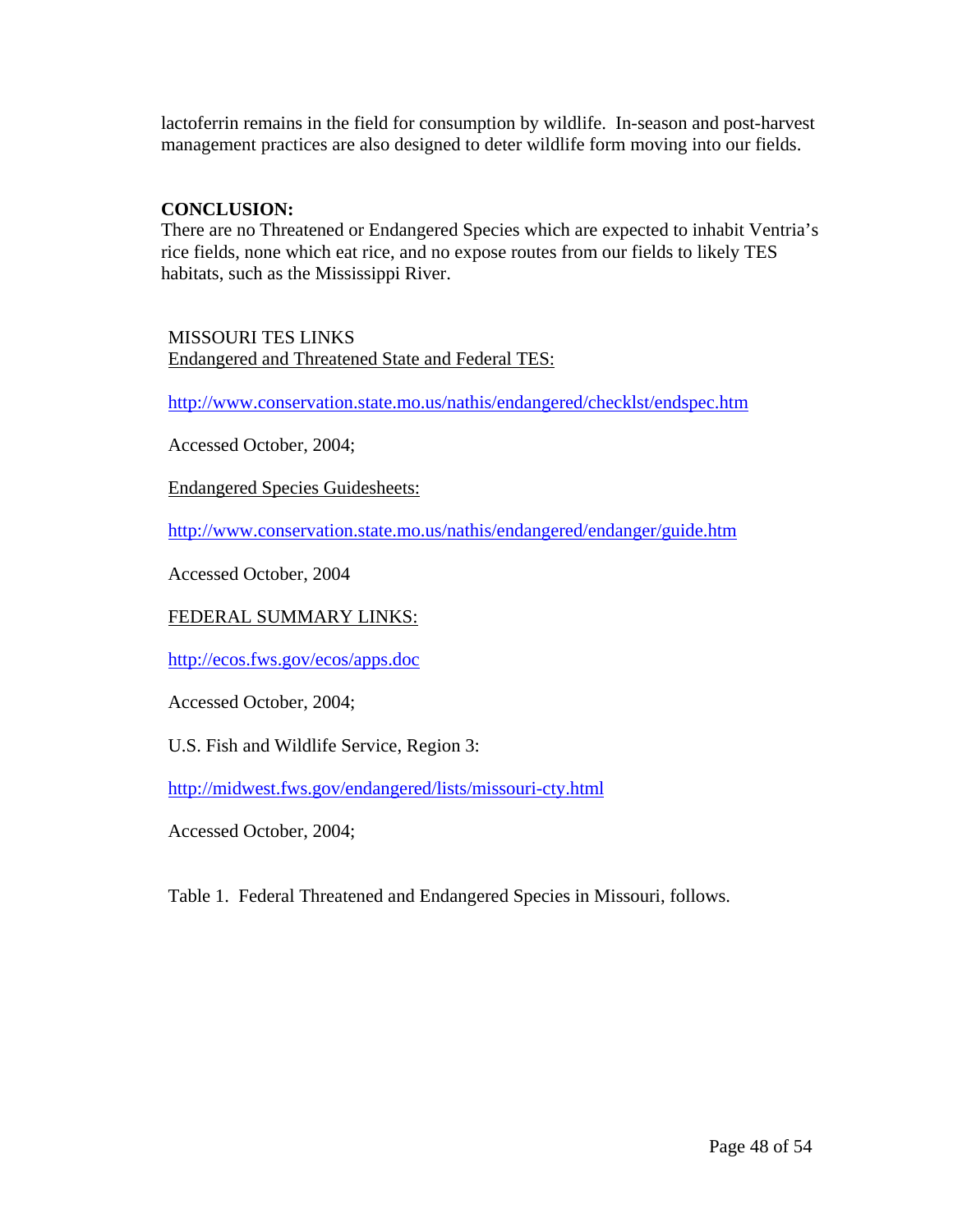#### Table 1. Federal Threatened and Endangered Species in Missouri.

Animals -- 17

| <b>Status</b> | Listing                                                                    | Category | Eat<br>Rice? | Cape<br>Girarde<br>au<br>County<br>Y/N? | Mississip<br>pi County<br>Y/N?  | Scott<br>County | <b>Location Notes</b>                                                                                                                                                           |
|---------------|----------------------------------------------------------------------------|----------|--------------|-----------------------------------------|---------------------------------|-----------------|---------------------------------------------------------------------------------------------------------------------------------------------------------------------------------|
| E<br>Е        | Bat, gray (Myotis grisescens)                                              | Mammal   | $\mathsf{N}$ | <b>No</b>                               | <b>No</b>                       | N <sub>o</sub>  | Taney, Boone, Dent, Hickory,<br>Renyolds and Wright<br>Indiana bats hibernate in only<br>eight specific locations, three of                                                     |
|               |                                                                            |          |              |                                         | Listed by<br>US.FWS<br>for this |                 | which are located in Shannon,<br>Washington, and Iron counties<br>of Missouri. Summer roosting<br>Indiana bats have been                                                        |
| Е             | Bat, Indiana (Myotis sodalis)<br><b>Bat, Ozark big-eared (Corynorhinus</b> | Mammal   | $\mathsf{N}$ | <b>No</b>                               | County                          | No              | recorded in northern Missouri<br>McDonald, Barry, Stone,<br>Christian, Torey, Ozark,                                                                                            |
|               | (=Plecotus) townsendii ingens)                                             | Mammal   | N            | <b>No</b>                               | <b>No</b>                       | No              | Douglas, Howell<br>Thirteen Ozark cavefish sites<br>are known to exist in Missouri.<br>Presently, populations are<br>known from Newton, Jasper,<br>Lawrence, Greene, Stone, and |
|               | Cavefish, Ozark (Amblyopsis rosae)                                         | Fish     | N            | <b>No</b>                               | <b>No</b>                       | No              | Barry counties.                                                                                                                                                                 |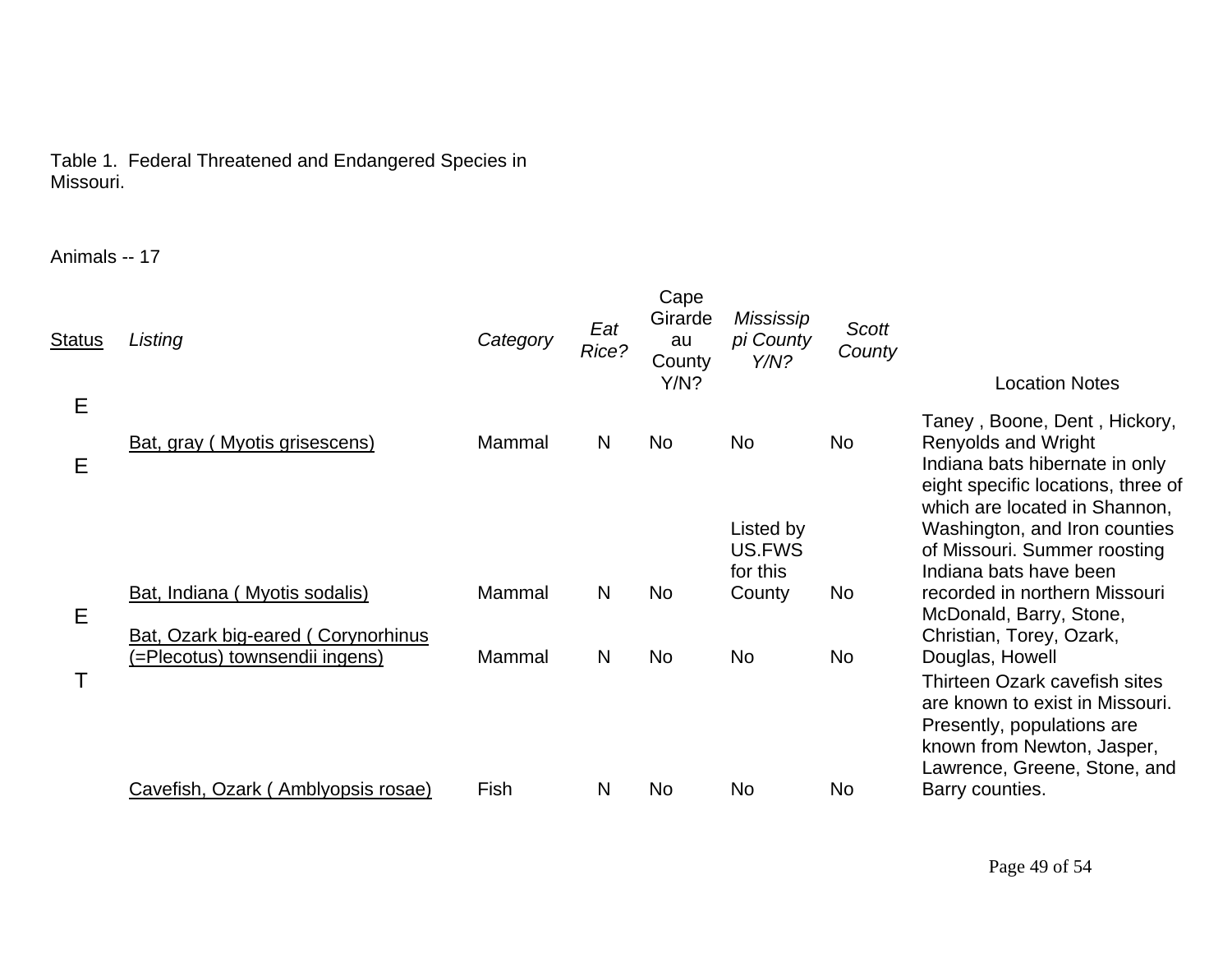|   | Darter, Niangua (Etheostoma                                  |                 |              |                                  |                                           |                                           | Niangua darters occur only in<br>Missouri and are located in<br>counties in the Osage River<br>basin including: Osage, Maries,<br>Miller, Camden, Hickory, Dallas,<br>Benton, Greene, Webster,<br>Cedar, Polk, and St. Clair                                                            |
|---|--------------------------------------------------------------|-----------------|--------------|----------------------------------|-------------------------------------------|-------------------------------------------|-----------------------------------------------------------------------------------------------------------------------------------------------------------------------------------------------------------------------------------------------------------------------------------------|
|   | nianguae)                                                    | Fish            | N            | <b>No</b><br>Listed<br>by        | <b>No</b>                                 | <b>No</b>                                 | counties.                                                                                                                                                                                                                                                                               |
|   | Eagle, bald (lower 48 States) (<br>Haliaeetus leucocephalus) | <b>Bird</b>     | N            | US.FW<br>S for<br>this<br>County | Listed by<br>US.FWS<br>for this<br>County | Listed by<br>US.FWS<br>for this<br>County | Pike, Lincoln, St. Charles, Henry<br>Pulaski and Stoddard are most<br>recent sightings                                                                                                                                                                                                  |
| Е | Higgins eye (pearlymussel) (Lampsilis<br>higginsii)          | <b>Mollusks</b> | $\mathsf{N}$ |                                  |                                           | <b>No</b>                                 |                                                                                                                                                                                                                                                                                         |
| Е | Madtom, Neosho (Noturus placidus)                            | Fish            | N            | <b>No</b>                        | <b>No</b>                                 | <b>No</b>                                 | This species is peripheral to<br>Missouri; the entire distribution<br>of the Neosho madtom is 250-<br>300 stream miles of the<br>Arkansas River basin,<br>In Missouri, the pink mucket<br>lives primarily in the Meramec,<br>Gasconade, and Black rivers,<br>and stretches of the Osage |
| Е | Mucket, pink (pearlymussel) (Lampsilis<br>abrupta)           | <b>Mollusks</b> | N            | <b>No</b>                        | <b>No</b>                                 | <b>No</b>                                 | River. Pink mucket shells, but<br>not live pink muckets have been<br>found in the Sac, Big, St.<br>Francis, and Little Black rivers.                                                                                                                                                    |
|   | Mussel, scaleshell (Leptodea leptodon)                       | <b>Mollusks</b> | N            |                                  |                                           | <b>No</b>                                 |                                                                                                                                                                                                                                                                                         |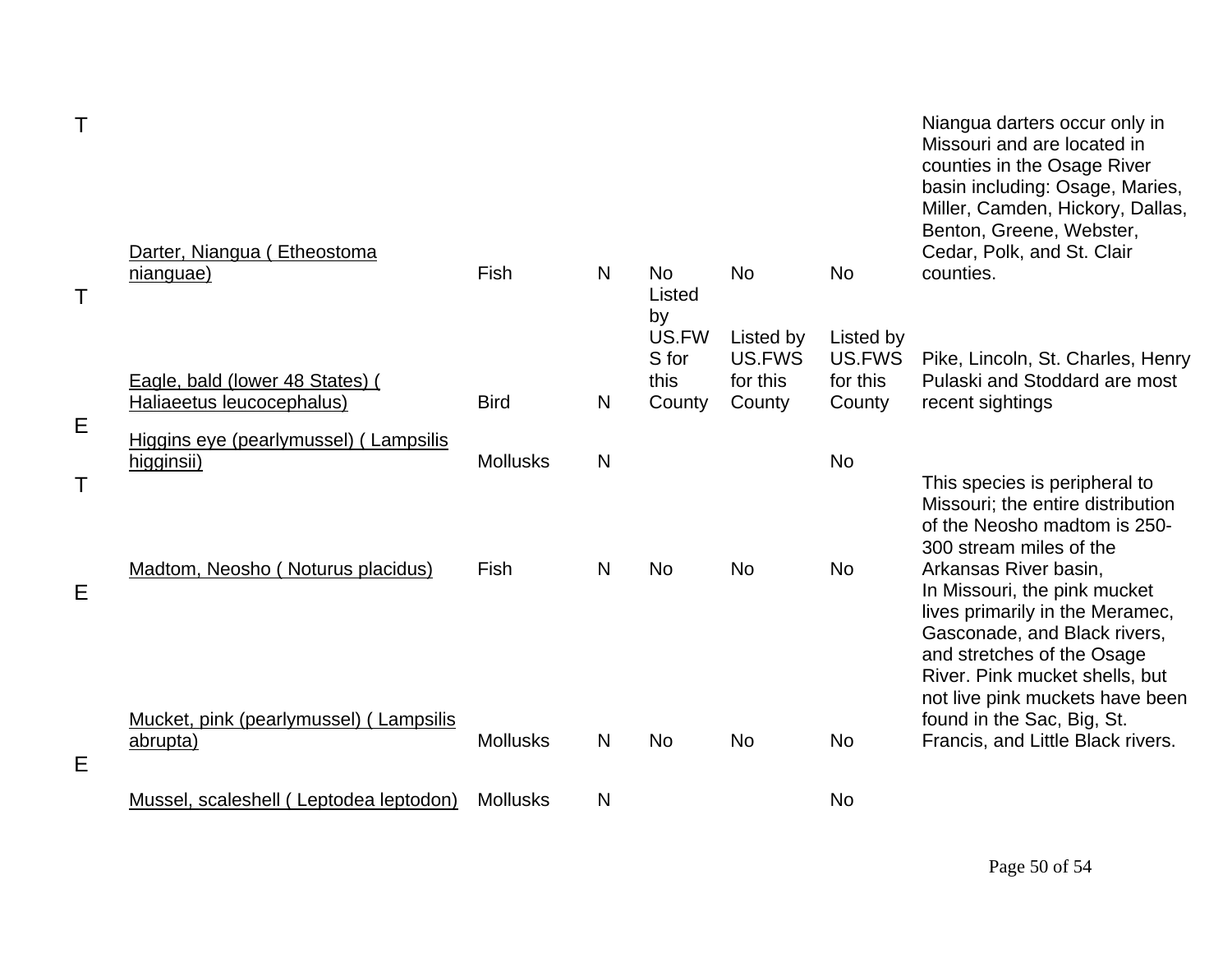|        | Pearlymussel, Curtis (Epioblasma<br>florentina curtisii)                          | <b>Mollusks</b> | N              | <b>No</b>                                                                       | No                                                                                                                              | <b>No</b> |                                                                               |
|--------|-----------------------------------------------------------------------------------|-----------------|----------------|---------------------------------------------------------------------------------|---------------------------------------------------------------------------------------------------------------------------------|-----------|-------------------------------------------------------------------------------|
| T<br>E | Plover, piping (except Great Lakes<br>watershed) (Charadrius melodus)             | <b>Bird</b>     |                |                                                                                 | Listed by<br>US.FWS<br>for this<br>County /<br>Adjacent<br>Mississippi                                                          | <b>No</b> |                                                                               |
|        | Pocketbook, fat (Potamilus capax)                                                 | <b>Mollusks</b> | N              | <b>No</b>                                                                       | River<br>areas                                                                                                                  | <b>No</b> |                                                                               |
| E<br>E | Shiner, Topeka (Notropis topeka<br>(=tristis))                                    | Fish            | N <sub>1</sub> | <b>No</b><br>Listed<br>by<br>US.FW<br>S for<br>this<br>County /<br>Adjacen      | <b>No</b><br>Listed by<br>US.FWS                                                                                                | <b>No</b> | Topeka shiner inhabits streams<br>in Boone, Cooper, and Moniteau<br>counties. |
| E      | Sturgeon, pallid (Scaphirhynchus<br>albus)<br>Tern, least (interior pop.) (Sterna | Fish            | N <sub>1</sub> | t<br>Mississi<br>ppi<br>River<br>Area<br>Listed<br>by<br>US.FW<br>S for<br>this | for this<br>County /<br>Adjacent<br>Mississippi<br><b>River Area</b><br>Listed by<br>US.FWS<br>for this<br>County /<br>Adjacent | <b>No</b> | Mississippi and Missouri River,                                               |
|        | antillarum)                                                                       | <b>Bird</b>     |                | County /                                                                        | Mississippi                                                                                                                     | No        | islands, beaches and sandbars                                                 |

E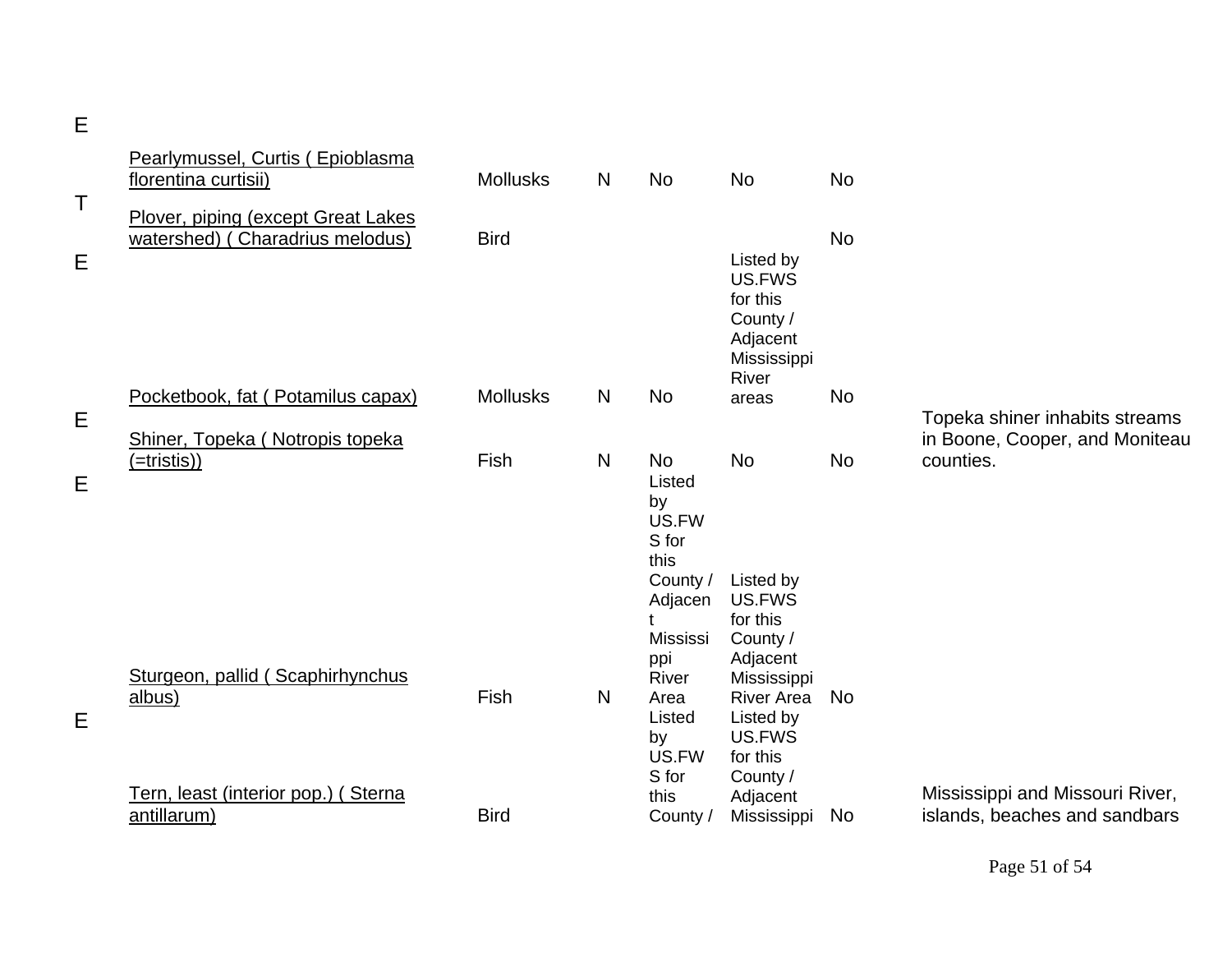| T             | Wolf, gray Eastern Distinct Population         |        |                          | Adjacen<br><b>Mississi</b><br>ppi<br>River<br>Area | <b>River Area</b>                         |           |                                                                                                                                                                                           |
|---------------|------------------------------------------------|--------|--------------------------|----------------------------------------------------|-------------------------------------------|-----------|-------------------------------------------------------------------------------------------------------------------------------------------------------------------------------------------|
|               | Segment (Canis lupus)                          | Mammal | N                        |                                                    |                                           | <b>No</b> |                                                                                                                                                                                           |
| <b>Plants</b> |                                                |        |                          |                                                    |                                           | <b>No</b> |                                                                                                                                                                                           |
| $-8$          |                                                |        |                          |                                                    |                                           | <b>No</b> |                                                                                                                                                                                           |
| <b>Status</b> | Listing                                        |        |                          |                                                    |                                           | <b>No</b> |                                                                                                                                                                                           |
| Τ             |                                                |        |                          |                                                    |                                           |           |                                                                                                                                                                                           |
| Τ             | Milkweed, Mead's (Asclepias meadii)            | Flora  |                          | <b>No</b>                                          | <b>No</b>                                 | <b>No</b> | It is presently found in the<br>Osage Plains region and the St.<br>Francois mountains region of<br>the Ozarks.<br>Former distribution of this plant<br>included Lincoln, St. Charles, St. |
| Τ             | Aster, decurrent false (Boltonia<br>decurrens) | Flora  |                          | Formerl<br>y, not<br>currentl<br>y                 | Listed by<br>US.FWS<br>for this<br>County | <b>No</b> | Louis, and Cape Girardeau<br>counties. Presently it is only<br>known to occur in St. Charles<br>County.<br>Geocarpon populations in<br>Missouri are restricted to Dade,                   |
|               | Geocarpon minimum (No common<br>name)          | Flora  | $\overline{\phantom{a}}$ | No                                                 | <b>No</b>                                 | <b>No</b> | Polk, Greene, Cedar, Jasper,<br>Lawrence, and St. Clair<br>Counties in the Ozark and<br><b>Osage Plains Natural Divisions</b>                                                             |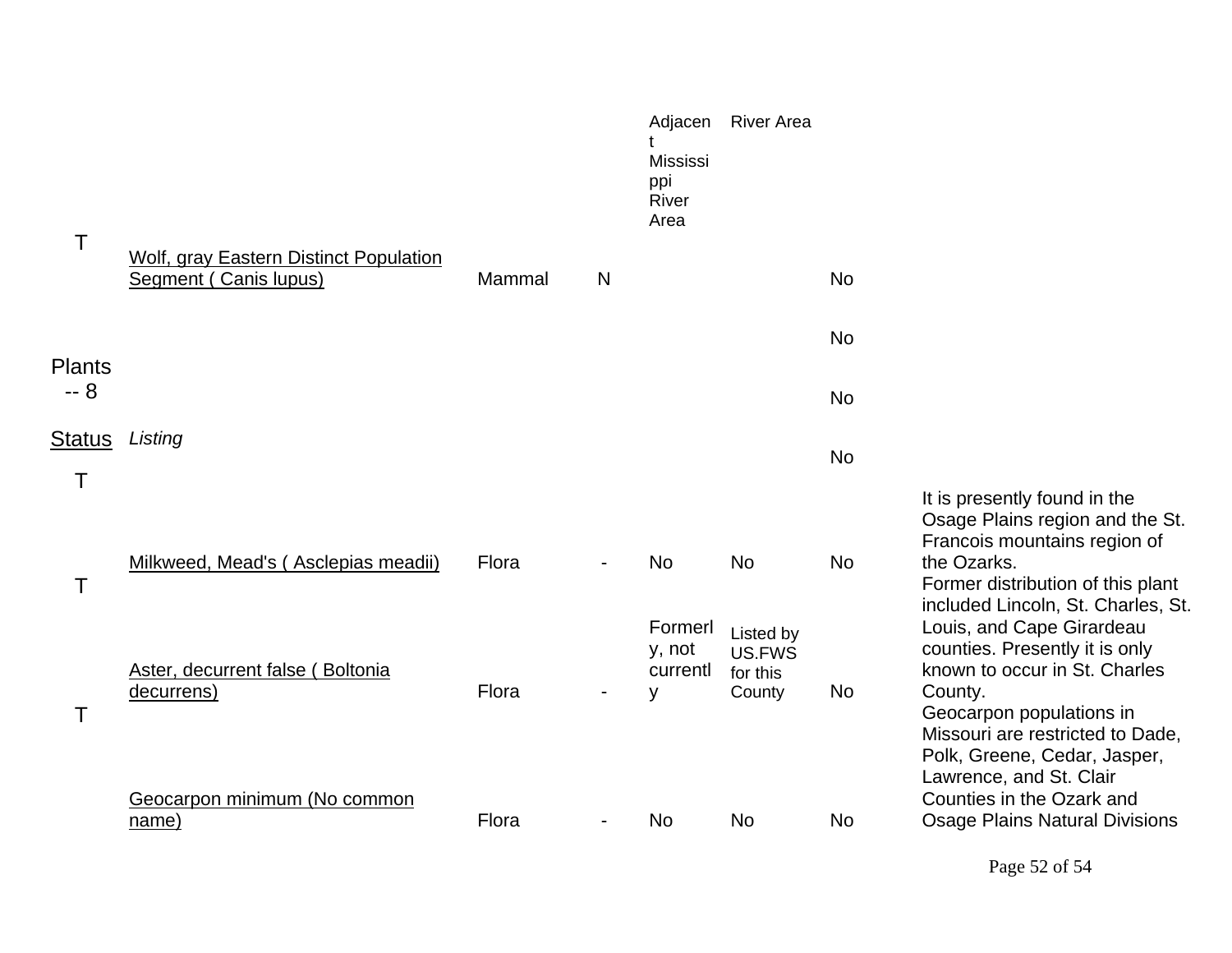|        | Sneezeweed, Virginia (Helenium<br>virginicum)               | Flora |     |           | <b>No</b> |                                                                                                                                                                       |
|--------|-------------------------------------------------------------|-------|-----|-----------|-----------|-----------------------------------------------------------------------------------------------------------------------------------------------------------------------|
| Τ<br>E | Bladderpod, Missouri (Lesquerella<br>filiformis)            | Flora | No. | <b>No</b> | <b>No</b> | Missouri bladderpod is presently<br>found in the following Missouri<br>counties: Dade, Greene,<br>Christian, and Lawrence.                                            |
| Τ      | Pondberry (Lindera melissifolia)                            | Flora | No. | <b>No</b> | No.       | In Missouri, pondberry is found<br>only in Ripley County of the<br>Missouri Lowlands Region.                                                                          |
| Е      | Orchid, western prairie fringed (<br>Platanthera praeclara) | Flora | No. | <b>No</b> | <b>No</b> | Presently, this orchid has only<br>been recorded from Atchinson,<br>Holt, and Harrison counties.<br>May be extirpated. One natural<br>site for running buffalo clover |
|        | Clover, running buffalo (Trifolium<br>stoloniferum)         | Flora | No  | No        | <b>No</b> | was discovered in Madison<br>county in 1994 and another was<br>discovered in Maries county in<br>1998.                                                                |

T